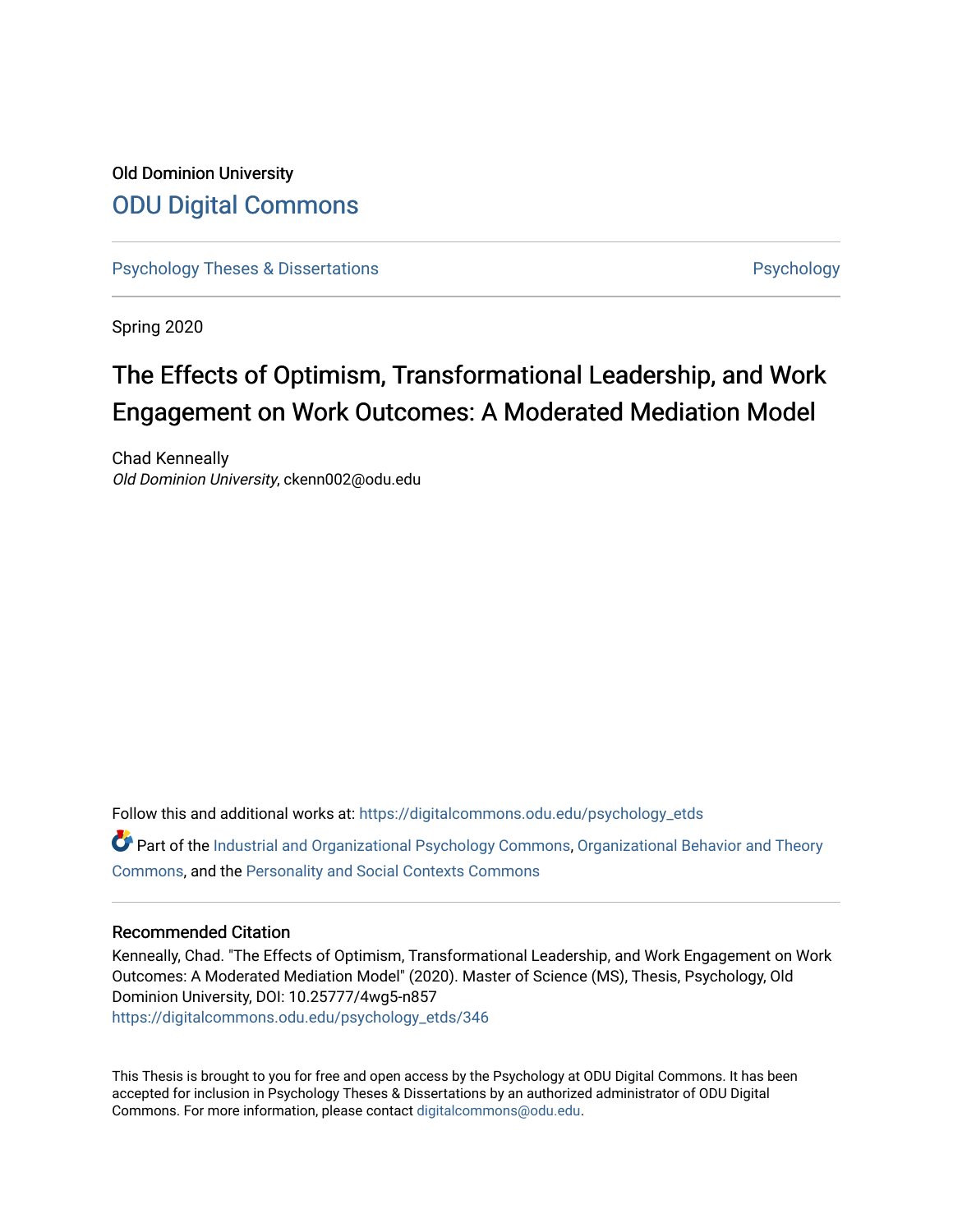# **THE EFFECTS OF OPTIMISM, TRANSFORMATIONAL LEADERSHIP, AND WORK**

### **ENGAGEMENT ON WORK OUTCOMES: A MODERATED MEDIATION MODEL**

by

Chad Kenneally B.S. May 2015, Virginia Polytechnic Institute and State University

A Thesis Proposal Submitted to the Faculty of Old Dominion University in Partial Fulfillment of the Requirement for the Degree of

### MASTER OF SCIENCE

### PSYCHOLOGY

### OLD DOMINION UNIVERSITY

May 2020

Approved by:

Xiaoxiao Hu (Director)

Konstantin Cigularov (Member)

Robin Lewis (Member)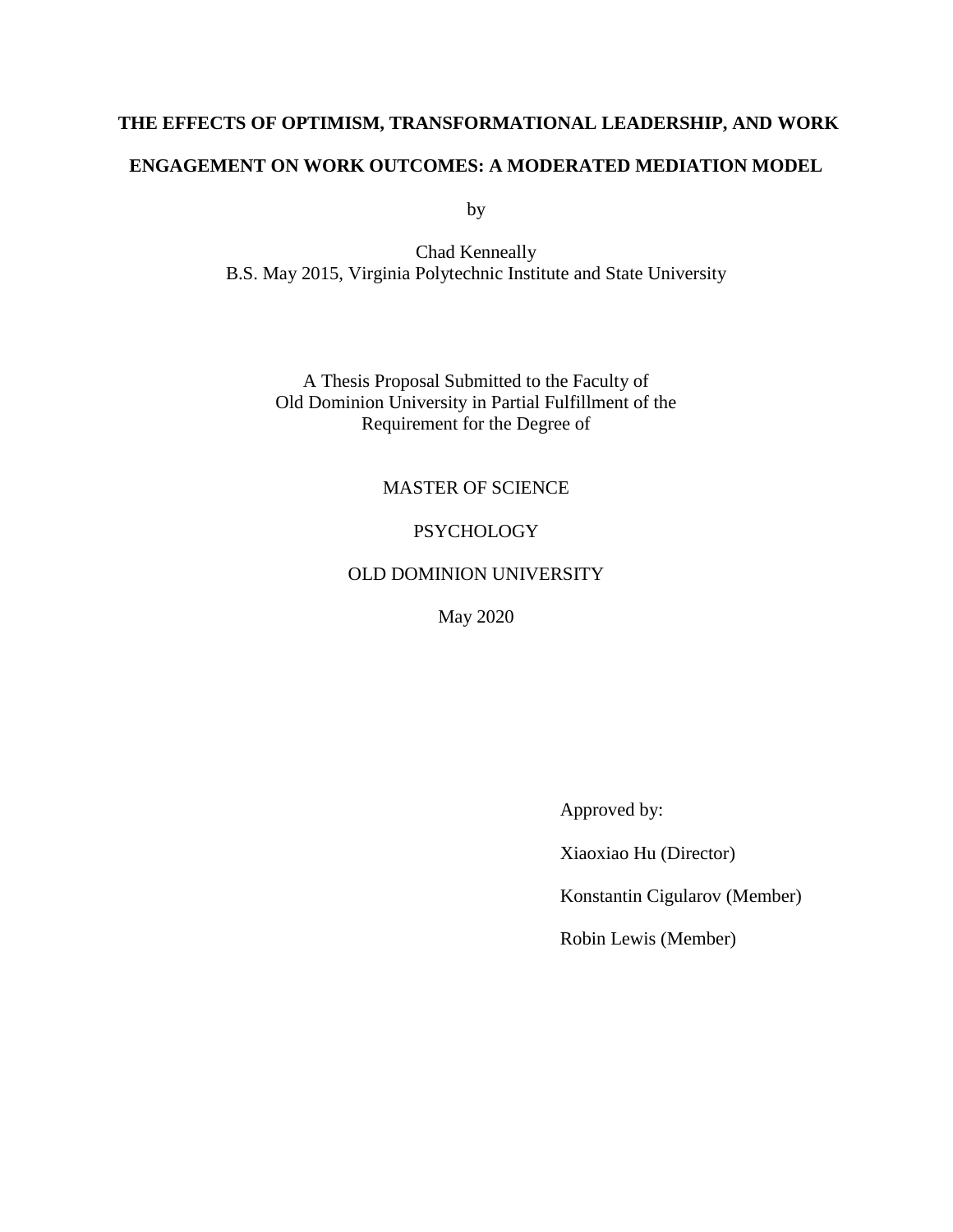### **ABSTRACT**

### THE EFFECTS OF OPTIMISM, TRANSFORMATIONAL LEADERSHIP, AND WORK ENGAGEMENT ON WORK OUTCOMES: A MODERATED MEDIATION MODEL

Chad Kenneally Old Dominion University, 2020 Director: Dr. Xiaoxiao Hu

Optimism serves as a powerful resource that can help employees accomplish tasks at work and overcome challenges. However, there are still psychological connections that need to be drawn to explain why optimism has these effects. The Job Demands-Resources Model and the general resource perspective have previously investigated resources in the workplace and the relationships they hold with different work outcomes. In this study, work engagement was investigated as a mediator between optimism and task performance, work withdrawal, and turnover intention. Transformational leadership was investigated as a moderator for the relationship between optimism and work engagement. Optimism was expected to have a positive relationship with all three work outcomes through work engagement. Furthermore, transformational leadership was expected to influence the relationship between optimism and outcomes. These hypotheses were tested using data from Chinese business organizations.

Results showed that optimism was significantly correlated with all three work outcomes. However, work engagement was not found to be a significant mediator, and transformational leadership did not significantly moderate the relationship between optimism and work engagement. Although most hypotheses were not supported, these results still represent important findings for optimism. Theoretical and practical implications, as well as suggestions for future research, are discussed.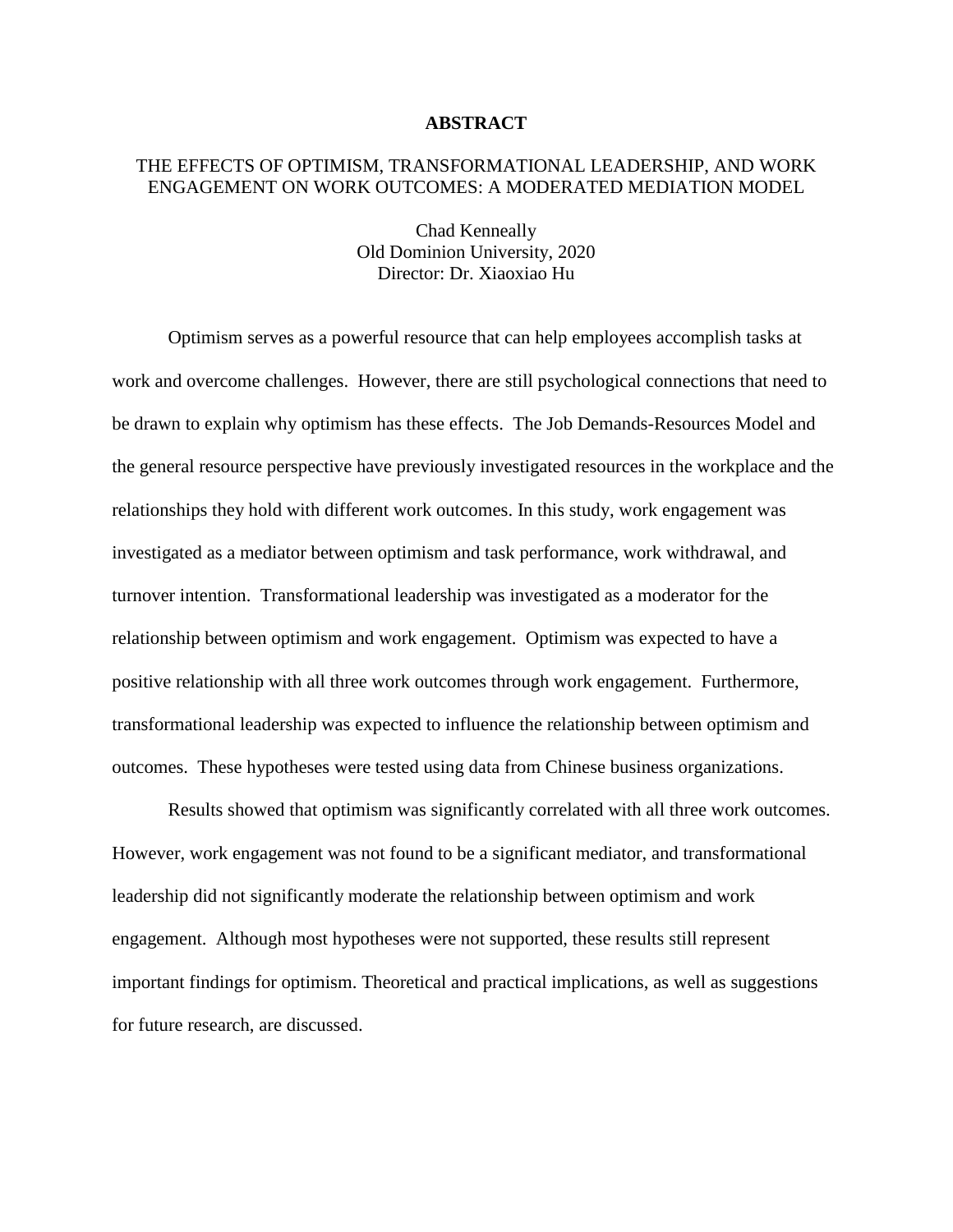### **ACKNOWLEDGEMENTS**

There are many people who contributed to this thesis. I could not have done this without the overwhelming support from my family and friends, but mostly my incredibly patient and encouraging advisor, Dr. Xiaoxiao Hu. Without her guidance through many revisions and months of preparation, this would not be possible. I would also like to express my appreciation to my great committee members, Dr. Konstantin Cigularov and Dr. Robin Lewis. Thank you for all your help.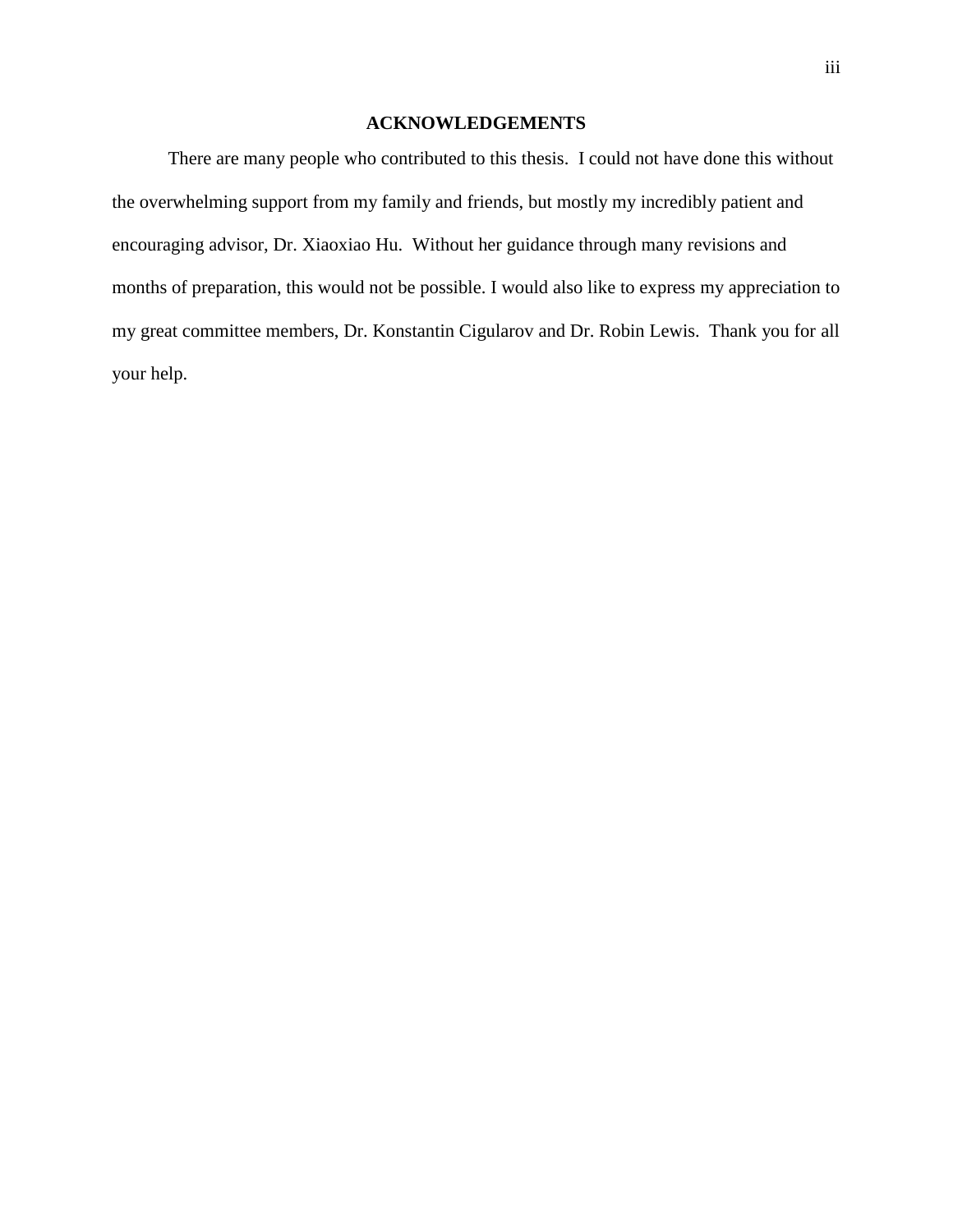## **TABLE OF CONTENTS**

| OPTIMISM AND TASK PERFORMANCE, WORK WITHDRAWAL, AND TURNOVER |  |
|--------------------------------------------------------------|--|
|                                                              |  |
|                                                              |  |
|                                                              |  |
|                                                              |  |
|                                                              |  |
|                                                              |  |
|                                                              |  |
|                                                              |  |
|                                                              |  |
|                                                              |  |
|                                                              |  |
|                                                              |  |
|                                                              |  |
|                                                              |  |
|                                                              |  |
|                                                              |  |
|                                                              |  |
|                                                              |  |
|                                                              |  |
|                                                              |  |
|                                                              |  |
|                                                              |  |
|                                                              |  |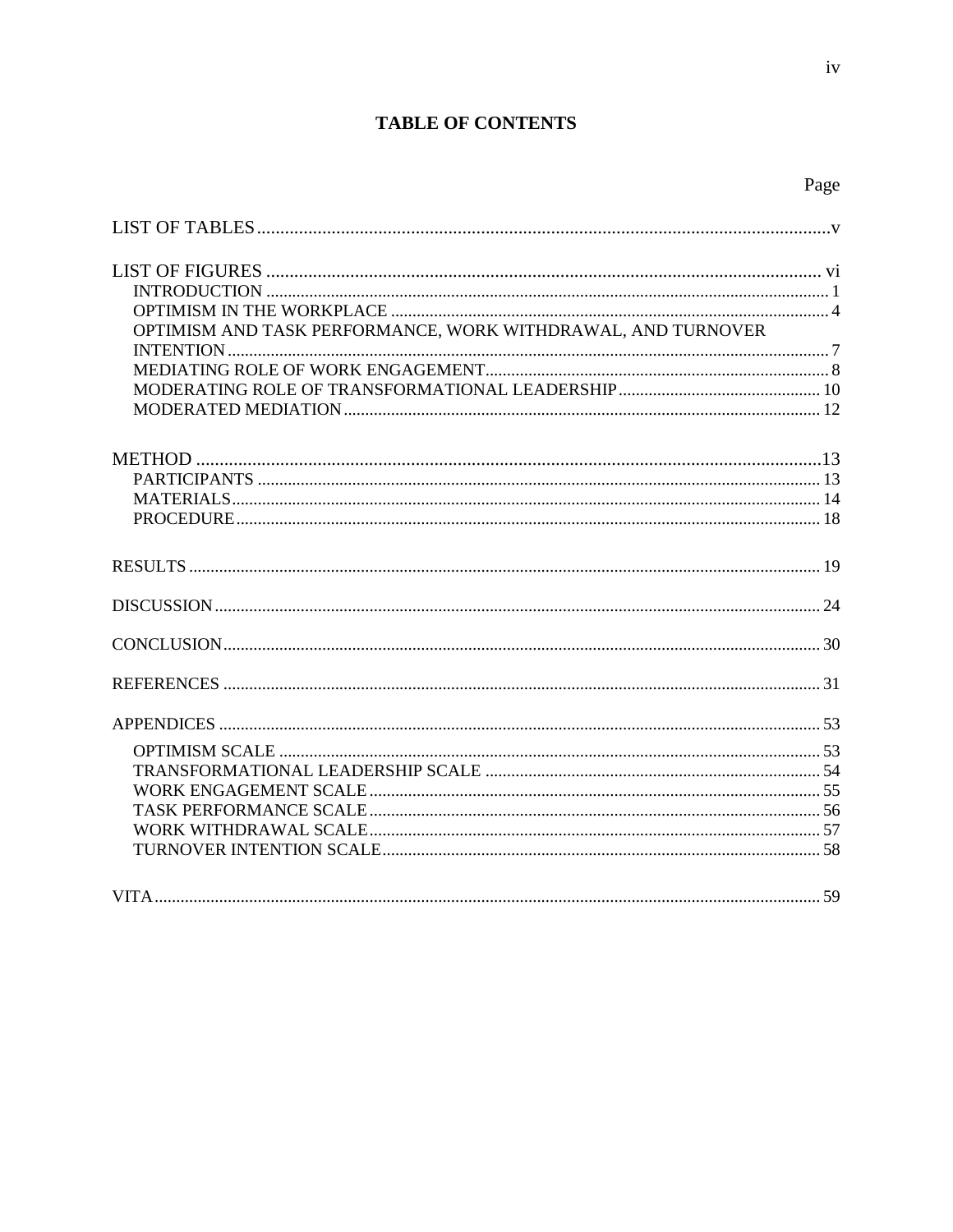### **LIST OF TABLES**

| Table                                                                              | Page |
|------------------------------------------------------------------------------------|------|
| 1. Means, Standard Deviations, Minimums, Maximums, and Correlations of Variables47 |      |
|                                                                                    |      |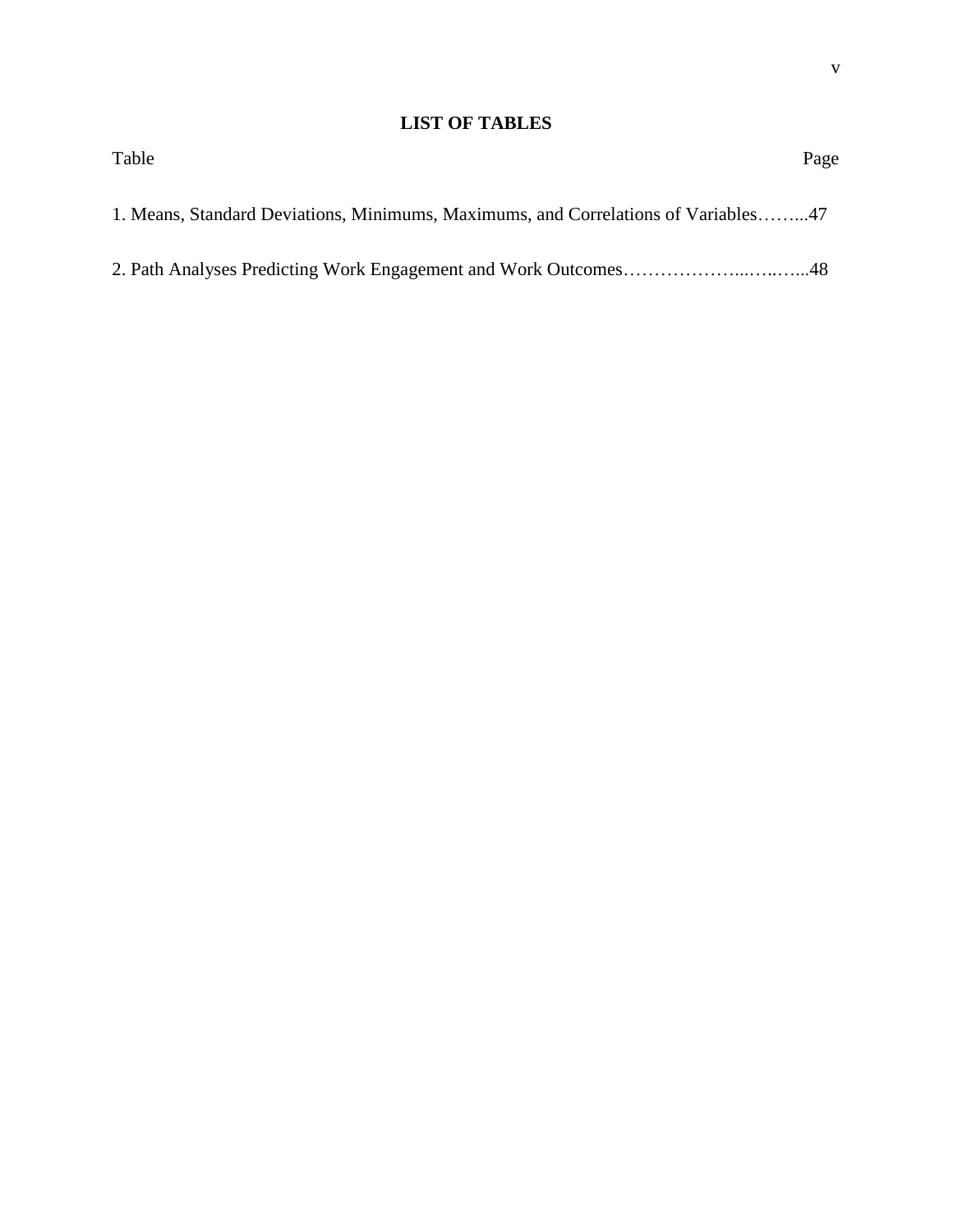## **LIST OF FIGURES**

| Figure | Page |
|--------|------|
|        |      |
|        |      |
|        |      |
|        |      |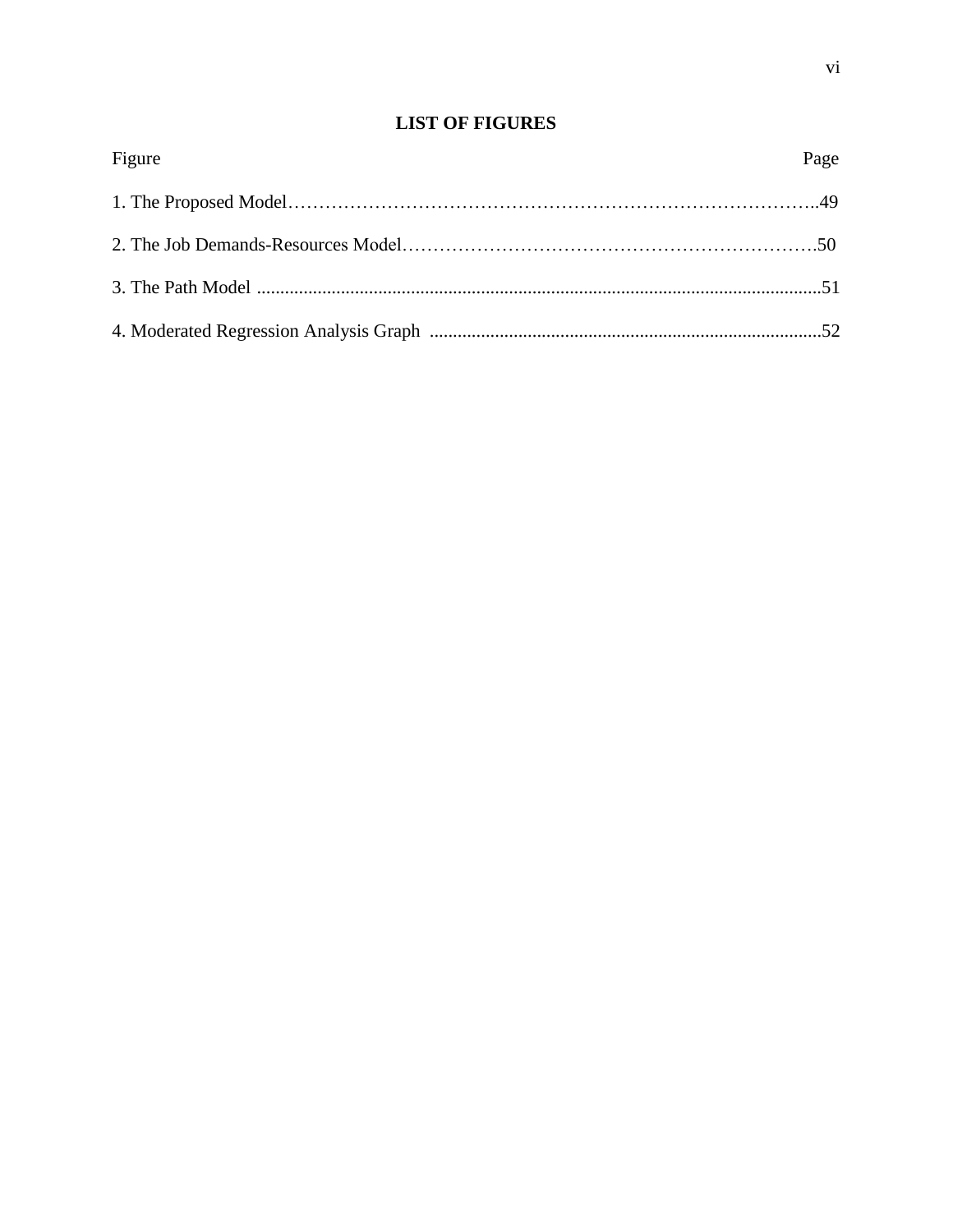# **THE EFFECTS OF OPTIMISM, TRANSFORMATIONAL LEADERSHIP, AND WORK ENGAGEMENT ON WORK OUTCOMES: A MODERATED MEDIATION MODEL**

Optimism is a helpful, internal, personal resource characterized by a positive outlook for the future (Scheier & Carver, 1992) that can benefit people in many different settings including the military, occupations, and academics (Peterson, 2000). A review of optimism research cited its beneficial relationships to improved physical health, social interactions, and coping behaviors (Carver, Scheier, & Segerstrom, 2010). Although optimism has been explored in other realms of psychology, such as positive psychology and clinical psychology, there are still applications of optimism to be explored in the Industrial/Organizational (I/O) psychology literature. The workplace can be an exceptionally challenging place for many employees. The source of these challenges can come from interpersonal conflicts, difficult tasks, and other job demands (Davis & Cable, 2014). These tense situations can be discouraging for many employees (Davis  $\&$ Cable, 2014); however, certain factors may be able to help workers adjust to work life better and cope with their daily work struggles. Optimism is one internal characteristic that can affect employees positively by providing important psychological resources (Greenberg & Arakawa, 2006).

As positive psychology became more popular (Seligman, 2002), researchers continued exploring specific personality traits, such as optimism, that could positively impact employees. Although previous research has linked optimism to some employee outcomes such as coping strategies at work (Carver et al., 2010), exhaustion, and engagement (Xanthopoulou, Bakker, Demerouti, & Schaufeli, 2007), more research is needed to understand the associations between optimism and employee performance and turnover. The current research attempted to address these issues. Optimism has previously been found to be negatively related to turnover intention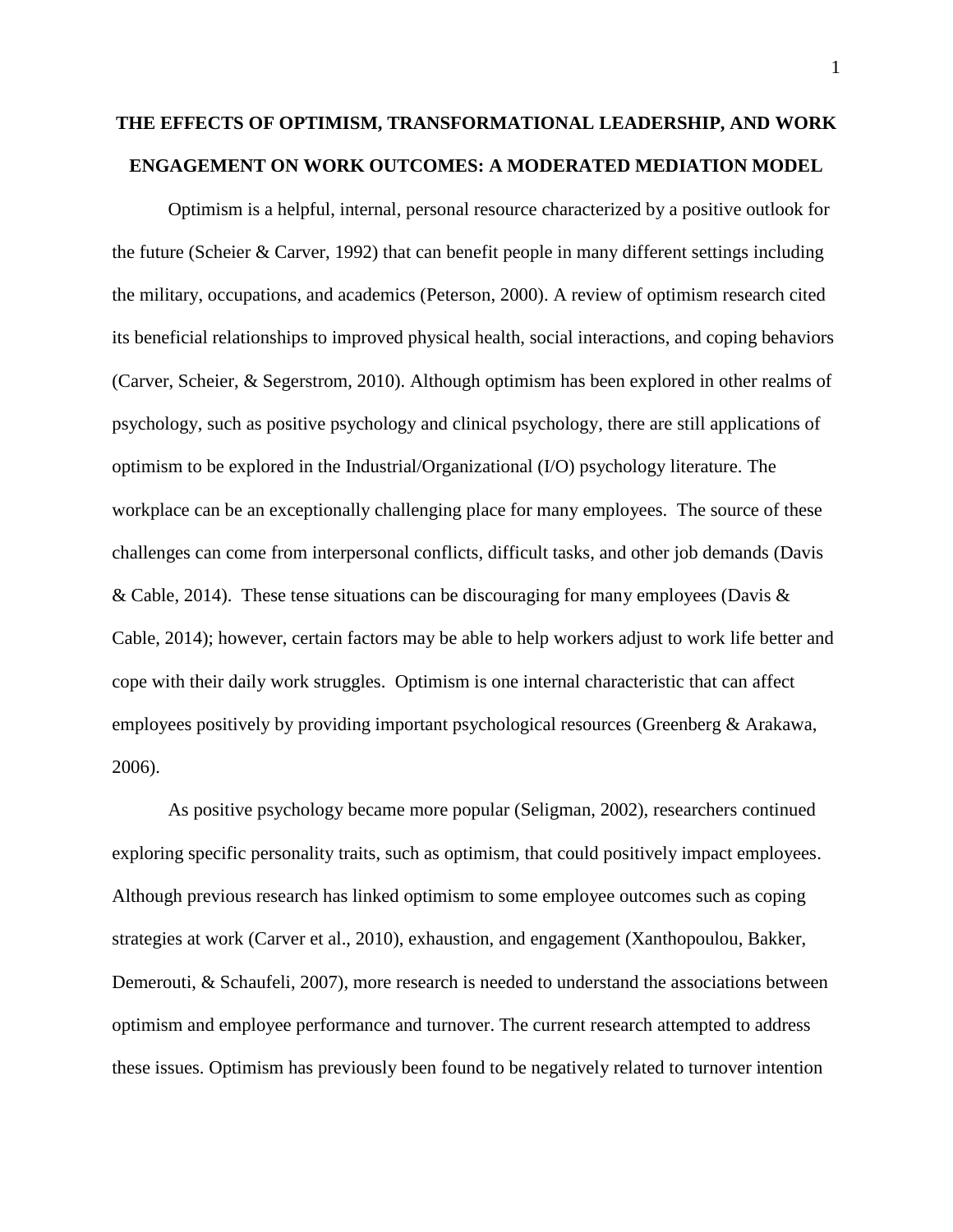(Siu, Cheng, & Liu, 2015). However, when investigating dispositional optimism's association with task performance, Kluemper, Little, and Degroot (2009) found inconclusive results as dispositional optimism was not associated with task performance, but state optimism was. Finally, optimism's relationship with work withdrawal has not been examined at all in previous research, although it is likely that optimism can have an important role in work withdrawal.

The effects of optimism on these outcomes may be explained by mediating constructs. Work engagement is a motivational job attitude that is represented by employees investing energy into their jobs (Khan, 1990), which may help explain the effects of optimism. Conceptualizing optimism as a personal resource and work engagement as a motivational mediator is consistent with the most recent version of the Job Demands-Resources (JD-R) model (Schaufeli & Taris, 2014).

Additionally, although optimism's characterization as an internal personal resource can benefit employees, not all people naturally possess a high level of optimism. Alternative resources, such as various leadership strategies, have been identified as effective approaches for improving employees' positive work outcomes (Chan & Chan, 2005; Kahai, Sosik, & Avolio, 1997; Limsila & Ogunlana, 2008). More specifically, transformational leadership has been identified as a strong positive influence for employee outcomes (Avolio, Reichard, Hannah, Walumbwa, & Chan, 2009; Avolio, Sosik, & Berson, 2013; Kelloway & Barling, 2010). Transformational leadership was selected over other leadership styles in the current research for two reasons. First, transformational leadership can be conceptualized as a job resource for employees, as defined in the JD-R model (Schaufeli & Taris, 2014). Second, transformational leadership was also selected due to its strong associations with positive follower outcomes such as job performance and satisfaction (Bono & Judge, 2004), as it is one of the most widely studied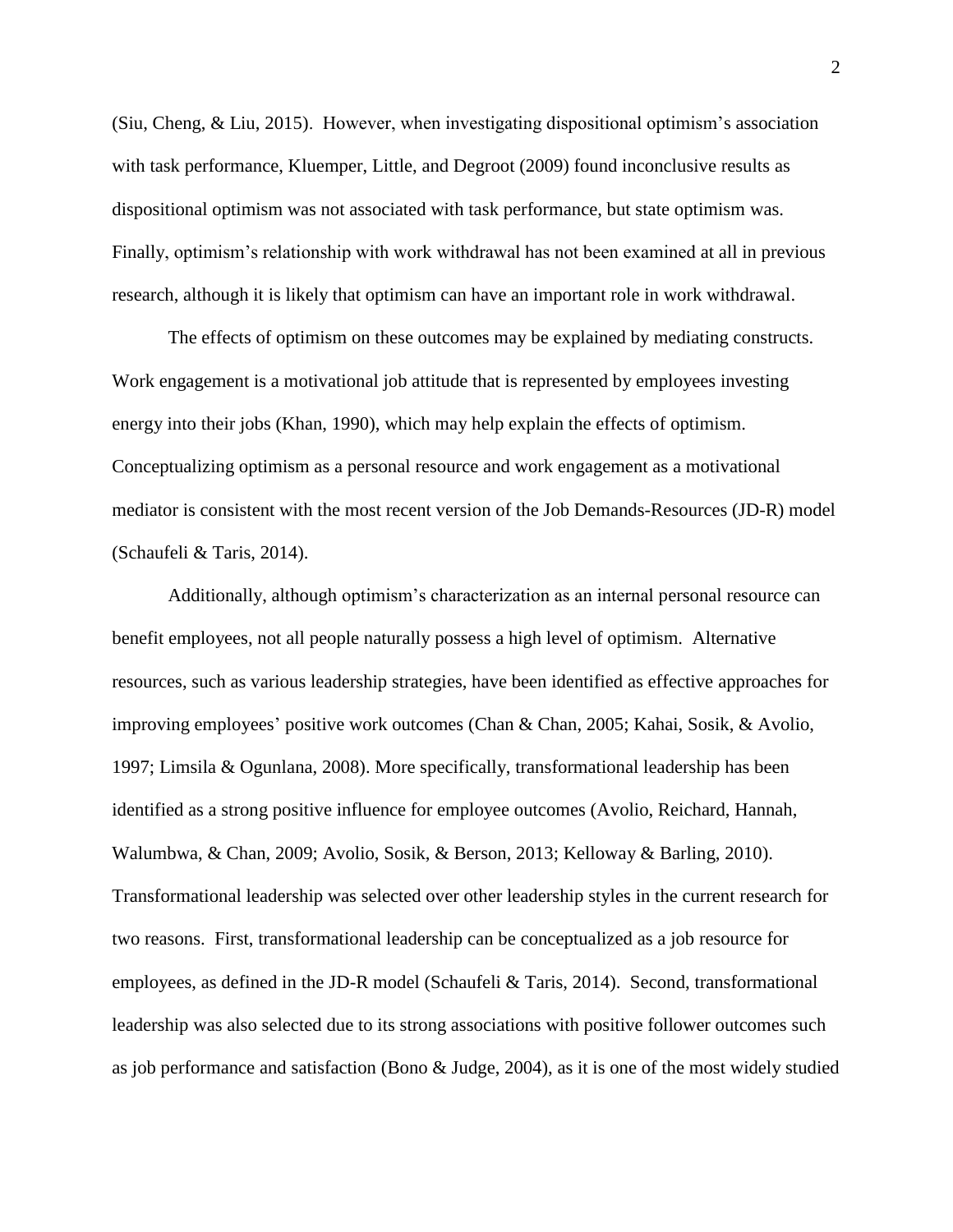leadership styles. The strength of the relationship between optimism and engagement may be different at different levels of transformational leadership. This moderation effect may exist because transformational leadership and optimism might provide similar types of psychological resources (e.g., positive emotions) for employees. This investigation will help to extend the research on transformational leadership and its relationship to optimism and work engagement.

Work engagement is examined as the mediator in the current model based on the Job Demands-Resources (JD-R) Model (Schaufeli & Taris, 2014). The JD-R model is rooted in the general resource perspective (Hobfoll, 2002), which is the main theoretical framework of this study. The JD-R model provides a more detailed framework of how resources are specialized to the workplace compared to the general resource perspective, which will be explained later in this manuscript. In the JD-R model (Figure 2), demands are facets of the job which require employees to use their abilities as well as their resources to overcome challenges (Bakker & Demerouti, 2007). Demands, similar to resources, can come in many forms: social, organizational, physical, and psychological. Job resources, on the other hand, are the characteristics of the job that come from external sources which can help to accomplish tasks created by demands (Tremblay & Messervey, 2011). These resources can include support from others, job autonomy, feedback, and so on. The JD-R model relies on the notion that resources will act as buffers and coping mechanisms to help reach success in demanding events (Demerouti, Bakker, Nachreiner, & Schaufeli, 2001). The original JD-R framework was refined by Schaufeli and Taris in 2014 to reflect a model that included personal resources in addition to job resources. This integration was added for the purposes of including not only the work environmental factors (e.g., job autonomy), but personal factors as well (Schaufeli & Taris,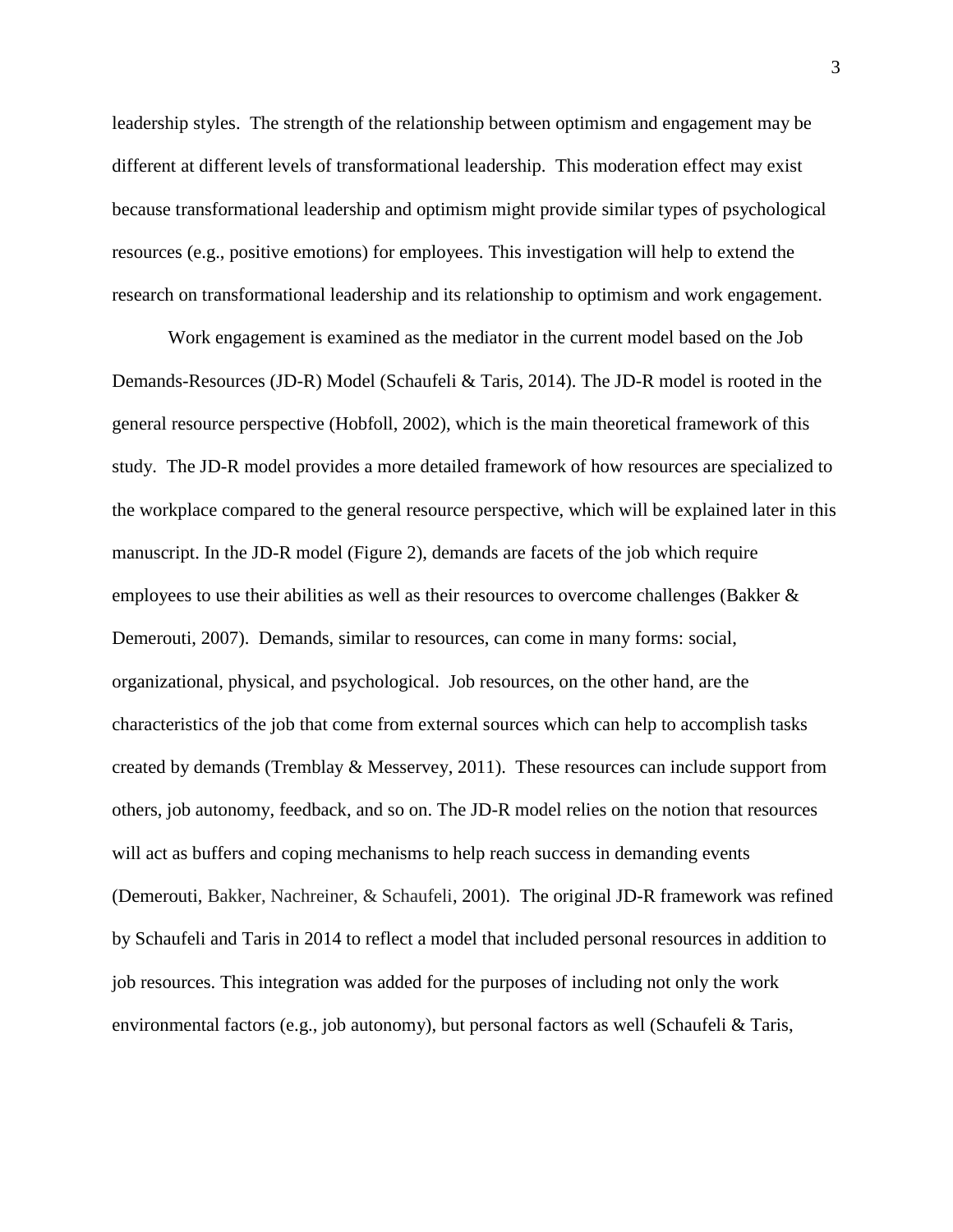2014). In the current research, optimism was examined as a personal resource, whereas transformational leadership was examined as a job resource.

Taken together, the purpose of this research was to examine the associations of employee optimism with task performance, work withdrawal, and turnover intention through work engagement. Also, transformational leadership was investigated as a key moderator for the relationship between optimism and work engagement. Previous research on optimism has not examined these relationships in a moderated mediation model. Furthermore, much of the research on optimism examines it as a facet of PsyCap or as a part of many personal resources being studied together. Instead, this research will investigate optimism as a sole personal resource. The study's model is presented in Figure 1.

#### **Optimism in the Workplace**

Optimism as a construct has sparked interest in researchers for decades. One of the first definitions comes from Helen Keller in 1903 who stated optimism "is faith that leads to achievement." However, it has also been defined as an expectation of positive events in the future (Carver & Connor-Smith, 2009). More recently, Tenney, Log, and Moore (2015) stated optimism is "the inclination to expect the best possible outcome (p. 77)." Although optimism has been viewed as a belief, an expectation, and an inclination, it is often viewed as a personality construct in psychology literature. The current research follows that optimism is a personality trait that focuses on having a future-oriented and confident outlook on life (Scheier & Carver, 1992). Although optimism can be measured as a psychological state (temporary), the current study will focus on dispositional optimism (i.e., trait).

Optimism is also a facet of a higher order construct called psychological capital (PsyCap). PsyCap is a construct built from four constructs including hope, self-efficacy,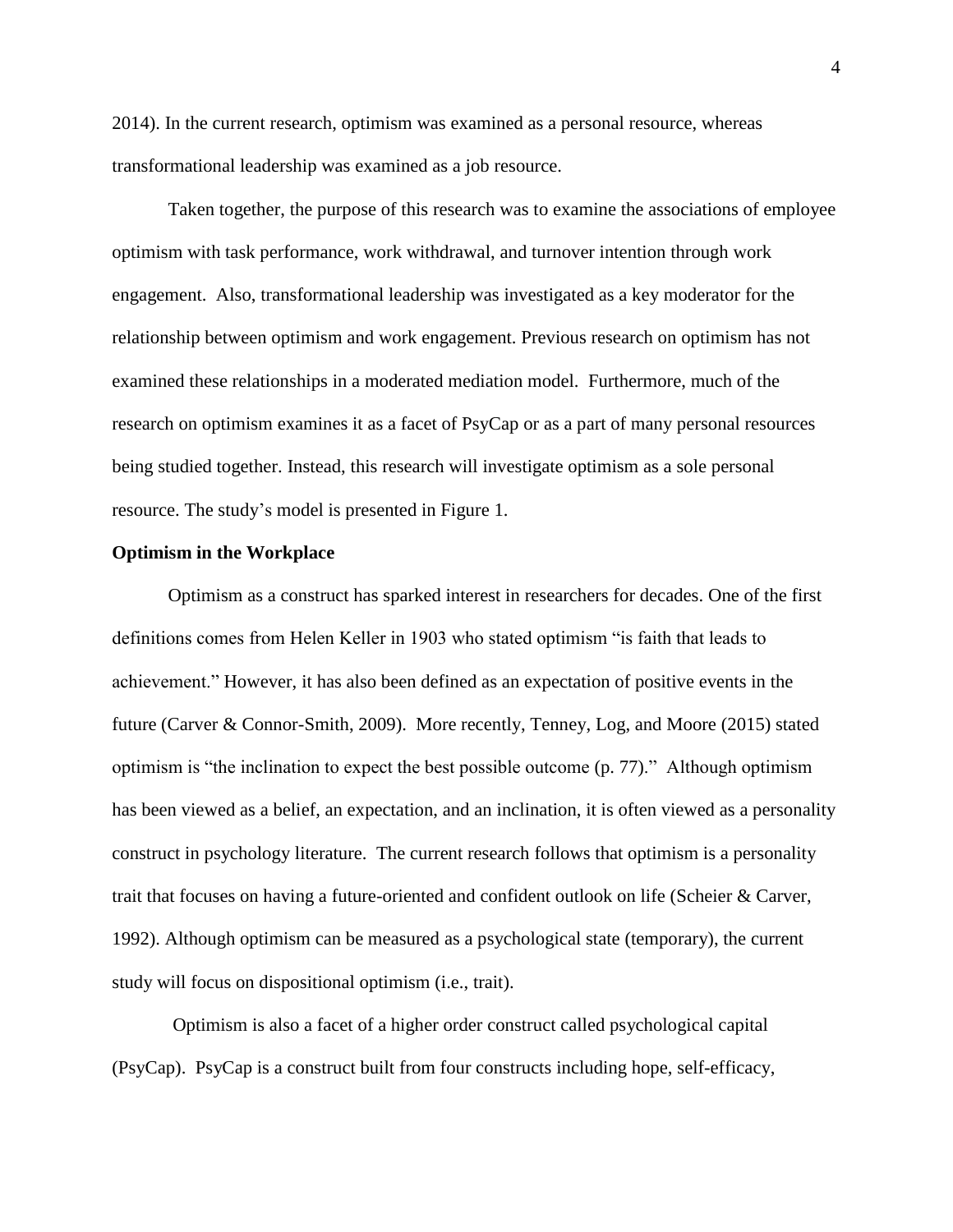resilience, and optimism (Luthans, Avolio, Avey, & Norman, 2007). Luthans et al. (2007) found that PsyCap is significantly positively related to performance and job satisfaction, although not all facets were significantly related to performance and job satisfaction when measured alone. Specifically, optimism was related to job satisfaction, but not performance. More recently, Kim (2017) found that personal resources (optimism, self-efficacy, and organizational-based selfesteem) were negatively related to turnover intention and positively related to job performance when measured separately. Additionally, these relationships were partially mediated by engagement when measured together as the construct of personal resources (Kim, 2017). Another study (Madrid, Diaz, Leka, Lieva, & Barros, 2017) showed that facets of PsyCap (including optimism) had significant positive effects on proficiency, adaptivity, proactivity, and overall performance when measured both independently as individual resources and collectively as PsyCap. Taken together, there have been some inconsistent findings regarding the relationships between the individual facets of PsyCap (e.g., optimism) and performance outcomes. These inconsistent results demonstrate that further research on these relationships is necessary.

As workplace wellness efforts globally are made in the form of over \$43 billion worth of programs each year (McGroarty, 2017), it may be helpful to take advantage of personality characteristics which employees already have, as this approach may decrease the need for wellness programs. Optimism has been correlated with problem-focused coping instead of avoidant strategies (Smith, Pope, Rhodewalt, & Poulton, 1989). Furthermore, people with higher dispositional optimism report higher levels of work engagement when dealing with high priority tasks (Geers, Wellman, & Lassiter, 2009).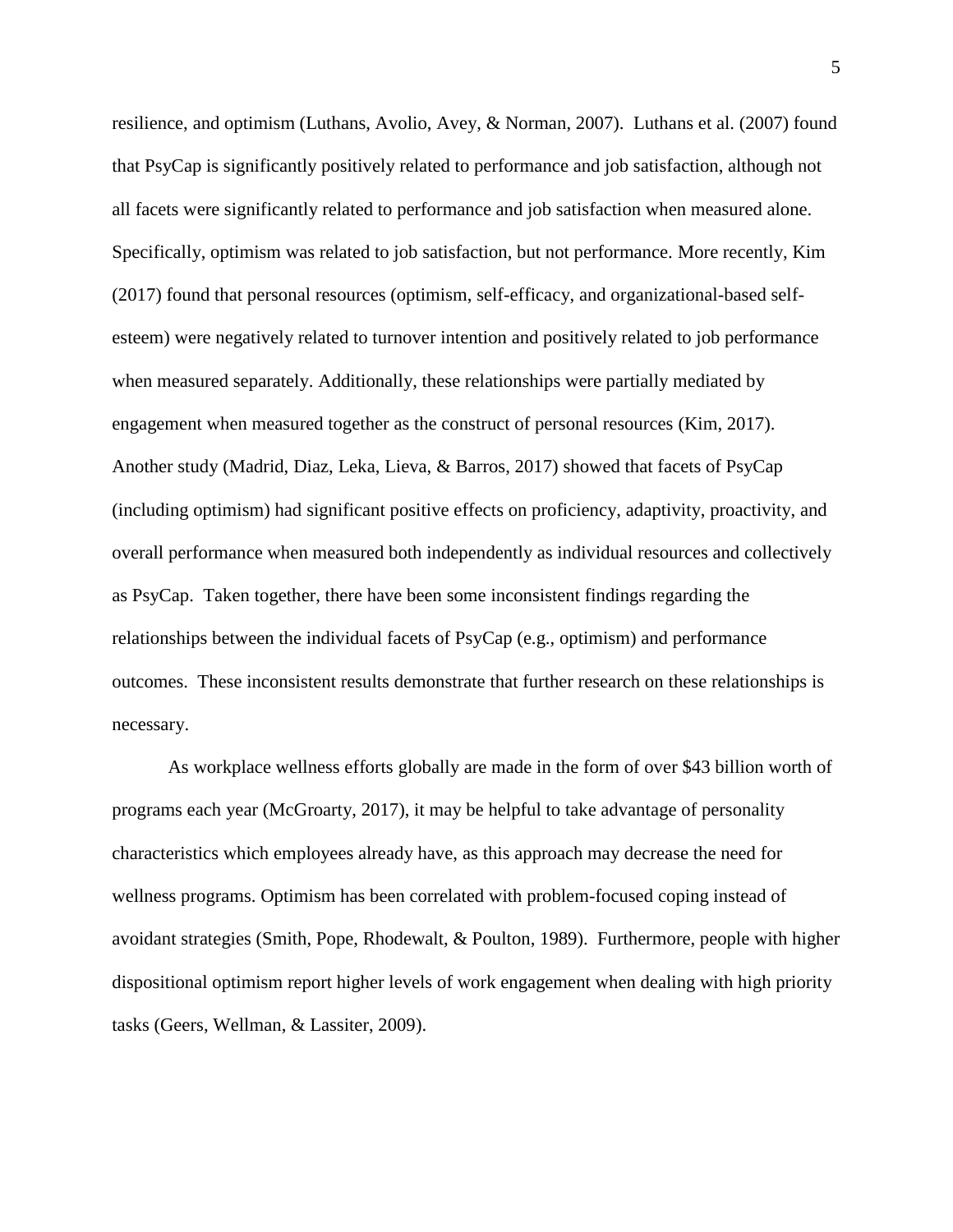Additionally, optimism has been investigated for its links to improving work life for employees. More specifically, previous research by Marshall, Wortman, Kusulas, Herving, and Vickers (1992) found that optimism had consistent relationships with traits relating to positive moods. Optimism can aid workers by acting as a potential buffer to resist negativity from challenges faced at work (Carver et al., 2010). This result demonstrates how optimism in employees can relate to positive outlooks at work through associations with positive emotions. Optimism is also found to be positively correlated with work happiness, job satisfaction, and performance (Youssef & Luthans, 2007), showing that optimism is not only good for improving general emotions at work, but also enhancing work attitudes. Hence, employees high in optimism are more equipped to handle stressors brought on in the workplace that may deter other employees who do not have high levels of optimism.

**The general resource perspective.** In the realm of resource theory research, Scheier and Carver (1985) were the first to examine optimism as a psychological/emotional resource. The General Resource Perspective states resources are entities that an individual possesses either internally or externally that act as an aid to achieve a goal (Hobfoll, 2002). Many resource perspectives have been developed over the years. The general resource perspective is a theory that functions on the commonalities between all previous resource perspectives. Some of these commonalities include that those with more resources can solve problems better in stressful environments, resources are linked to other resources and can create resource reservoirs, and that people attempt to have more resources in order to handle stressful situations both psychologically and physically (Hobfoll, 2002).The current research used the general resource perspective as the major theoretical foundation to investigate how optimism can be a powerful resource for workers in terms of work engagement and performance (Hobfoll, 1998).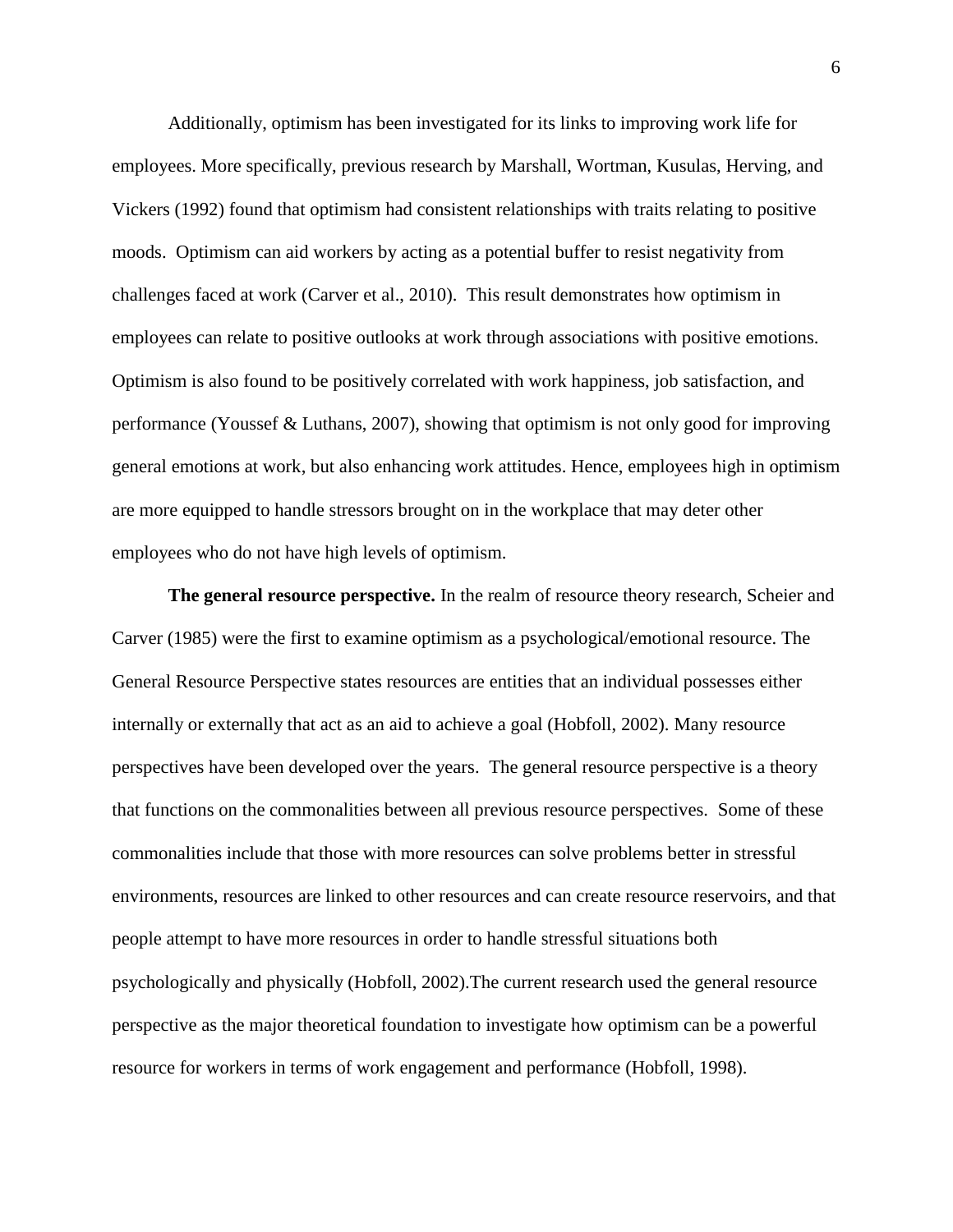#### **Optimism and Task Performance, Work Withdrawal, and Turnover Intention**

The three organizational outcomes that optimism was expected to have a positive impact on were task performance, work withdrawal, and turnover intention. First, task performance, or the effort that job incumbents accomplish in order to work towards an organization's goal (Borman & Motowidlo, 1993), is one of the most widely examined performance constructs. When completing a task requested by an organization, difficulties may be prominent without the use of resources, because resources can help employees handle and reduce these difficulties (Sarason, 1974). Optimism as a personal resource may strengthen a person's ability to face job tasks and accomplish a goal with ease, rather than hardship. Moreover, key resources, such as optimism, tend to be highly related to other positive psychological resources. These resources can include higher self-esteem, self-efficacy, and mastery of tasks, which result in higher performance (Rini, Dunkel-Schetter, Wadhwa, & Sandman, 1999). Therefore, if an employee is low in optimism, they are likely to share low levels of other positive internal resources.

Kluemper et al. (2009) found differing results about optimism's relationships with task performance. The researchers found that state optimism was a positive indicator of task performance, whereas trait optimism held very weak or nonexistent relationships with task performance (Kluemper et al., 2009). This research was conducted with university students and final grade was a measure of task performance. The researchers attributed this lack of a relationship to the short length of their survey study. PsyCap has also been found to hold positive relationships with task performance (Probst, Gailey, Jiang, & Bohle, 2017). Probst and colleagues (2017) studied workers via Amazon Mechanical Turk and found that PsyCap (all four facets measured as a whole) was consistently and significantly positively related to task performance. However, optimism by itself was not studied, therefore a conclusion based on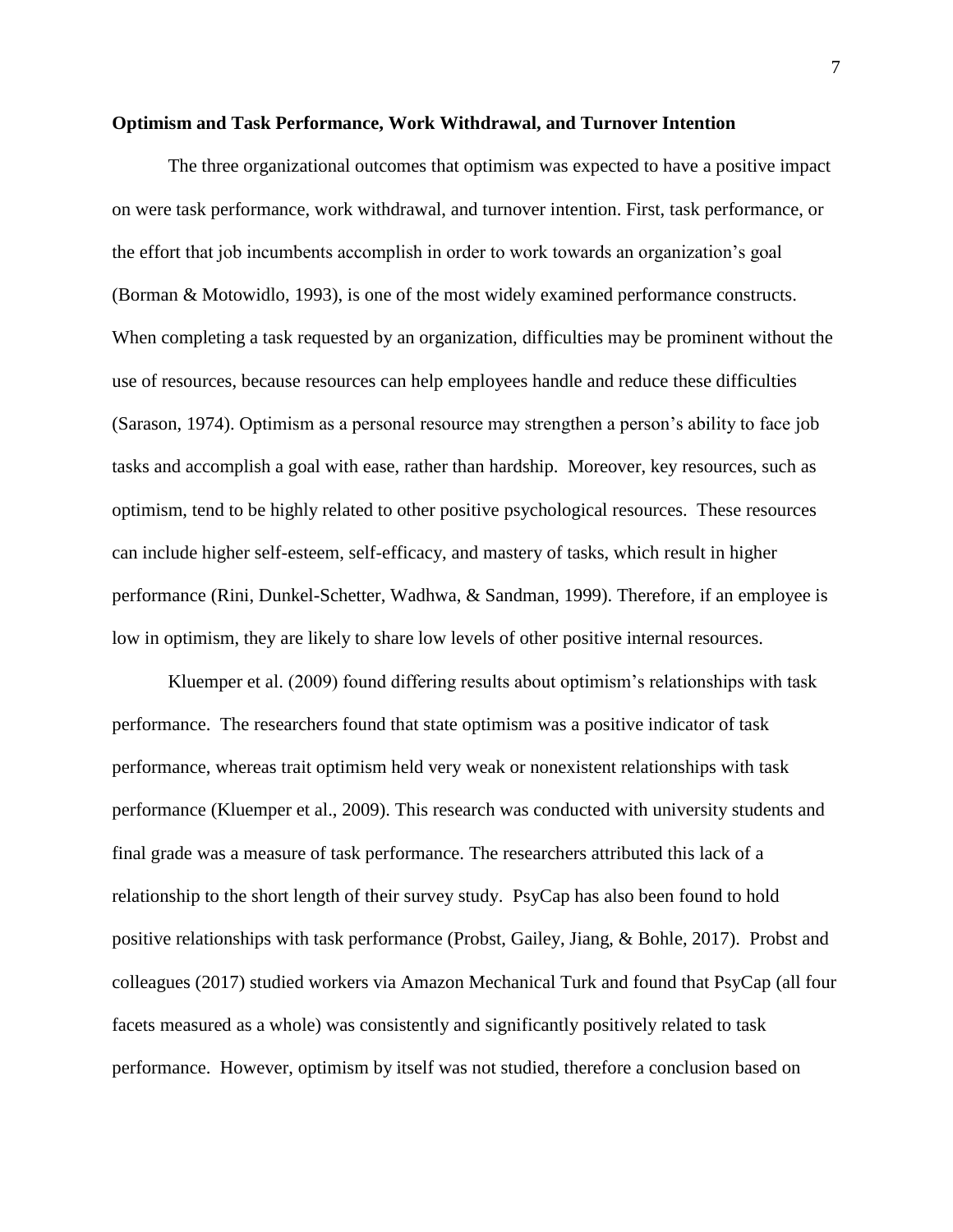optimism's relationship with task performance cannot yet be drawn. In the current study, it was expected that trait optimism would positively relate to task performance based on the theoretical rationales provided above.

In addition to optimism's positive associations with task performance, optimism may have negative associations with work withdrawal and turnover intention. Work withdrawal is a facet of counterproductive work behaviors (CWBs) that is characterized by a lack of emotional attachment in work and behaviors that temporarily distract or remove oneself from their work tasks (Hanisch & Hulin, 1990). Turnover intention is a premediated motivation to leave an organization (Tett & Meyer, 1993). Optimism has been positively associated with work happiness and job satisfaction (Youssef & Luthans, 2007), which could contribute to low levels of work withdrawal and low turnover intention. In addition, instead of merely ignoring the problems at work and staggering progress, the general resource perspective suggests that optimism will help workers tackle problems directly and suffer less work withdrawal and turnover intention. It is likely that a resource such as optimism will reduce negative employee outcomes such as work withdrawal and turnover intention by offering support during some of the challenging aspects associated with work responsibilities.

*H1: Optimism will correlate positively with task performance.*

*H2: Optimism will correlate negatively with work withdrawal.*

*H3: Optimism will correlate negatively with turnover intention.*

#### **Mediating Role of Work Engagement**

The positive associations between optimism and the above outcomes may be partially explained by work engagement. Work engagement is a job attitude that is embodied when a person invests a significant amount of their energy into a certain task (Kahn, 1990), and is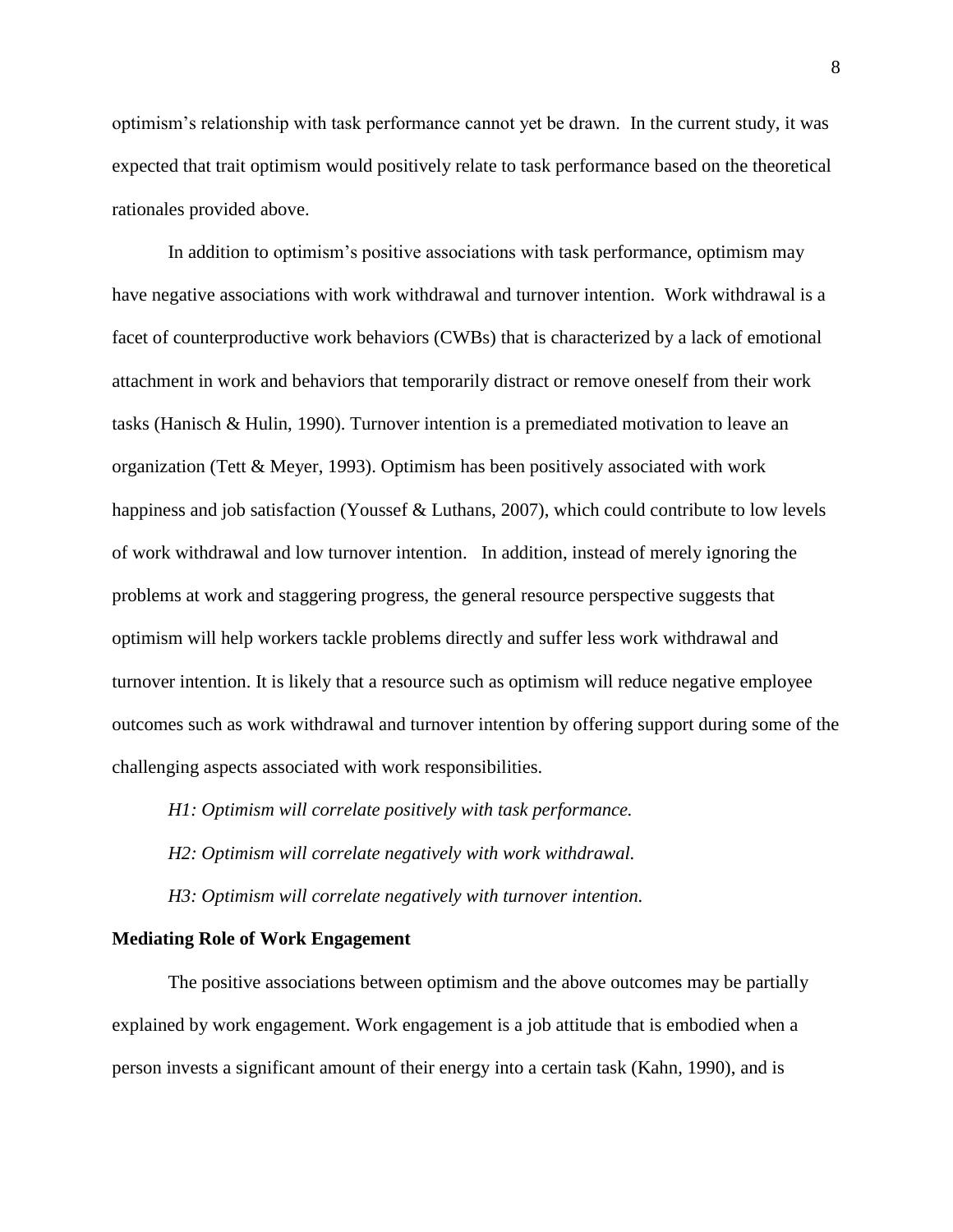identified by vigor, dedication, and absorption in their job (Schaufeli, Salanova, Gonzalez-Romá, & Bakker, 2002). Schaufeli et al. (2002) stated that vigor is represented by individuals with high energy and resiliency in the workplace while dedication represents one's strong identification to their work role. Lastly, absorption is found when individuals are heavily captivated in their work, sometimes referred to as a state of "flow."

Research has shown that job and personal resources contribute to the motivational processes in the JD-R Model (Bakker & Demerouti, 2007). Resources in the JD-R model provide a positive effect on the motivating mechanisms which lead to better outcomes in the workplace. Consistent with this model, work engagement, the motivating mechanism in the current study, is expected to increase when optimism is high. Employees high in optimism are likely to have increased levels of work engagement due to their positive interest towards work related activities. A positive relationship between optimism and employees' work engagement has been found in previous research (Geers, & Wellman, 2009; Medlin & Green, 2008; Xanthopoulou, Bakker, Demerouti, & Schaufeli, 2009). Engaged employees have the benefit of a positive attitude that is expressed in their workplace activities (Bakker, 2009). High levels of work engagement were expected to associate with not only high task performance, but also low turnover intention and low work withdrawal. These relationships were expected in the current research due to engagement's three facets which include vigor, dedication, and absorption. These three factors will contribute to more attention on a task, and less disengagement from work, both psychologically and physically.

Consistent with this expectation, work engagement has been found to be negatively related with turnover intention (Halbeslenben & Wheeler, 2008; Hallberg & Schaufeli, 2006; Schaufeli & Bakker, 2004; Shuck, Reio, & Rocco, 2011; Siu, Cheung, & Lui, 2015), positively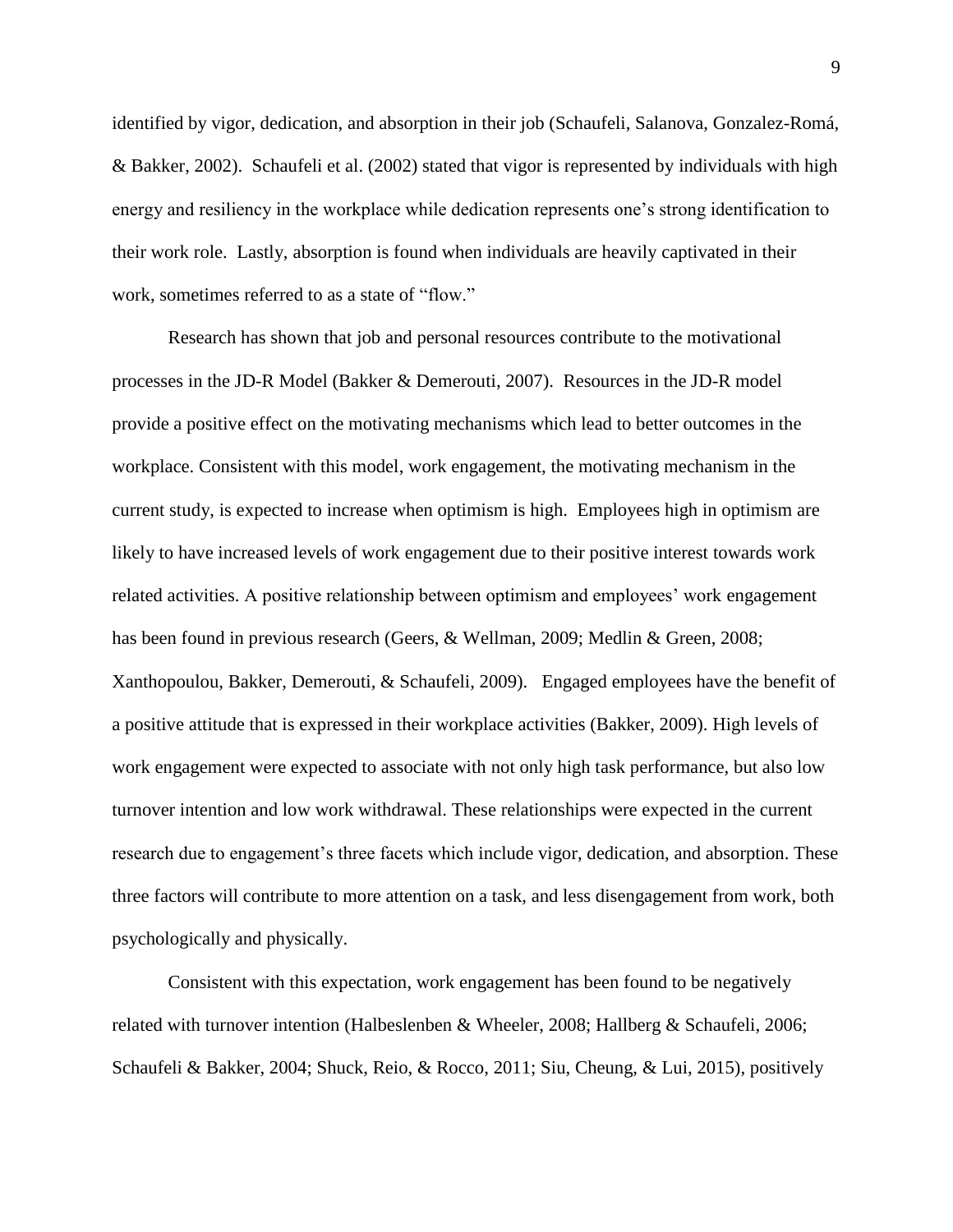related to task performance (Rich, Lepine, & Crawford, 2010), and negatively related to work withdrawal (Lelchook, 2012) in previous studies. Given these ideas and findings, it was hypothesized that work engagement would mediate the relationships between optimism and the three employee outcomes examined in the current study.

*H4a: Work engagement will mediate the association between optimism and task performance.*

*H4b: Work engagement will mediate the association between optimism and work withdrawal.*

*H4c: Work engagement will mediate the association between optimism and turnover intention.*

#### **Moderating Role of Transformational Leadership**

The next major goal of the current research was the examination of transformational leadership. Transformational leadership is defined as leadership that motivates the employees and inspires them to lead on their own (Burns, 1978; Bass, 1985). Transformational leaders help employees perform above their expected levels. Transformational leadership has four key facets: inspirational motivation, idealized influence, individual consideration, and intellectual stimulation (Bass, Avolio, & Jung, 1999). Inspirational motivation is how leaders help their followers to stay motivated and optimistic throughout their work. This facet helps to keep workers enthusiastic and keep their goals focused. Idealized influence is demonstrated by leaders who establish good relationships with their followers and are seen as role models by them. This construct gives the followers a leader they can shape their behavior after and look up to. Individual consideration is associated with the leaders' focus on the followers' needs. This focus helps followers' needs feel attended to and important. Lastly, intellectual stimulation from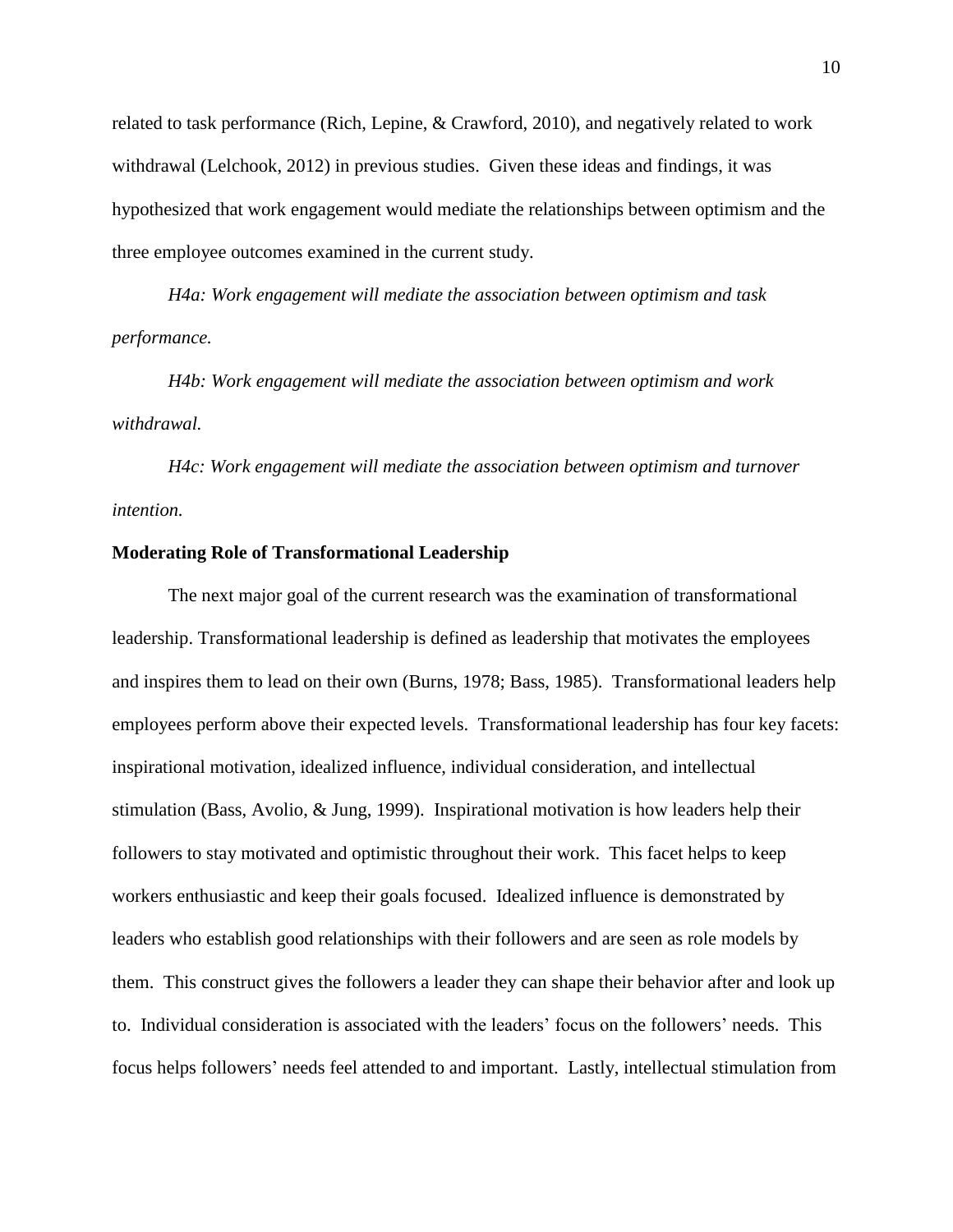leaders helps followers' feel their opinions are valued. This facet helps followers stay creative while solving problems and stems from the leader's interest in their followers' opinions. With these four facets, transformational leadership forms an influential leadership style to build a successful work force (Bass, Avolio, Jung, & Berson, 2003).

Transformational leadership may influence the relationship between optimism and work engagement by functioning as a job resource. Specifically, when there are high levels of transformational leadership, the association between optimism and work engagement may be relatively weak. Regardless of whether employees have optimism as a personal resource, they can obtain support from their transformational leaders. As referenced earlier, transformational leadership and optimism have similar positive effects on employees' work outcomes. Both can provide employees with positive outlooks, inspiration, and positive emotions. Zhu, Avolio, and Walumbwa (2009) and Yasin Ghadi, Fernando, and Caputi (2013) all stated that transformational leadership is significantly positively related to engagement, likely through inspirational motivation and intellectual stimulation, which helps follows feel as though they are contributing to the organization (Sosik, 2006). These positive effects can be provided not only externally by transformational leadership, but also internally by optimism. Therefore, transformational leadership's support is likely to compensate for low levels of optimism and keep employees engaged at work. On the other hand, when there are low levels of transformational leadership, employees' own personal resources, such as optimism, may have a very strong influence on work engagement. The relationship between optimism and work engagement would be stronger because employees are less likely to be able to rely on external resources. These expected relationships lead to the next hypothesis.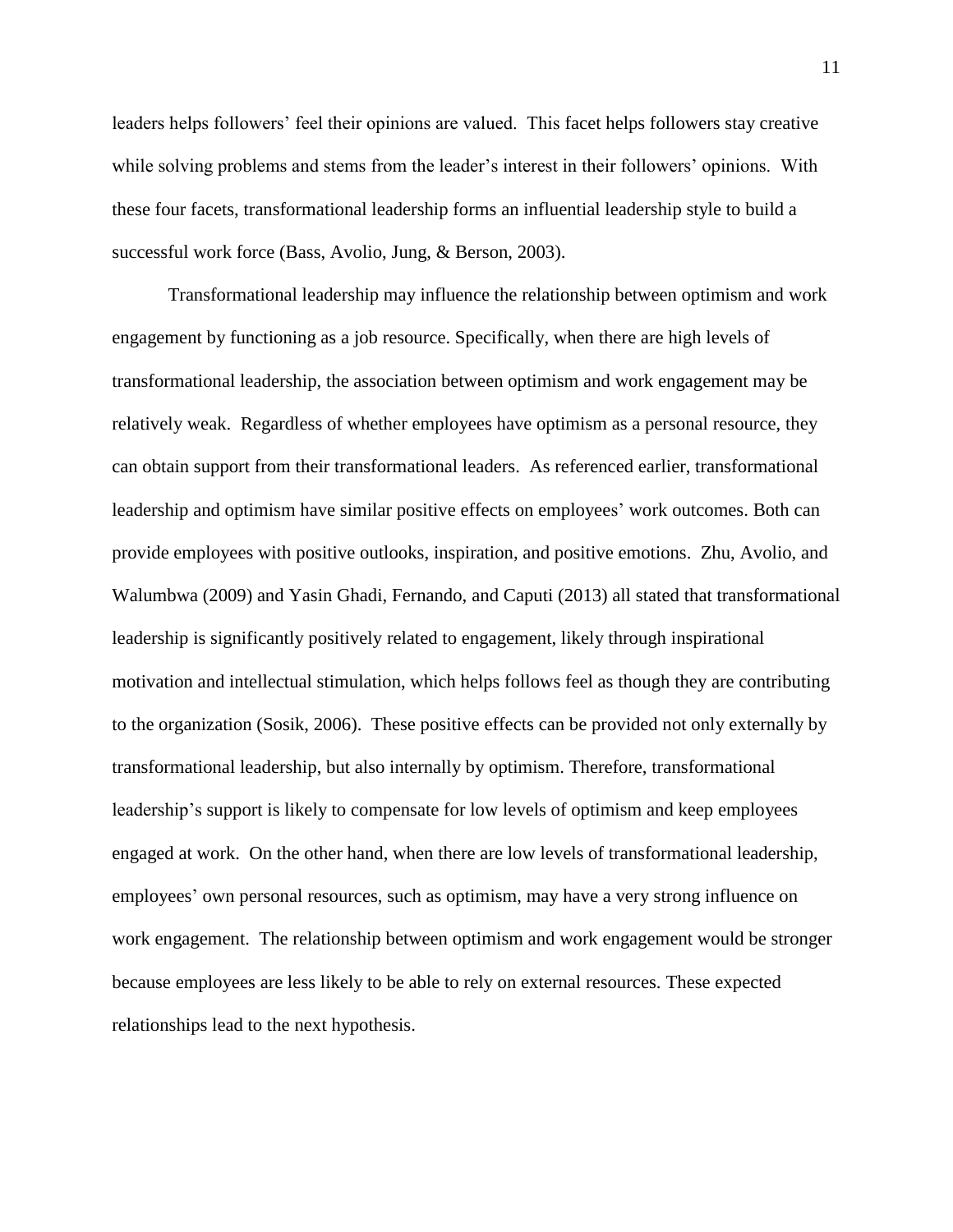*H5: Transformational leadership will moderate the effect of optimism on work engagement such that the positive association between optimism and work engagement is reduced when there are high levels of transformational leadership.*

#### **Moderated Mediation**

Overall, optimism serves as an invaluable resource that can lead employees to react positively when work tasks become challenging. High levels of optimism in individuals were expected to show support for enhanced organizational outcomes and higher levels of work engagement, as stated in hypotheses one, two, three, and four. Transformational leadership would likely moderate the relationship between optimism and work engagement, as stated in hypothesis five. Taken together, these proposed relationships suggest moderated mediation relationships among the variables. The moderated mediation model in Figure 1 proposed that work engagement mediates the relationships between optimism and work outcomes, but the strength of these indirect relationship depends on the levels of transformational leadership.

*H6a: Transformational leadership will moderate the indirect effect of optimism on task performance via work engagement such that the indirect effect will be stronger when transformational leadership is low rather than high.*

*H6b: Transformational leadership will moderate the indirect effect of optimism work withdrawal via work engagement such that the indirect effect will be stronger when transformational leadership is low rather than high.*

*H6c: Transformational leadership will moderate the indirect effect of optimism on turnover intention via work engagement such that the indirect effect will be stronger when transformational leadership is low rather than high.*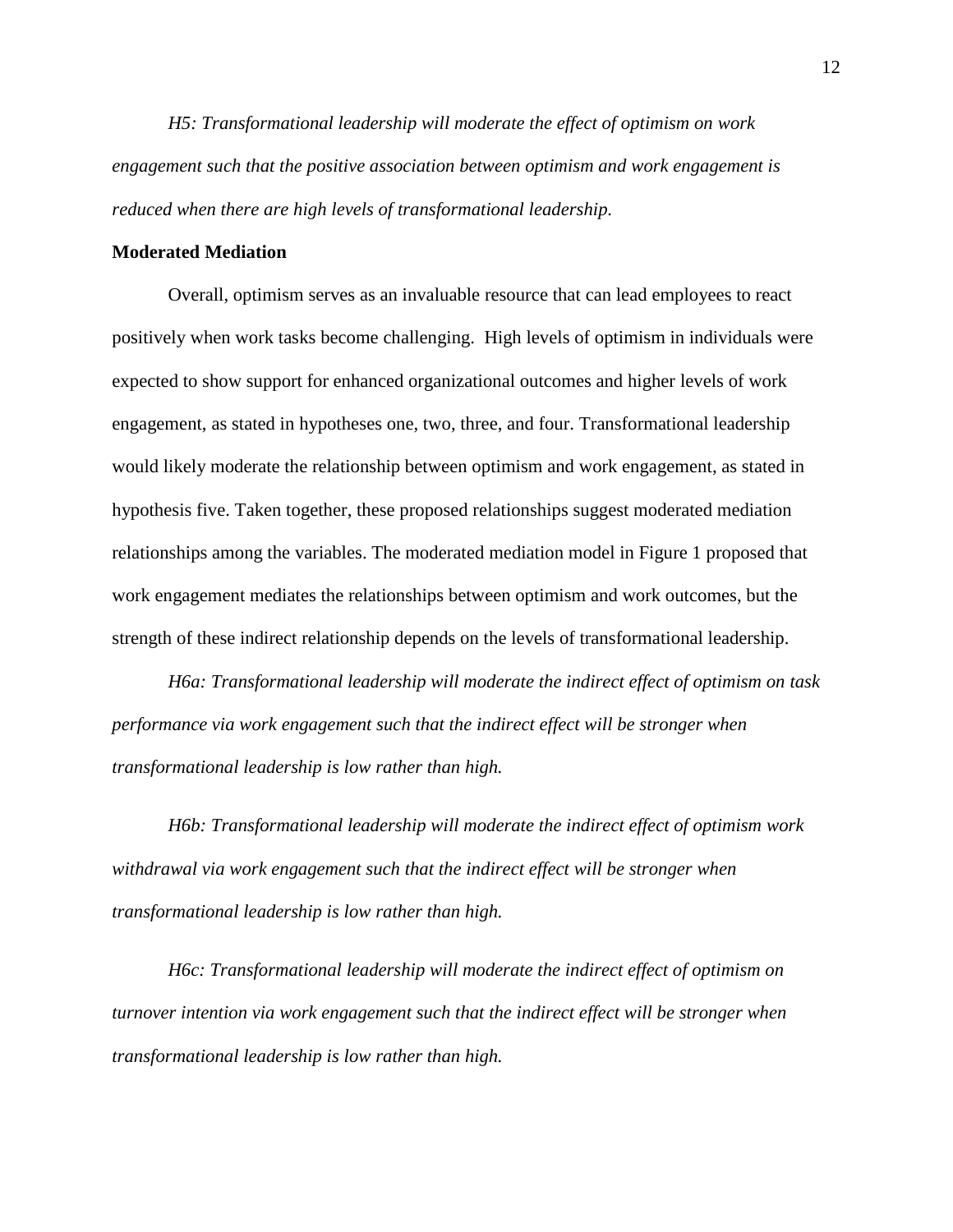#### **METHOD**

#### **Participants**

The data used in this study were collected from 230 (101 female, 129 male) job incumbents and their supervisors in 25 Chinese technology-focused organizations in Shanghai, China. The average age of the participants was 33 years  $(SD = 7.61)$ . The sample consisted of 70 teams with an average of 3.29 workers in each group. The distribution of education level for employees included 0.4% ( $n = 1$ ) high school, 4.8% ( $n = 11$ ) technical school, 62.6% ( $n = 144$ ) bachelor's degree, 30.4% (*n = 70*) master's degree, and 1.7% (*n = 4*) doctorate. No incentive was offered for participation. Although there can be cross-cultural concerns with a sample collected in China and its similarity to a sample in the United States, these concerns are lessened with a sample from Shanghai. Shanghai is a financial center of China, and one of the most cosmopolitan and westernized cities in the mainland of China (Ji, 2015; Kim et al., 2000; Masdeu Torruella & Sáiz López, 2019). The employees and their supervisors in this sample interacted daily and were very familiar with each other.

According to a simulation study that was performed in order to investigate the power for testing moderated mediation hypotheses (Chu & Chen, 2012), the minimum sample size for testing the proposed moderated mediation is 110 participants. This number is generated for a power level of 0.8. The simulation study took five different simulation methods including bootstrapping, bias-corrected bootstrapping, and coefficient multiplication. Sample sizes with a power level of 0.8 were calculated for small, medium, and large effect sizes for moderated mediation. The current sample size easily exceeds this minimum of 110 participants. The minimum sample size is based on the expectation of a moderate effect of the antecedent on the mediator, a moderate effect of the mediator on the outcomes, and a small moderation effect.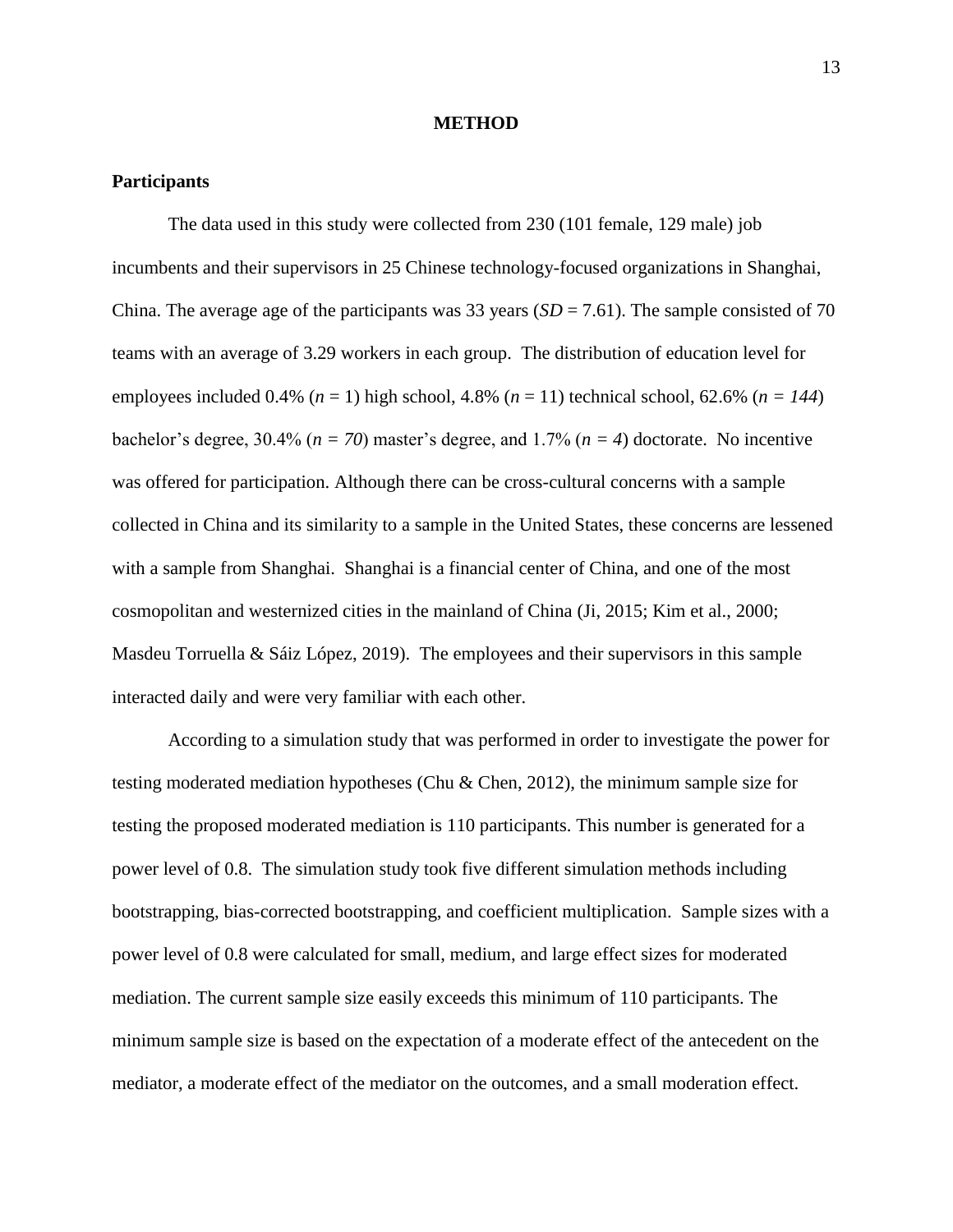Moderate effects were expected due to personal resources' existing relationships with work engagement that has been documented in previous research (*ρ* = .42, Kim, 2017). Furthermore, work engagement's existing relationships (*Mρ* = .45 with task performance; Christian, Garza, & Slaughter, 2011) with the outcomes being investigated in this study (Bakker & Bal, 2010; Halbeslenben & Wheeler, 2008; Hallberg & Schaufeli, 2006; Salanova, Agut, & Peiro, 2005; Salanova, & Schaufeli, 2010; Schaufeli & Bakker, 2004; Shuck, Reio, & Rocco, 2011; Siu, Cheung, & Lui, 2015) were expected to contribute to a moderate effect size as well.

#### **Materials**

All survey measures were translated into Chinese and then back-translated (Brislin, 1981). Furthermore, many of the surveys used in this study have been used widely in the Chinese work research context. The task performance (Ang et al., 2007; Hu, Kaplan, Wei, & Vega, 2014), transformational leadership (Bass, 1997; Shao & Webber, 2006), optimism (Schwarzer, Bäßler, Kwiatek, Schröder, & Zhang, 1997), and work withdrawal (Peng, 2012) measures have been supported in the Chinese context.

**Optimism.** The Revised Life Orientation Test (Appendix A) assessed optimism (Scheier, Carver, & Bridges, 1994). Respondents used this 6-item test (with 4 filler items) on dispositional optimism to rate items such as such as "I'm always optimistic about my future," on a scale of 0 (*Strongly Disagree*) to 4 (*Strongly Agree*). This variable was self-reported by the employees. Hirsch, Britton, and Bridges (1994) established criterion-related validity of this scale with correlations of  $r = -.65$  with hopelessness and  $r = -.60$  with depression. Test-retest reliability correlations were .68, .60, .56, and .79 for four months, 12 months, 24 months, and 28 months, respectively (Hirsch et al., 1994). Alpha for this scale was .74 in the current study.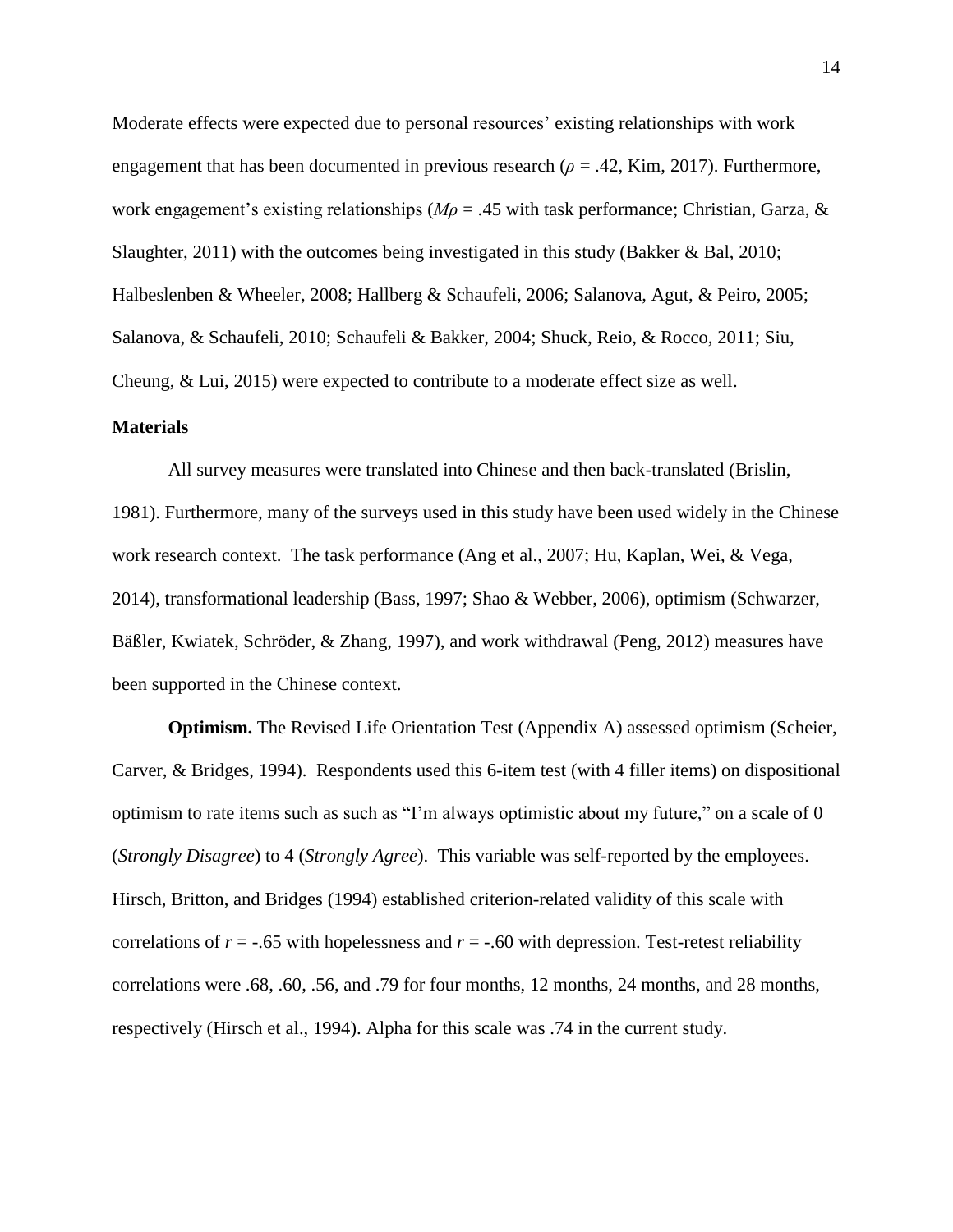**Transformational leadership.** Transformational leadership of the managers was assessed by the Multifactor Leadership Questionnaire (MLQ-Form 5X; Appendix B; Bass & Avolio, 1997). This inventory has 20 items that assess transformational leadership and includes sample items such as "I help others develop themselves." Respondents use a 5-point Likert scale from 0 (*not at all*) to 4 (*frequently, if not always*). For coding purposes, these data were input on a scale from 1 to 5. This survey was completed by the managers, and previous research has found that social desirability does not have an impact on the result of this scale in various samples including food service, a bank, and a local government organization (Lievens, Van Geit, Coetsier, 1997). Furthermore, Lievens et al. found that transformational leadership is better assessed by the leaders due to followers having trouble differentiating between the facets of transformation leadership. Lastly, Antonakis (2001) found that overall, the MLQ-5X scale had good construct and criterion validity and was recommended to use in the future for research. Alpha for this scale was .96 in the current study.

**Work Engagement.** The scale for work engagement (Appendix C) was adapted from Rogelberg, O'Connor, and Sederburg (2002). Rogelberg et al. (2002) used a nine-item scale previously developed by Wicker, Kirmeyer, Hanson, and Alexander (1976). Wicker et al. (1976) developed their scale to assess "manning." Manning theory describes whether a task is undermanned (i.e., not enough people to complete the task), adequately manned (i.e., just enough people or a surplus of people to complete a task), or overmanned (i.e., too many people for the task to accommodate all persons). Manning theory shares some similarities with engagement to a task, hence why Rogelberg et al. used this scale to measure member engagement. Three items were selected from this scale to limit the overall length of the survey. Respondents rated items such as "Indicate the extent to which you feel that you work hard," on a 5-point scale from 1 (*not*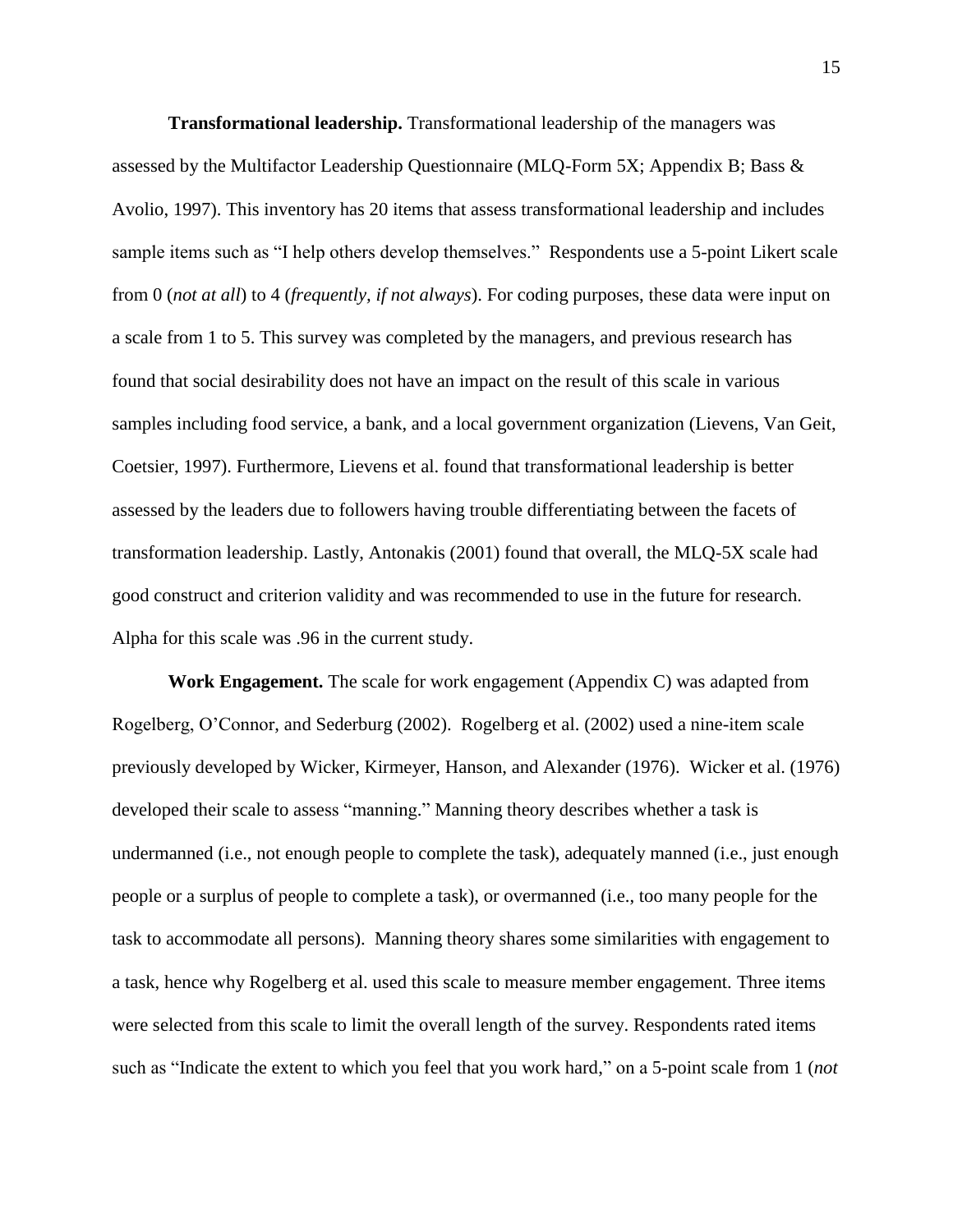*at all*) to 5 (*a great extent*). This variable was completed by the employees. Alpha for this scale was found to be .81 in the current study.

**Task Performance.** The first 4 items from the 7-item scale from Williams and Anderson (1991) were used to measure task performance (Appendix D). These four items have the highest factor loadings among the 7 items. They were chosen due to concerns about survey length and interference with work. This scale is rated from 1 (*strongly disagree*) to 7 (*strongly agree*) and includes items such as "performs tasks that are expected of him/her." This variable was rated by the leaders about their subordinates. These four items were found to have an alpha of .97 in the current study. The 7-item scale is widely used due to its consistently good validity in various samples and has been used in numerous research articles over the years (e.g., Poursafar, Rajaeepour, Seyadat, & Oreizi, 2014; Van Scotter & Motowidlo, 2000; Yun, Takeuchi, & Liu, 2007). When the scale was developed, Williams and Anderson (1991) found satisfactory convergent validity with organizational citizenship behaviors for individuals (*r* = .52) and with organizational citizenship behaviors for the organization (*r* = .55). Discriminant validity was also established by having no significant correlations with any attitudinal predictors (e.g., positive arousal, negative activation, extrinsic job cognitions, and intrinsic job cognitions).

**Work withdrawal.** Work withdrawal of the employees was assessed through a scale (Appendix E) from Spector et al. (2006). This 4-item scale includes statements such as "came to work late without permission," that are rated from 1 (*never*) to 5 (*every day*). This variable was self-reported by the employees. Alpha was .64 for this scale in the current study. A potential cause of this low alpha level might be the homogeneity of the group's responses. Spector et al. (2006) assessed the validity of their scale in five samples including the employees of two universities, a financial consulting firm, a behavioral health services company, and an accounting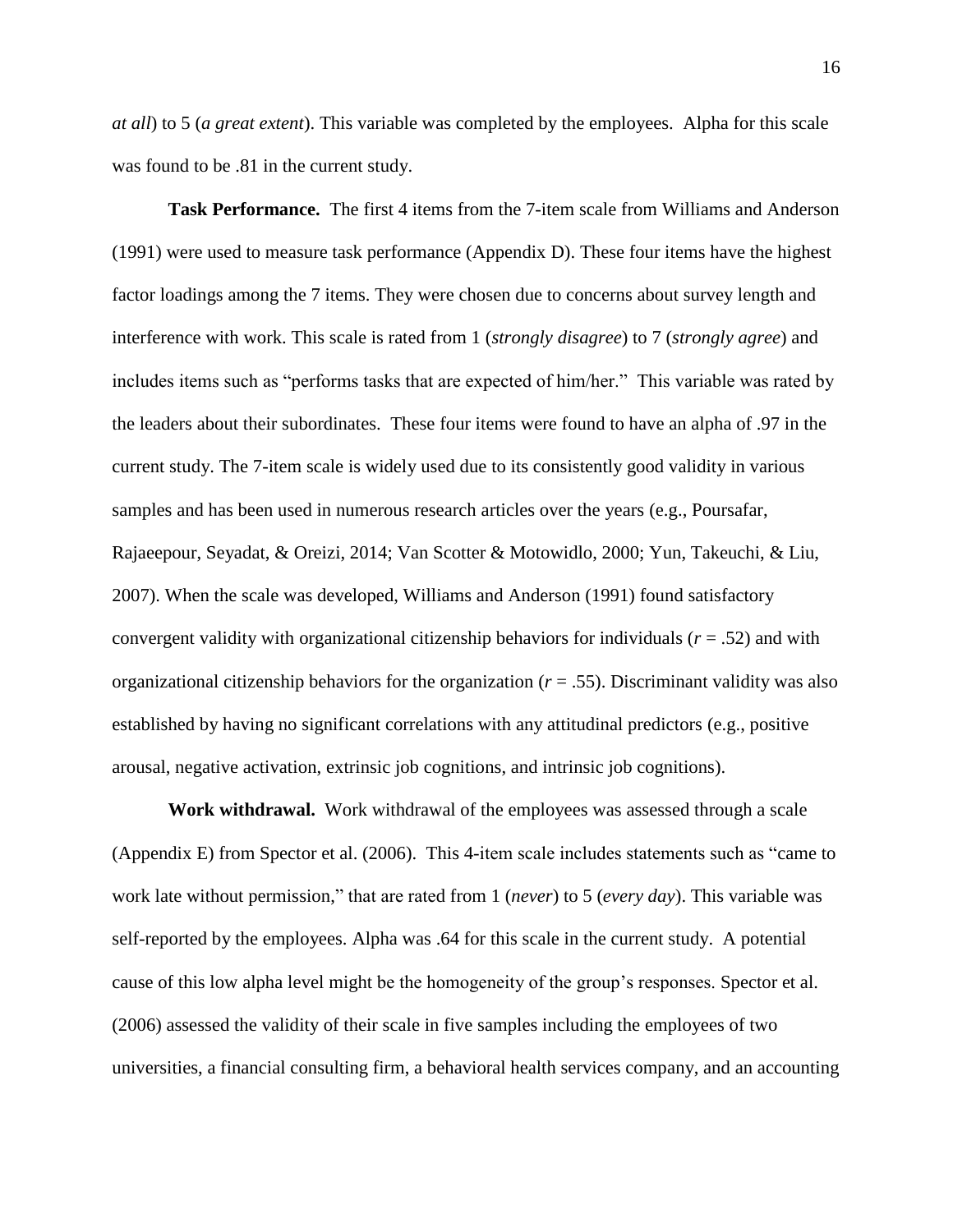firm. According to Spector et al., the work withdrawal scale score was significantly positively related to other aspects of counterproductive work behaviors (CWB) including production deviance  $(r = .37)$ , sabotage  $(r = .29)$ , and theft  $(r = .40)$ , which exhibits convergent validity. Additionally, it was significantly negatively related to distributive justice, procedural justice, and job satisfaction, exhibiting discriminant validity (Spector et al., 2006)

**Turnover intention.** Turnover intention was assessed by a 3-item scale (Appendix F). Tekleab, Takeuchi, and Taylor (2005) developed a two-item scale that was used to assess turnover intention. This scale includes items such as "It is likely that I will leave my employment with the company within a year," and "I intend to keep working at the company for at least the next three years (reverse coded)," rated from 1 (*totally disagree*) to 5 (*totally agree*). Tekleab, Takeuchi, and Taylor found discriminant validity evidence of this scale as demonstrated by a significant negative correlation with job satisfaction  $(r = -0.31)$ . Furthermore, convergent validity was demonstrated by a strong positive correlation with actual turnover ( $r = .85$ ) (Tekleab et al., 2005). A third item, "I don't plan to quit my job in the next few years," was added in this study for the purposes of reliability assessment. This scale had alpha of .69 in the current study. This measure was completed by the employees.

**Control variables.** Age, sex, and tenure were included as control variables. Recent meta analyses (Ng & Feldman, 2008; Sturman, 2003) found that age holds an inverted-U shape with performance ratings. Sturman also found that tenure has a non-linear, but not inverted-U shape, relationship with performance ratings. Additionally, another meta-analysis (Bernerth & Aguinis, 2016) found that common control variables, including all three of the ones examined in this study, were among the most frequent control variables related to turnover. Given the evidence for these relationships, these variables were included as control variables in this study.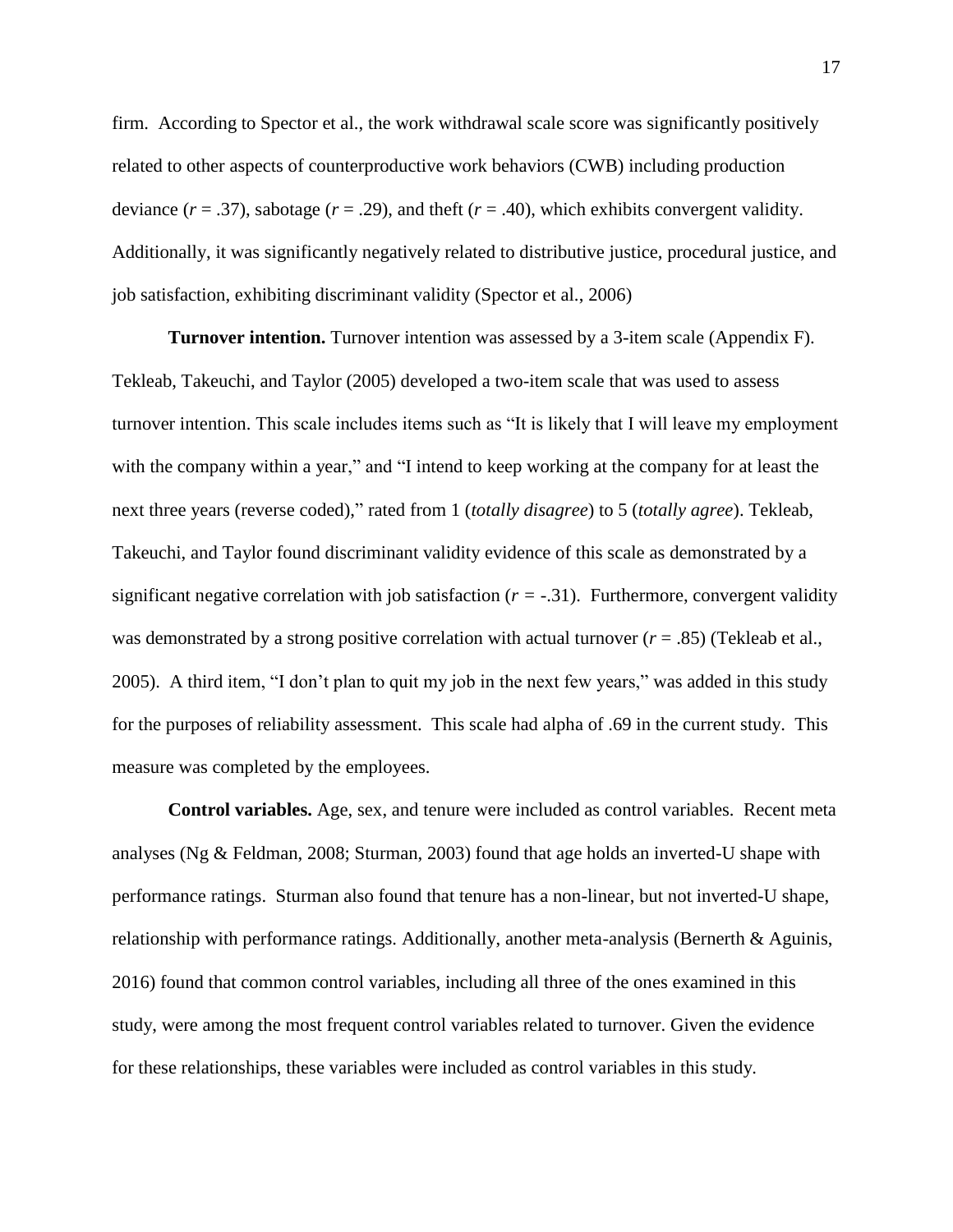#### **Procedure**

During the recruiting process, 78 supervisors in the company were first contacted by a researcher and asked whether they would like to participate in the study. After supervisors agreed to participate, their subordinates (316) were then contacted and asked about their willingness to participate. During normal working hours, 230 employees (72.78% response rate) and 70 (89.74% response rate) supervisors responded to questionnaires developed for the current research. These multisource data were collected at the same time. Supervisors were asked to rate subordinates' task performance and their own transformational leadership, whereas subordinates were asked to provide self-ratings on optimism, work engagement, work withdrawal, and turnover intention. Subordinates also provided demographic information. Surveys were completed during participants' normal work hours. All questionnaires were directly distributed by a researcher. Both supervisors and subordinates were ensured that ratings would be kept confidential (i.e., not shared with other people in the organization), used only for research purposes, and reported only in aggregate. Employees and supervisors finished their surveys in their own offices*/*cubicles without other people being present. After questionnaires were completed, they were placed in an envelope and returned to a researcher, who was waiting in a separate room.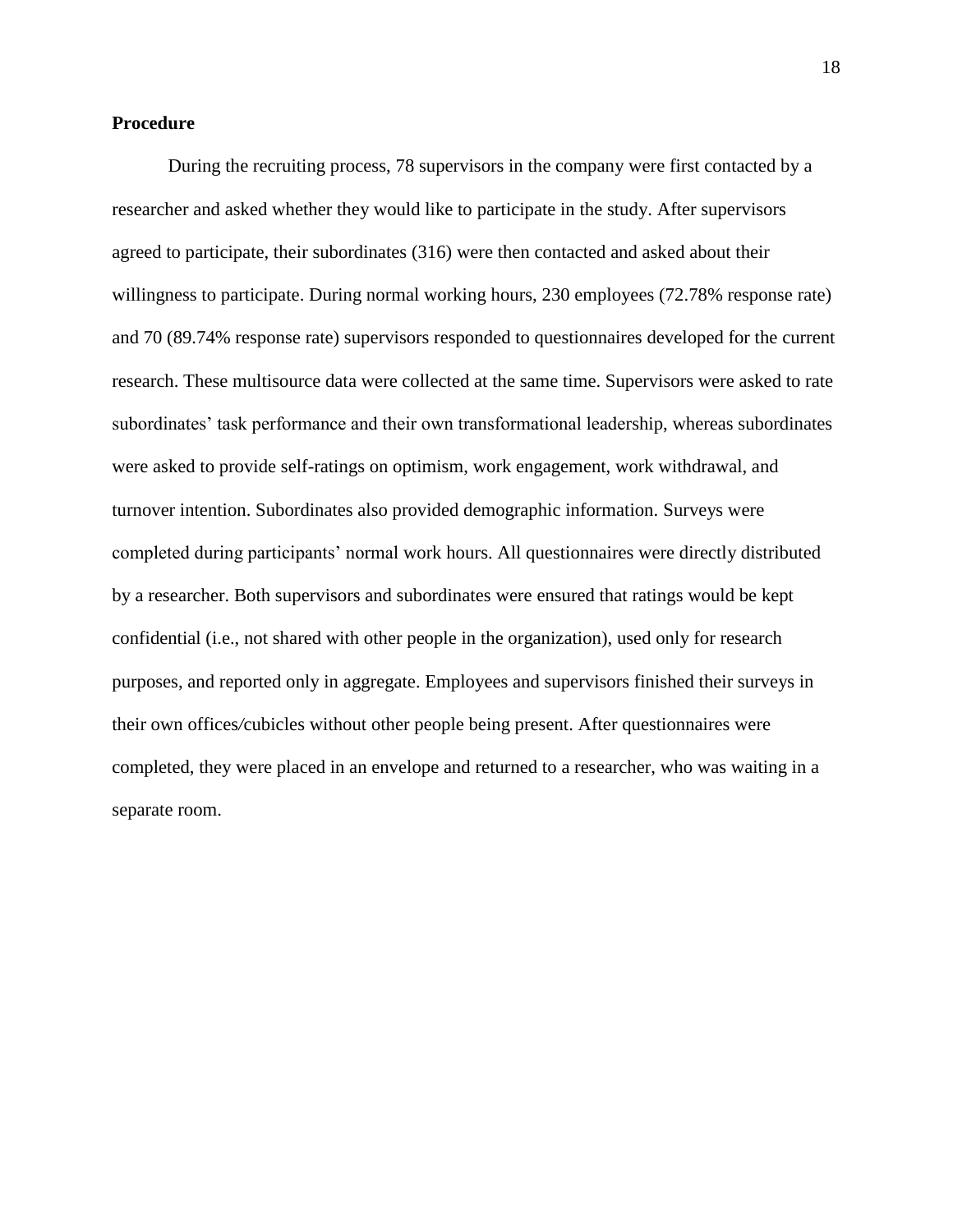#### **RESULTS**

#### **Data Cleaning, Discriminant Validity, and Regression Assumptions**

Missing data were found in responses from less than 5% of the participants. Mean substitution was used to replace missing data because it has been found to provide very good representations of the original data when the number of respondents with missing data and the number of items missing were 20% or less (Downey & King, 1998). Discriminant validity of the variables was examined using confirmatory factor analysis (CFA) in Mplus Version 8 (Muthén & Muthén, 2012). Results showed that no intercorrelations between the variables were above .5, indicating more than sufficient discriminant validity among the latent variables assessed by each questionnaire. While this test for discriminant validity is not as stringent as the multi-trait multimethod approach developed by Campbell and Fiske (1959), it is still a classic and valid test for discriminant validity (Segars & Grover, 1993). Additionally, a six-factor model with all variables was tested against a two-factor model with one factor representing variables assessed by leaders and one variable representing variables assessed by followers. The two-factor model fit the data significantly worse than the six-factor model ( $\Delta \chi^2(4) = 1814.30$ ,  $p < .001$ ). Furthermore, a model tested with variables reported by followers with four factors fit the data significantly better than a model with one factor ( $\Delta \chi^2(6) = 456.37$ ,  $p < .001$ ). Given the conceptual overlap between optimism and engagement, a three-factor model was also tested with variables from these scales loading onto one factor. This three-factor model also fit the data significantly worse than the four-factor model ( $\Delta \chi^2(3) = 176.15$ ,  $p < .001$ ). Lastly, results also showed that a model with two factors for the variables reported by supervisors fit the model significantly better than a model with one factor  $(\Delta \chi^2(1) = 1325.77, p < .001)$ . Overall, these results support the discriminant validity among the constructs.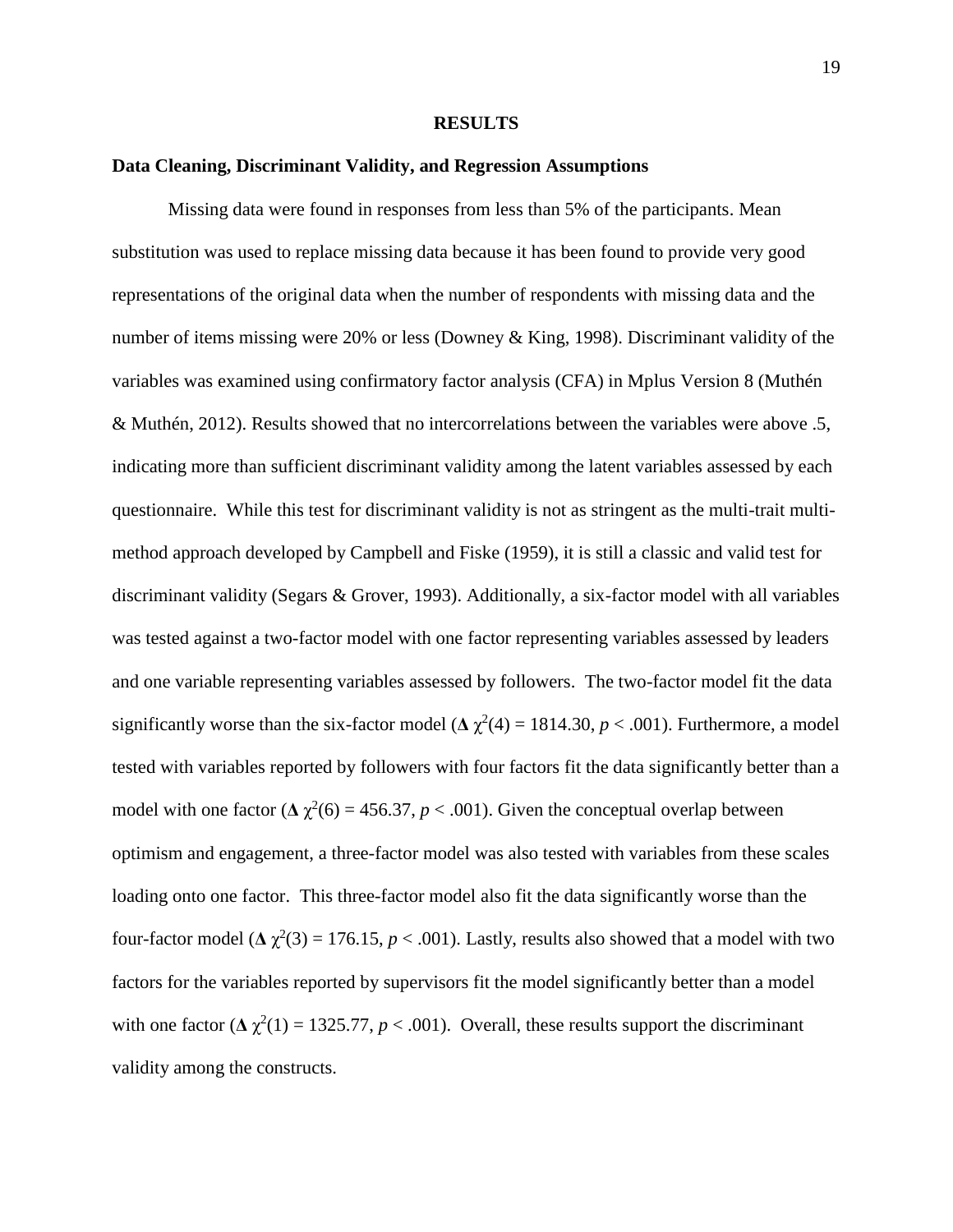Next, regression assumptions of the data were checked. The assumptions assessed included homoscedasticity of the residuals, independence of residuals, and normality of the residuals (Cohen, Cohen, West, & Aiken, 2003). In order to assess these assumptions, plots of the residuals with lowess lines and Q-Q plots were analyzed, as well as scatterplots of the residuals. These plots indicated the normality, homoscedasticity, and independence assumptions were met. The only variable which exhibited non-normal residuals was work withdrawal. The Q-Q plot of this variable had some diversion at the tails of the plot, which indicated the distribution was not normal. When analyzed further, this variable had a skewness of 2.63 and a kurtosis of 5.94. This indicated that workers generally had a very low level of withdrawal. However, these data were not transformed because it reflected workers' true withdrawal levels, and it would not affect regression estimates, only standard errors (Cohen et al., 2003). The skewness and kurtosis of optimism (skewness =  $0.01$ , kurtosis =  $0.06$ ), work engagement (skewness =  $-0.24$ , kurtosis = 0.24), transformational leadership (skewness  $= -0.27$ , kurtosis  $= 0.54$ ), task performance (skewness  $= -0.67$ , kurtosis  $= 1.27$ ), and turnover intention (skewness  $= 0.39$ , kurtosis  $= 1.31$ ) were all acceptable. All variables were seen to be linear within the regression equations. After assumptions were assessed, descriptive statistics and correlations were analyzed. Then, path analysis was conducted with all variables in the model simultaneously. This analysis yielded the results discussed below.

#### **Correlations**

Descriptive statistics, including the means, standard deviations, and correlations among all the variables can be seen in Table 1.The first hypothesis was supported as the data showed that optimism was significantly positively correlated with task performance,  $r(226) = .18$ ,  $p =$ .007. Hypothesis 2 was supported as optimism significantly negatively related to work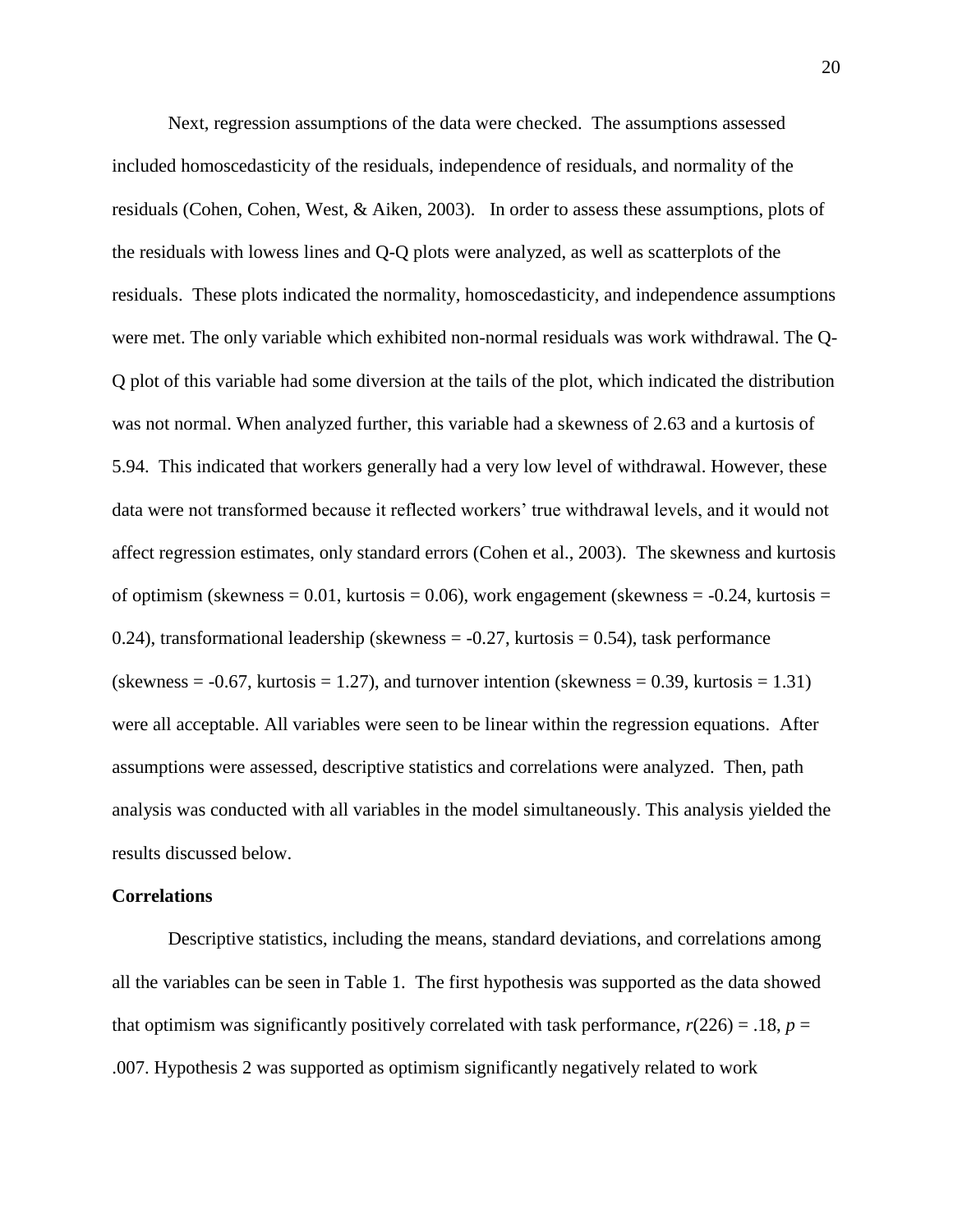withdrawal,  $r(226) = -0.22$ ,  $p = 0.002$ . Support was also found for hypothesis 3 as optimism was significantly negatively related to turnover intention,  $r(226) = -.33$ ,  $p < .001$ .

#### **Path Analysis**

Gender, organizational tenure, and age were used as control variables in the path analysis. Work engagement was assessed as a mediator in the analysis. The path analysis was run in Mplus Version 8 statistics software (Muthén & Muthén, 2012). The model had an acceptable fit for the data:  $\gamma$ 2 (5, *N* = 230) = 9.73, *p* = 0.08; CFI = 0.88, RMSEA = 0.09, SRMR = 0.02. An RMSEA in the range of .05 to .10 represents fair fit of the model (MacCallum, Browne, & Sugawara, 1996). Additionally, the SRMR value less than .06 indicates a good fit (Hu & Bentler, 1999). Coefficients from the model can be seen in Figure 3. Results from this analysis are presented in Table 2. As can be seen in this table, optimism was not a significant predictor of work engagement,  $b = 0.49$ ,  $SE = 1.06$ ,  $p = .641$ , and work engagement was a significant predictor of task performance,  $b = 0.31$ ,  $SE = 0.12$ ,  $p = .007$ . To test the mediation effects, Monte Carlo confidence intervals were generated and assessed. The Monte Carlo Method for Assessing Mediation (MCMAM) uses the path coefficients, variances, and covariance from the independent variable and mediator to estimate a confidence interval for the product of these two values (Selig & Preacher, 2008). This statistical analysis was completed for each outcome variable through Mplus software (Muthén & Muthén, 2012). The results indicated work engagement did not mediate the relationship between optimism and task performance, 95% CI = [-0.29, 0.50], failing to support hypothesis 4a.

Work engagement was a significant predictor of work withdrawal,  $b = -0.14$ ,  $SE = 0.06$ ,  $p$ = .028. However, work engagement did not mediate the relationship between optimism and work withdrawal,  $95\%$  CI = [-0.08, 0.09], failing to support hypothesis 4b.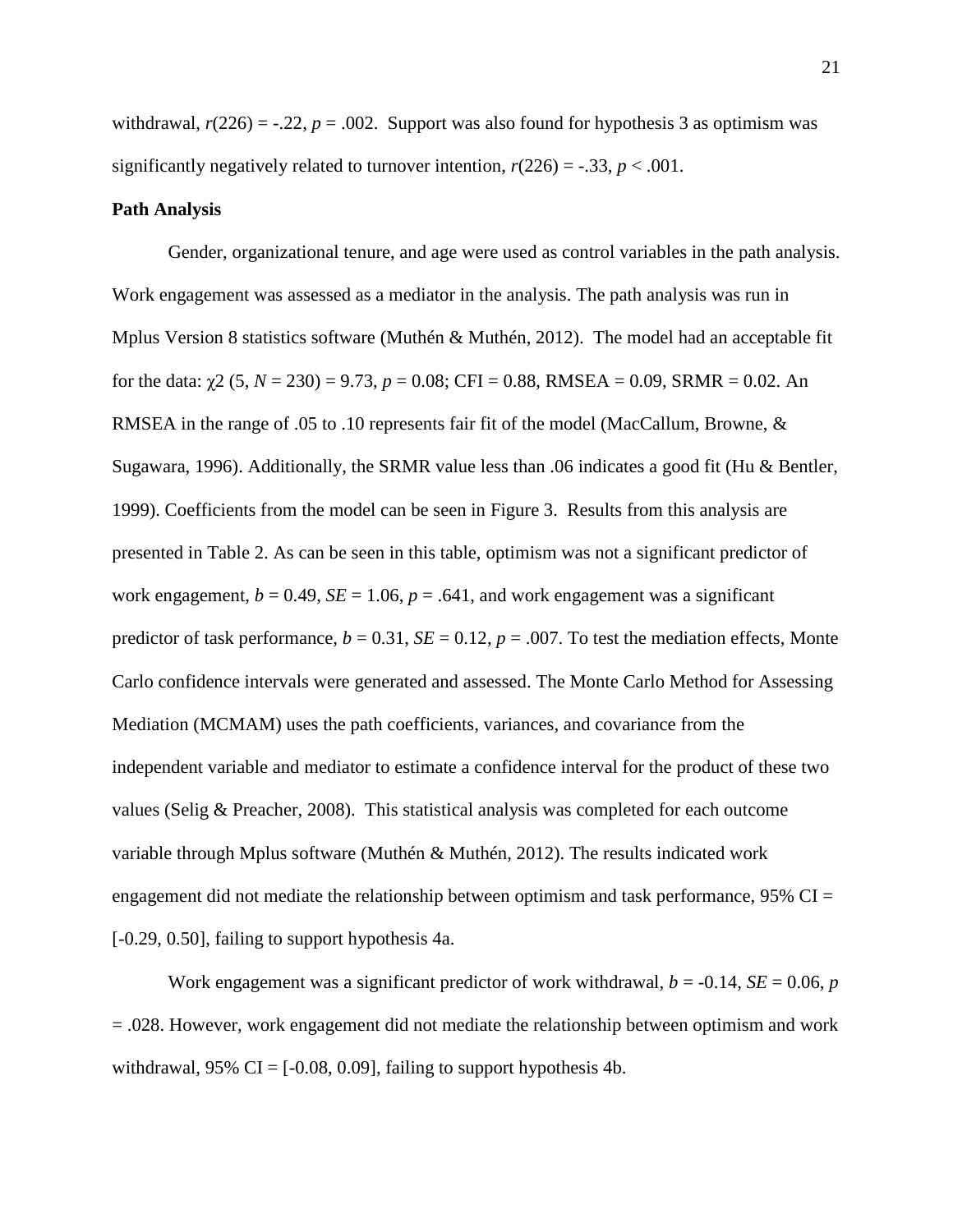Lastly, work engagement was not a significant predictor of turnover intention,  $b = 0.00$ ,  $SE = 0.12$ ,  $p = .987$ . Work engagement did not mediate the relationship between optimism and turnover intention, 95% CI =  $[-0.12, 0.13]$ , failing to support hypothesis 4c.

#### **Moderation and Moderated Mediation**

To examine hypothesis 5, transformational leadership was tested as a moderator for the association between optimism and work engagement in the path analysis. Transformational leadership did not significantly moderate the relationship,  $b = 0.21$ ,  $p = .225$ . Therefore, the hypothesis was not supported.

Hypotheses 6a, 6b, and 6c predicted that the indirect effect of optimism on the three outcomes via work engagement would be weakened with higher levels of transformational leadership. Given that the moderation effect of transformational leadership on the optimism– work engagement relationship was not significant, the proposed moderated mediation effects would not be significant. Thus, hypotheses 6a, 6b, and 6c were not supported.

#### **Supplementary Analysis**

To further explore the potential moderation effects of transformational leadership, additional analyses of moderated regression were conducted to examine whether transformational leadership influences the direct relationships between optimism and the outcome variables. Moderated regression (when all variables are entered simultaneously) in MPlus showed that transformational leadership did not moderate the relationship between optimism and task performance  $(b = -0.14, p = .457)$  or work withdrawal  $(b = 0.10, p = .252)$ . However, it did significantly moderate the relationship between optimism and turnover intention,  $b = 0.35$ ,  $p = .005$ . The pattern of the interaction is presented in Figure 4. This figure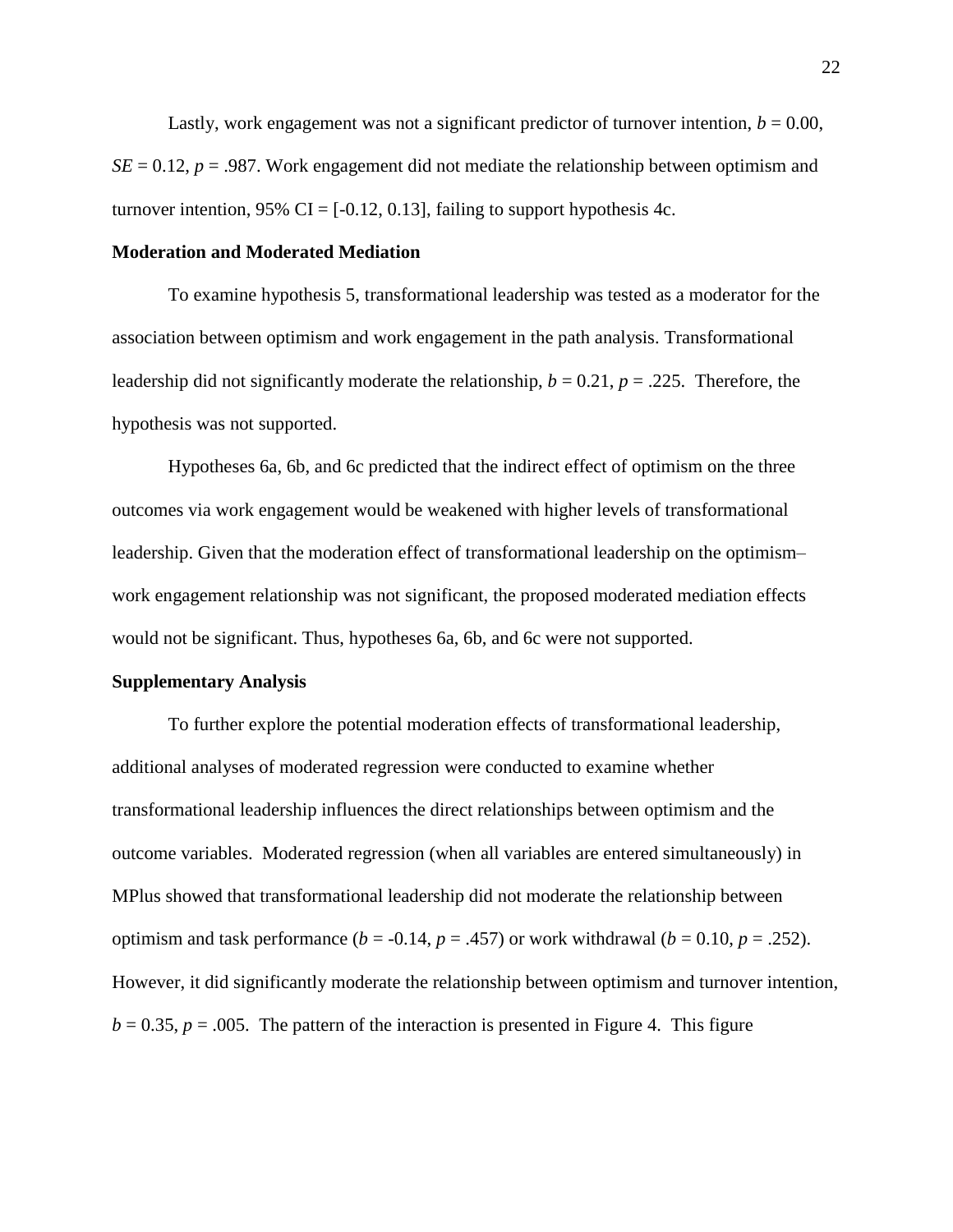demonstrates that optimism was related to employees' turnover intention when transformational leadership was low, but not when transformational leadership was high.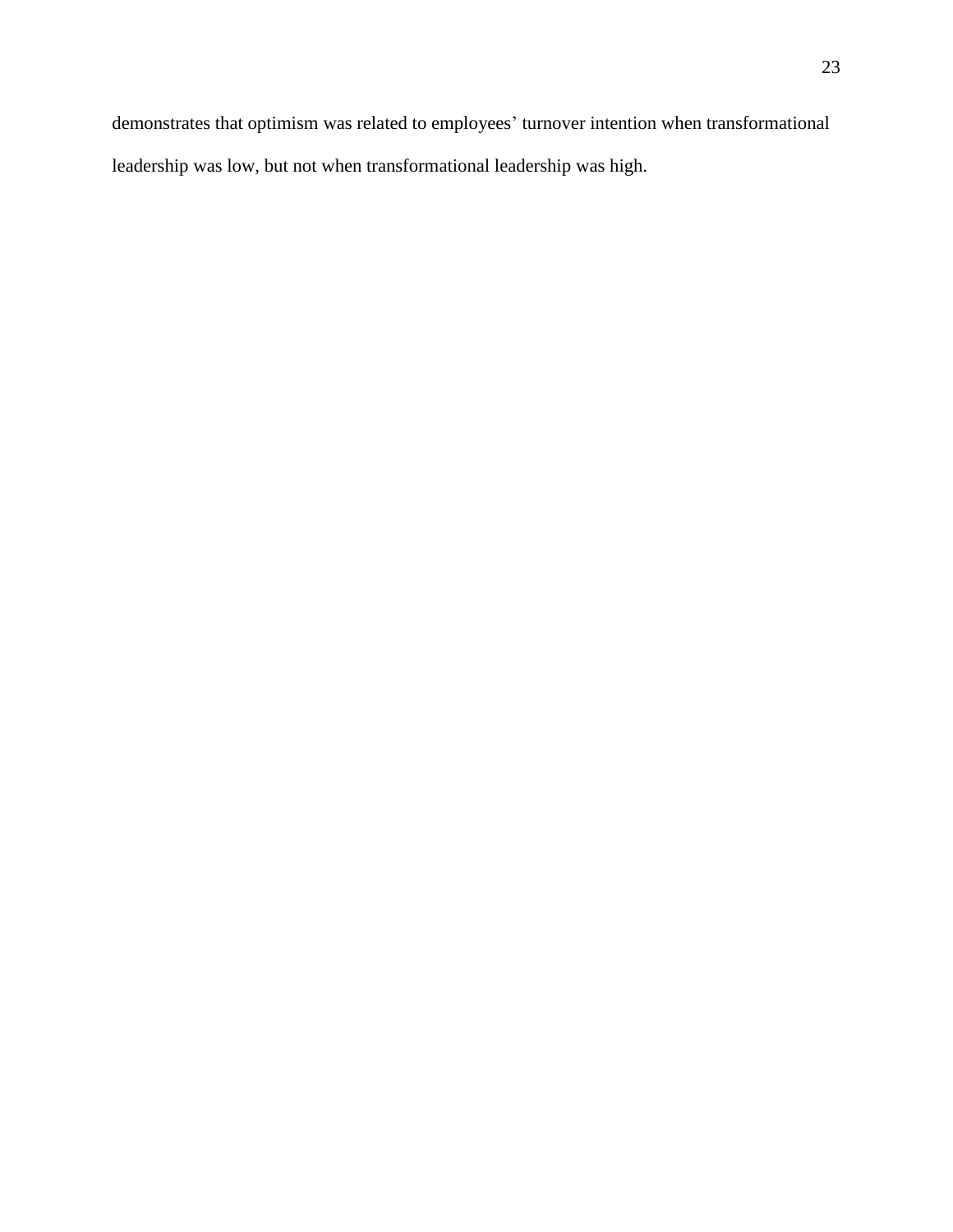#### **DISCUSSION**

This study investigated the relationships between optimism and task performance, work withdrawal, and turnover intention. In addition, work engagement was examined as a mediator between optimism and the different work outcomes. Last, transformational leadership was explored for its moderating role between optimism and work engagement.

Optimism was significantly correlated with all three work outcomes, supporting hypotheses 1, 2, and 3. Optimism was negatively correlated with turnover intention and work withdrawal, and positively correlated with task performance. No significant indirect effects were found for engagement as a mediator, failing to support hypotheses 4a, 4b, and 4c. Transformational leadership was not identified as a moderator in the proposed model as the effect was not found to be significant, failing to support hypothesis 5. Lastly, no moderated mediation was found, failing to support hypotheses 6a, 6b, and 6c. Although these results were not expected based on previous research findings and the theoretical framework upon which this research was conducted, they do offer insights for research in this field and directions for future research.

The positive correlations of optimism with task performance mirror some of the results found by Kluemper et al. (2009). Furthermore, the negative associations of optimism with turnover intention and work withdrawal were in line with expectations given optimism's previous positive relationships with job satisfaction and work happiness found by Youssef and Luthans (2007). Additionally, current results found significant correlations between optimism and engagement, which is consistent with previous findings (Geers, & Wellman, 2009; Medlin & Green, 2008; Xanthopoulou, Bakker, Demerouti, & Schaufeli, 2009). However, engagement did not mediate any relationships in the proposed model with optimism and other performance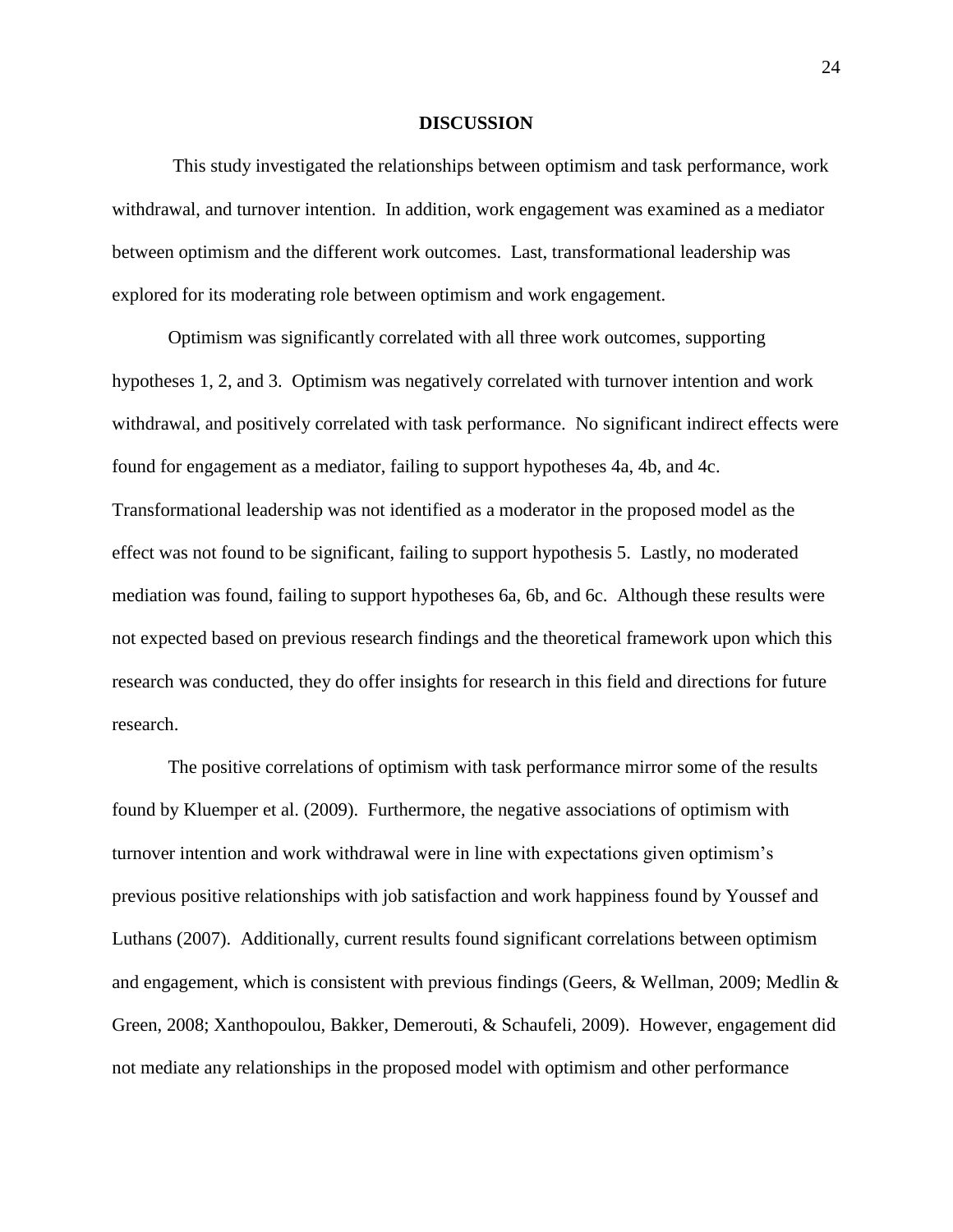outcomes. Engagement also had a positive correlation with task performance and negative correlations with turnover intention and work withdrawal, similar to previous research (Bakker, 2008).

#### **Theoretical Implications**

The general resource perspective (Hobfoll, 2002), as well as the Job Demands-Resources Model (Schaufeli & Taris, 2014) provided the main theoretical frameworks for this research on optimism. The results are consistent with the notion that optimism is a resource associated with turnover intention, task performance, and work withdrawal. This may suggest that optimistic employees are predisposed to a better outlook towards life, which promotes better performance and stability in their job. Overall, the general resource perspective was supported for the outcomes studied and shows promise for future research on optimism's effect on other work outcomes. It is worth noting that since the results were correlational in nature, it is possible that employees with positive work outcomes are more likely to rate themselves as optimistic. As Hobfoll (2002) stated, resources are a valuable tool that can help individuals in stressful work environments. The negative correlations between optimism with turnover intention and work withdrawal support this claim and show that optimism's role as a personal resource is one that should be taken into consideration when studying work demands. Other personal resources may also work in conjunction with optimism.

The lack of findings for work engagement as a mediator suggest that other constructs may explain the relationships between optimism and the work outcomes studied. One possible mediator may be empowerment, as previous research supported empowerment as a mediator between optimism and intention to quit (Avey, Hughes, Norman, & Luthans, 2008). Furthermore, other constructs such as meaningfulness or job satisfaction could play a role in this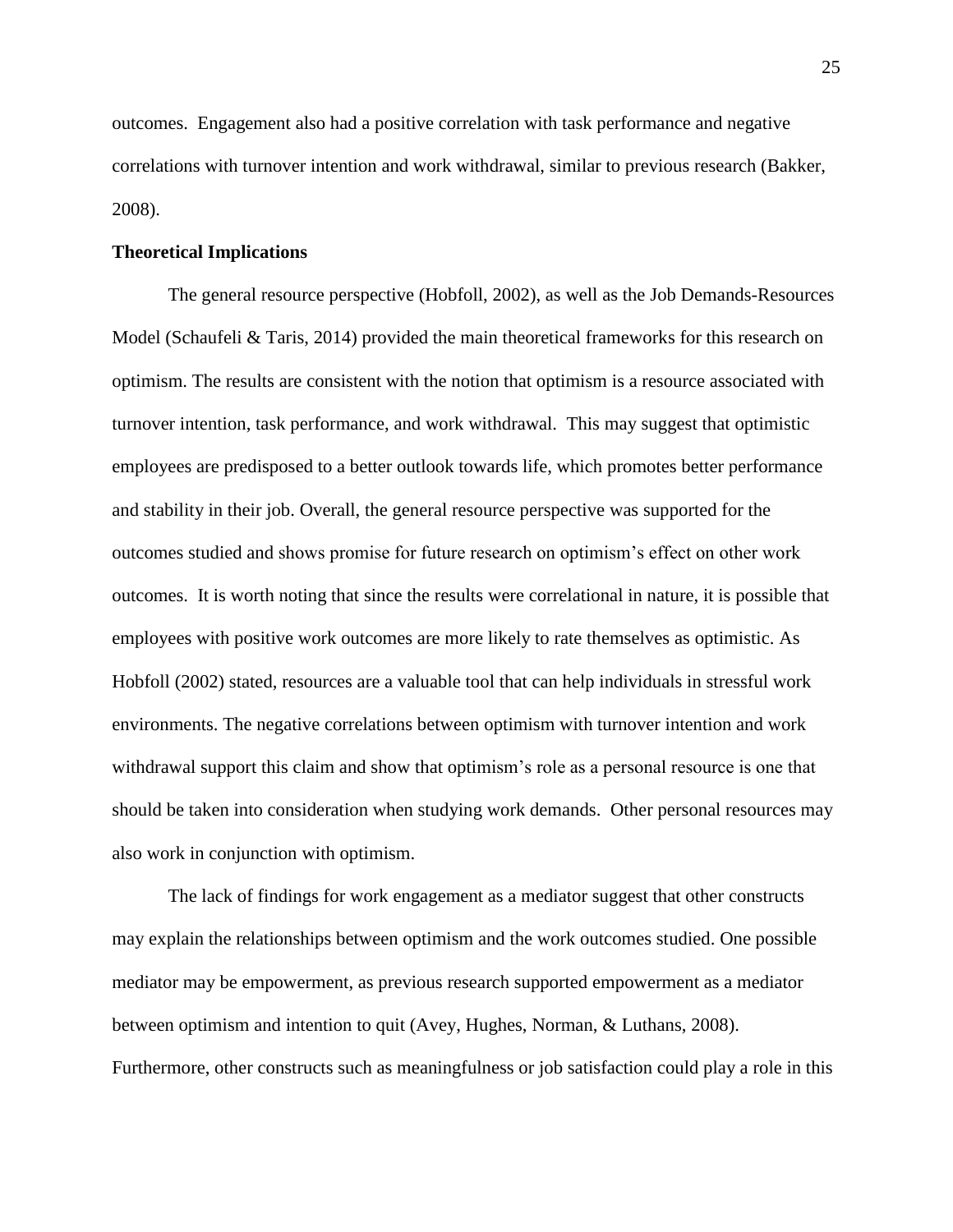relationship. Optimism may influence employees' meaningfulness in a job and their job satisfaction, which may in turn impact their performance and turnover. These constructs should be investigated in future research.

In addition, transformational leadership was not a significant moderator in the relationship between optimism and work engagement. It was expected that transformational leadership would compensate for low levels of optimism due to the similar positive effects these two variables have on employees. The supplementary analysis conducted in this study indicated that transformational leadership moderated the relationship between optimism and turnover intention. As shown in Figure 4, optimism related to employees' turnover intention when transformational leadership was low, but not when transformational leadership wass high. This indicated that transformational leadership did interact with optimism to affect turnover intention. This finding mirrors previous research where transformational leadership moderated the relationship between emotional exhaustion and turnover intention (Green, Miller, & Aarons, 2013). Taken together, an interaction effect was found for turnover intention, but not for work engagement. It is possible that transformational leadership can provide useful resources and compensate for low levels of optimism when influencing employees' behavior, but cannot substitute for optimism when shaping employees' job attitudes. Future research examining other performance and job attitude outcomes would be helpful and informative.

#### **Practical Implications**

The hypotheses that were supported show some promising results for practitioners. For supervisors who wish to hire employees who will be engaged at work, not turnover quickly, and perform well, it would be advantageous to seek out employees with high levels of optimism. From the current research, optimistic employees seem to be better than the average employee in

26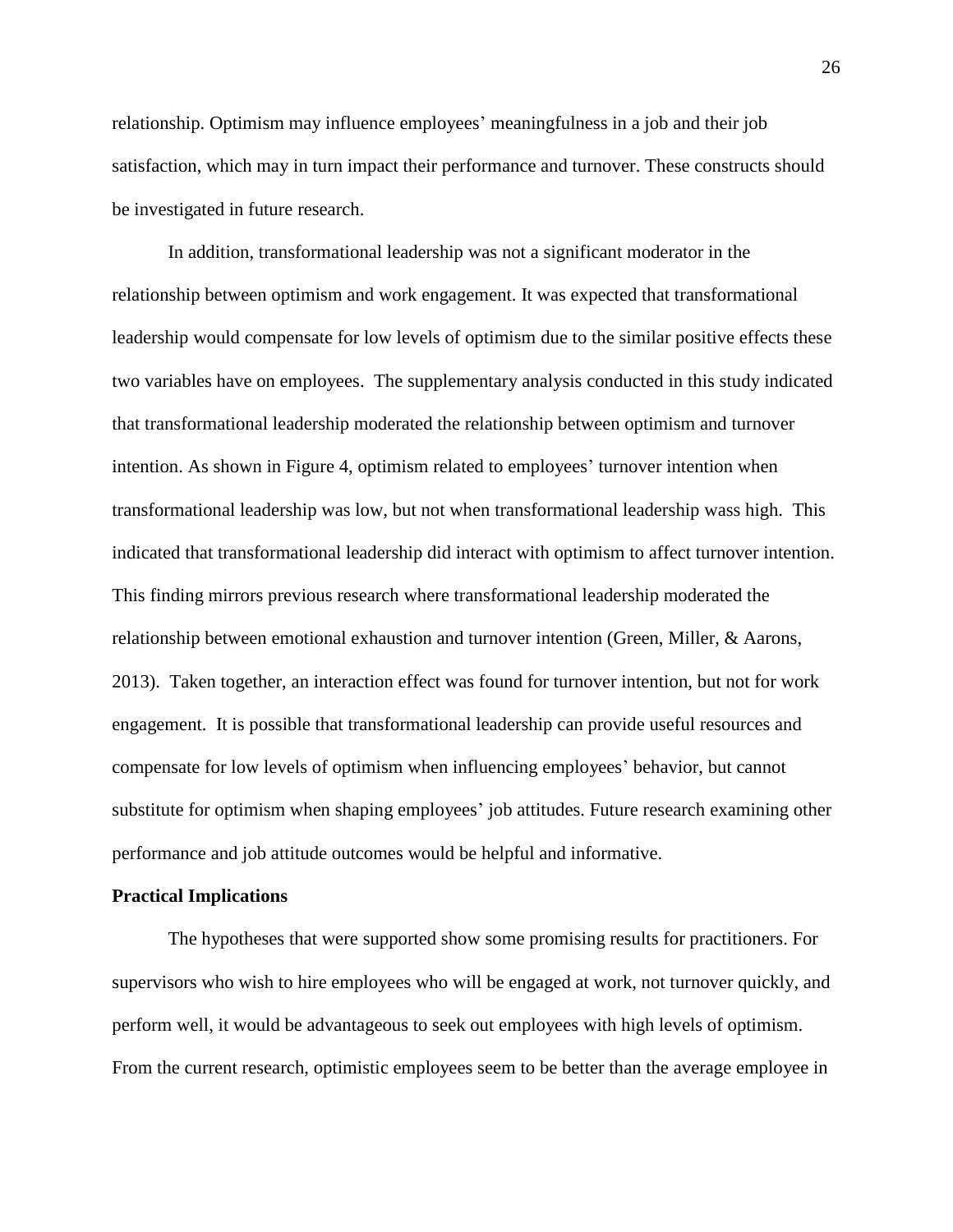terms of performance and intent to remain on the job. As previous research shows, optimism may influence more than just job attitudes (e.g., engagement; Carver et al., 2010), but can also develop into behaviors (e.g., work withdrawal). Furthermore, optimistic employees may be associated with higher task performance and lower work withdrawal due to their ability to use their resources as a resiliency tool (Scheier & Carver, 1985). Based on this, managers may attempt to hire employees who exhibit higher dispositional optimism. Employees high in optimism may be better equipped to handle difficult tasks and challenges at work compared to those with low ratings in optimism.

Nevertheless, the lack of support for some hypotheses shows the importance of using a comprehensive approach when seeking out high quality employees. Besides identifying what personality characteristics may assist employees at work, employers should also screen for other predictors in their personnel selection processes. Other predictors used during screening can range from traditional resumes (Zikmund, Hitt, & Pickets, 1978), job knowledge (Palumbo, Miller, Shalin, & Steele-Johnson, 2005), and even drug testing (Konovsky & Cropanzano, 1991). Although one predictor alone cannot offer a full picture of an individual's fit for a position, more predictors would offer a more detailed profile of an applicant.

#### **Limitations and Future Research**

The current study has several limitations. First, the range of the variable ratings for employees was relatively small. Although scales averaged a range from one to five, many ratings appeared on the higher end of the spectrum with relatively low standard deviations. While normality was maintained according to skewness and kurtosis values (apart from work withdrawal), ratings that consistently hover towards either the maximum or minimum value sacrifice variability in the results. For example, when the "low" rated individuals in optimism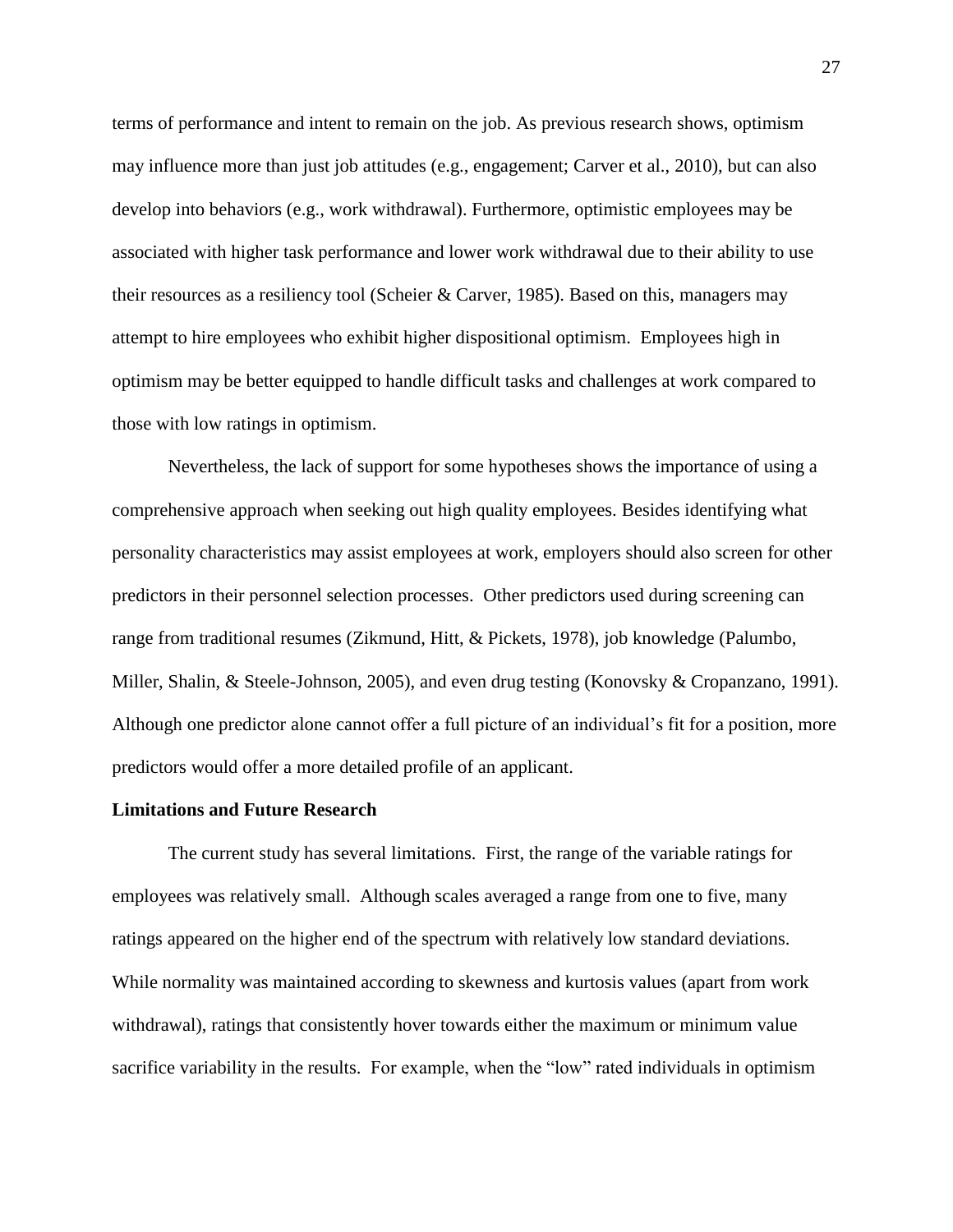are still above the midpoint of the scale, it may be difficult to conclude with confidence that those with "lower" ratings are actually rated low in optimism. This was also true for the work outcomes, as both task performance and work withdrawal had very high and low means, respectively. Limited variability may have made it more difficult to find significant results in the current study.

Another limitation of the current study was that it was cross-sectional in nature. The constructs studied were all collected at only one time-point which prevents determination of causation and prediction. Although these constructs can be viewed in terms of their correlations and relationships, one cannot conclude that one construct precedes another, or causes it. Moreover, the relationships investigated in this study could also be investigated for their reciprocal nature. Schaufeli and Taris (2014) state that the JD-R model may come with the existence of gain cycles. Gain cycles develop when the resources and motivational variables influence each other mutually. However, it is difficult to tell which variable is a stronger antecedent than the other with data that is collected at one time point. A research design that is not cross-sectional would be able to better distinguish which variables are true antecedents and outcomes in the future. Therefore, future research should focus on longitudinal designs that collect data from multiple time points. This may allow for better interpretability in the results and stronger causal conclusions to be made about the constructs.

Another limitation may stem from the surveys used to measure the constructs. While the measures were mostly sufficient in terms of reliability and validity, there will always be room for improvement in terms of measurement of the constructs. Specifically, the validity evidence for the work engagement scale was limited. Although this scale has been used previously and was developed under a closely related construct, a more detailed validity study would be beneficial.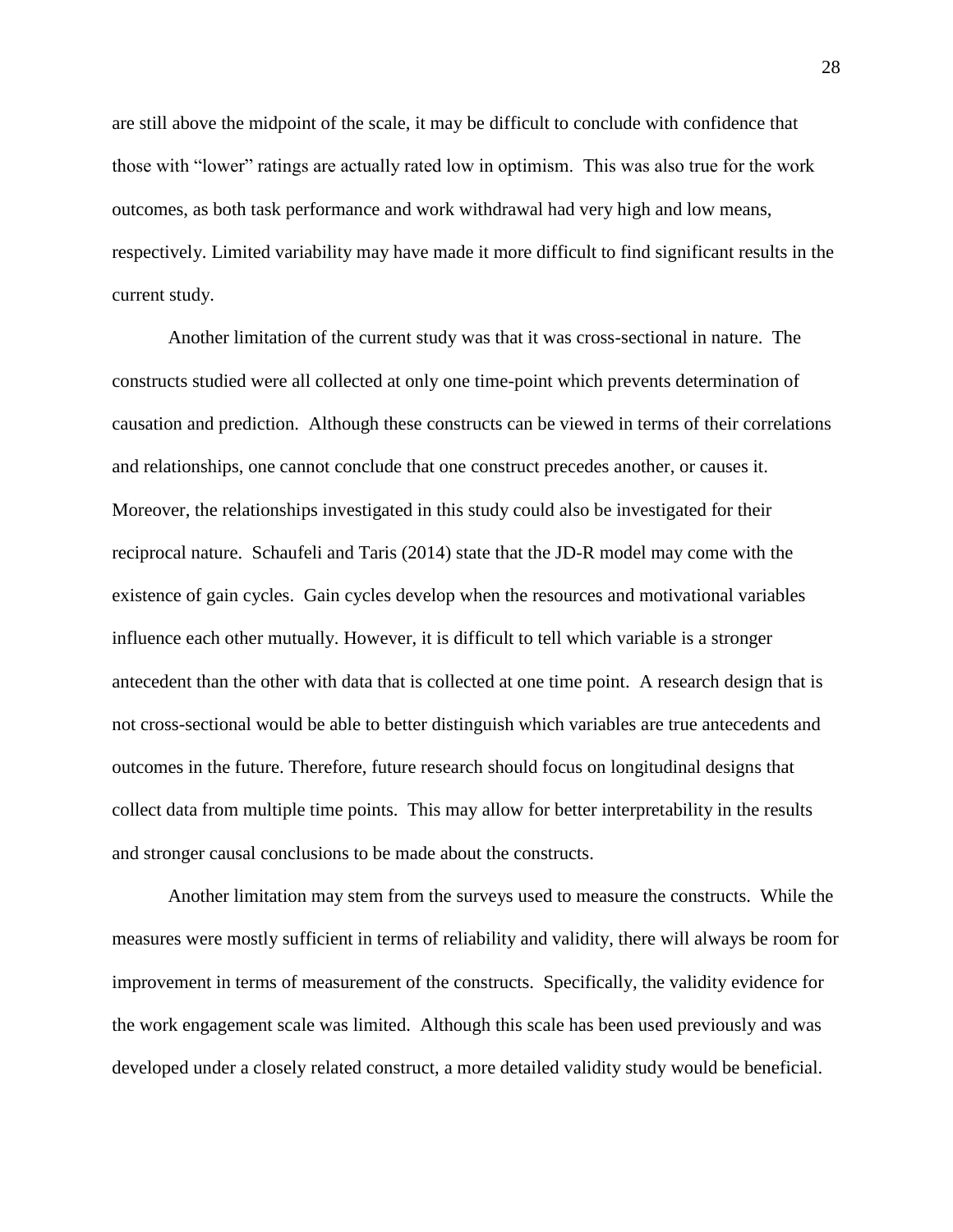Finally, although back translations were performed, and the measures have previously been used in a Chinese context, it is still possible that a different country and society could result in different findings. Chinese research has investigated personal resources such as PsyCap and found similar results to the current study including a significant negative relationship to job burnout, and significant positive relationship to organizational commitment (Peng et al., 2013). However, China's government and cultural norms are quite different from those in the United States of America and could influence the results. For example, although transformational leadership exists in Chinese culture as well, it can be broken down further into Confucian and Taoist work values which are not common in a Western Context (Lin, Ho, & Lin, 2012). These differences, small or large, may have shaped the results differently than if they were investigated in the United States of America. Future research should examine this issue in a western context to see if similar results are found.

While future research should pay close attention to fixing the aforementioned limitations, there are other avenues that can be explored as well. For example, although these constructs have been investigated in both Chinese and American contexts, they are rarely studied simultaneously in different cultures. Future research should work to measure these variables in similar organizations across different cultures at the same time periods. Additionally, future research could investigate these constructs in other, less traditional work settings. Instead of investigating educated business organizations, future research may include factory settings, fastfood organizations, and even remote work places. Remote work places may offer different conclusions due to the separation of the employee from the supervisor on most occasions. Although remote work places are not the norm currently, they may offer interesting conclusions as technology advances and more organizations are allowed remote work.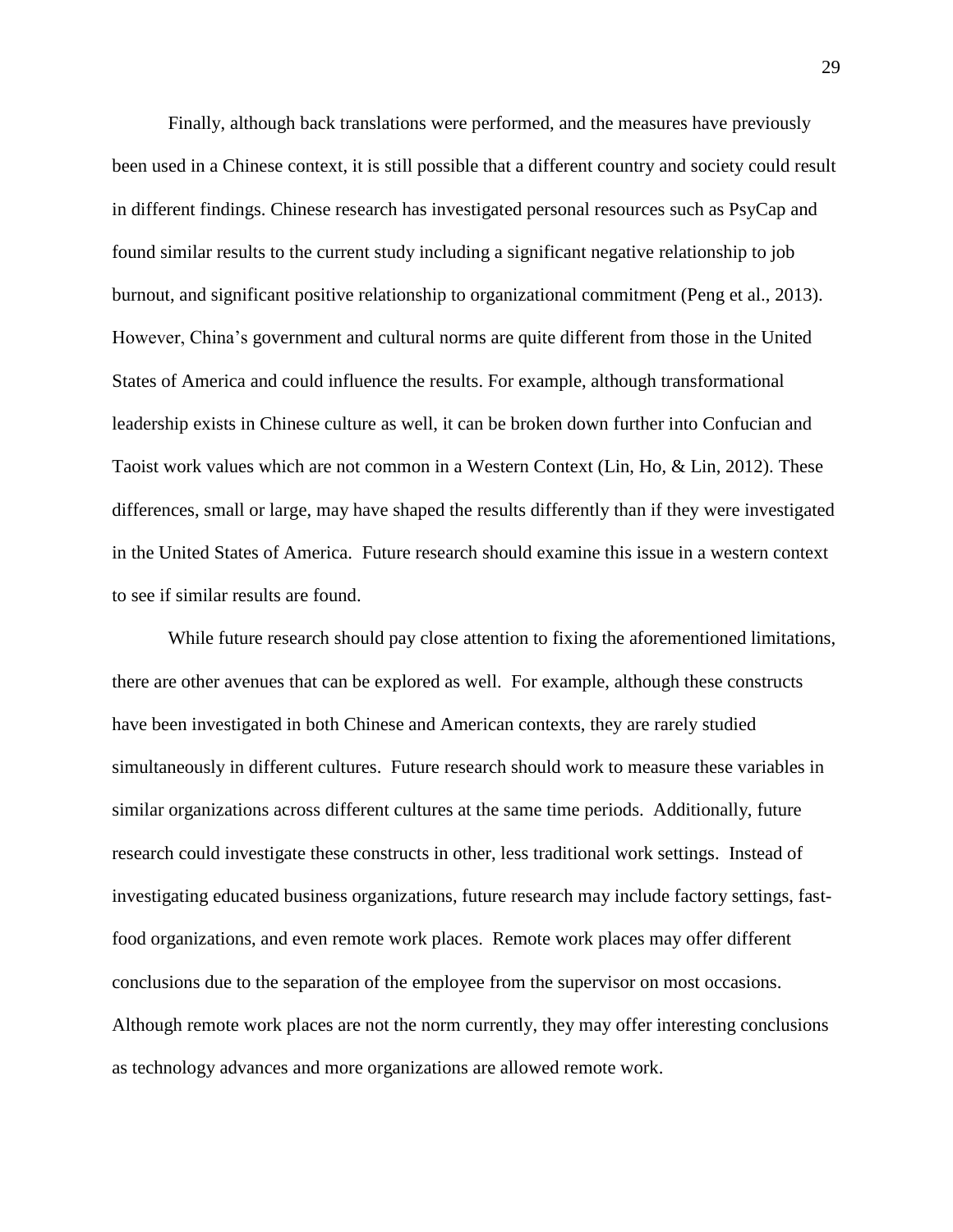#### **CONCLUSION**

Overall, the results in this study help researchers understand how optimism can be beneficial to employees. The research on personal resources can still be expanded upon and this study helped to investigate optimism. Although the hypotheses were not all supported, the results found still offer insights for theory and practice. Significant relationships exist between optimism, task performance, work withdrawal, and turnover intention, supporting the notion that optimism can function as an important psychological resource for employees at work. The predicted mediation and moderation relationships were not supported by the data, but offer directions for future research. Other psychological mechanisms should be investigated to explore the underlying mechanisms for the relationships between optimism and outcomes.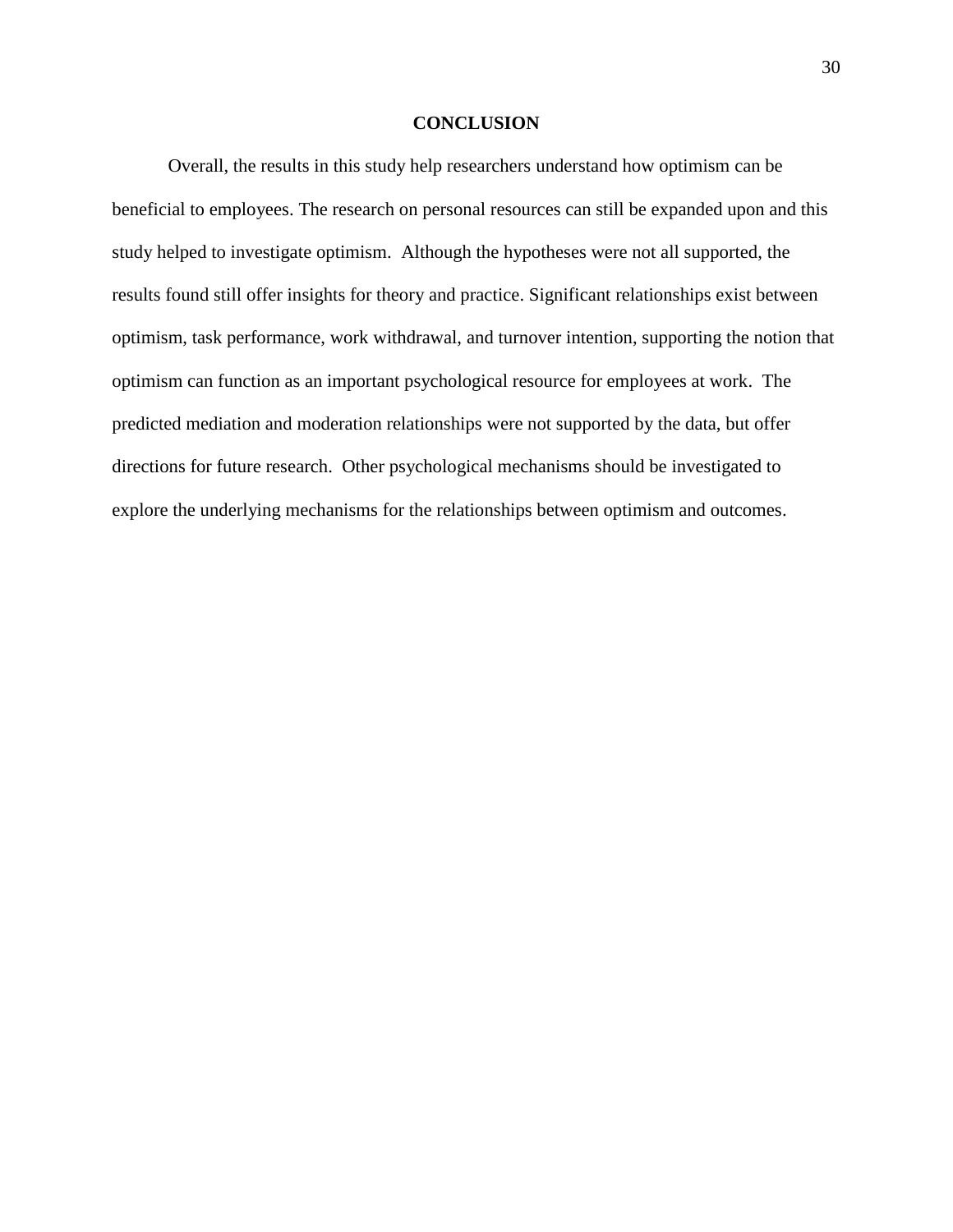#### **REFERENCES**

- Agarwal, U. A., Datta, S., Blake-Beard, S., & Bhargava, S. (2012). Linking LMX, innovative work behaviour and turnover intentions: The mediating role of work engagement. *Career Development International*, *17*, 208-230.
- Ang, S., Van Dyne, L., Koh, C., Ng, K. Y., Templer, K. J., Tay, C., & Chandrasekar, N. A. (2007). Cultural intelligence: Its measurement and effects on cultural judgment and decision making, cultural adaptation and task performance. *Management and Organization Review*, *3*, 335-371.
- Antonakis, J. (2001). The validity of the transformational, transactional, and laissez-faire leadership model as measured by the multifactor leadership questionnaire (MLQ 5X). *Dissertation Abstracts International Section A: Humanities and Social Sciences*, *62*(1-A), 1-291.
- Arnold, K. A., Connelly, C. E., Gellatly, I. R., Walsh, M. M., & Withey, M. J. (2017). Using a pattern – oriented approach to study leaders: Implications for burnout and perceived role demand. *Journal of Organizational Behavior*, *38*, 1038-1056.
- Avey, J. B., Hughes, L. W., Norman, S. M., & Luthans, K. W. (2008). Using positivity, transformational leadership and empowerment to combat employee negativity. *Leadership & Organization Development Journal*, *29*, 110-126.
- Avolio, B. J., Bass, B. M., & Jung, D. I. (1999). Re‐examining the components of transformational and transactional leadership using the Multifactor Leadership. *Journal of Occupational and Organizational Psychology*, *72*, 441-462.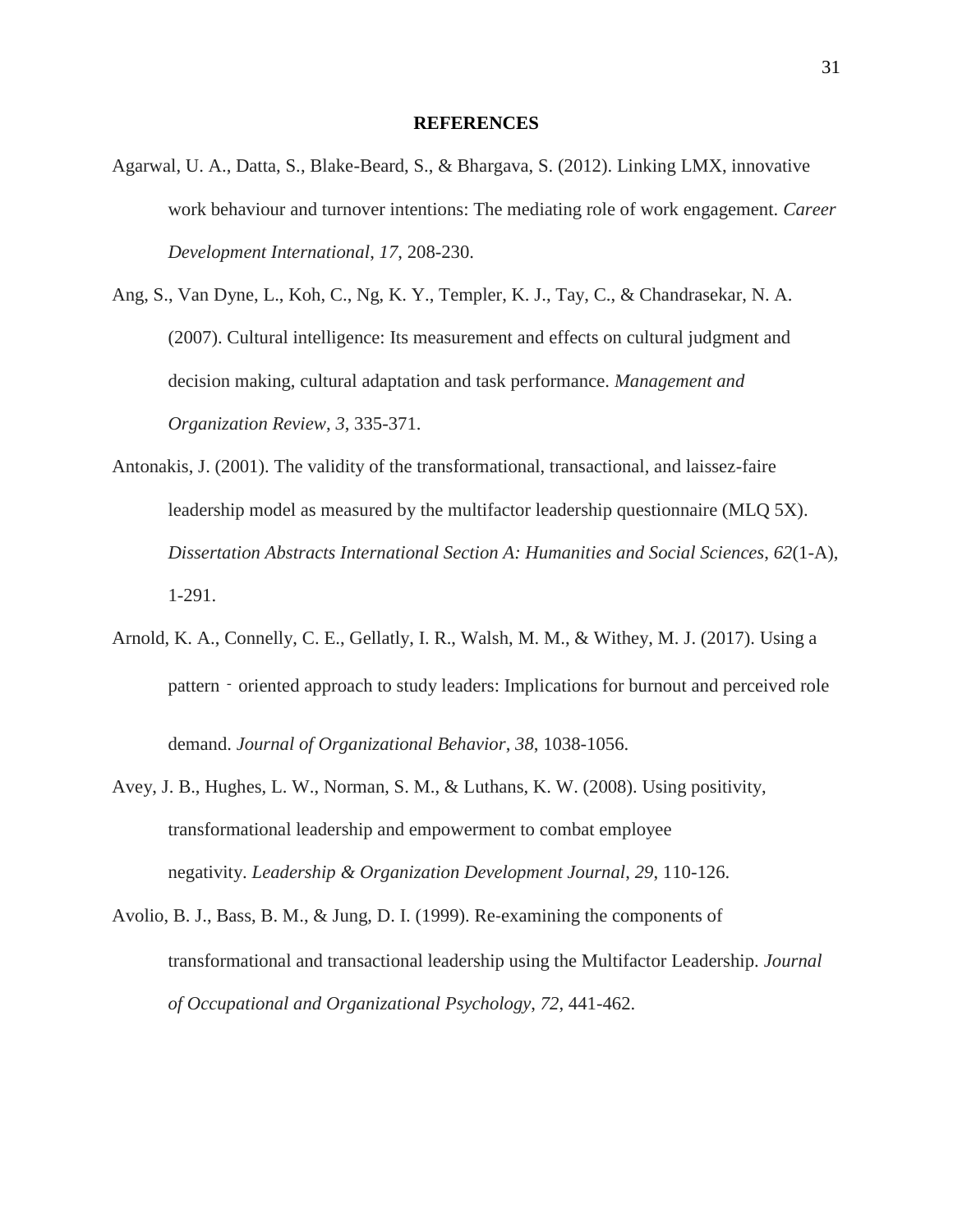- Avolio, B. J., Reichard, R. J., Hannah, S. T., Walumbwa, F. O., & Chan, A. (2009). A metaanalytic review of leadership impact research: Experimental and quasi-experimental studies. *The Leadership Quarterly*, *20*, 764-784.
- Avolio, B. J., Sosik, J. J., Jung, D. I., & Berson, Y. (2013). Leadership models, methods, and applications. *Handbook of Psychology*, 367-389.
- Bakker, A.B. (2009). Building engagement in the workplace. In R. J. Burke & C.L. Cooper (Eds.), *The peak performing organization* (pp. 50-72). Oxon, UK: Routledge.
- Bakker, A. B., & Bal, M. P. (2010). Weekly work engagement and performance: A study among starting teachers*. Journal of Occupational and Organizational Psychology, 83*, 189-206.
- Bakker, A. B., & Demerouti, E. (2007). The job demands-resources model: State of the art. *Journal of Managerial Psychology*, *22*, 309-328.

Bandura, A. (1997). *Self-efficacy: The exercise of control*. New York: W.H. Freeman.

- Barrera Jr., M. (1986). Distinctions between social support concepts, measures, and models. *American Journal of Community Psychology*, *14*, 413-445.
- Bass, B. M. (1995). Leadership and performance beyond expectations, 1985. *New York: The Free Press. Bass BM. Theory of Transformational Leadership Redux. Leadership Quart*, *6*, 463-478.
- Bass, B. M. (1997). Does the transactional–transformational leadership paradigm transcend organizational and national boundaries? *American Psychologist*, *52*, 130.
- Bass, B. M., & Avolio, B. J. (1997). *Full range leadership development: Manual for the Multifactor Leadership Questionnaire* (pp. 43-44). Palo Alto, CA: Mind Garden.

Bass, B. M., & Riggio, R. E. (2006). *Transformational leadership*. Psychology Press.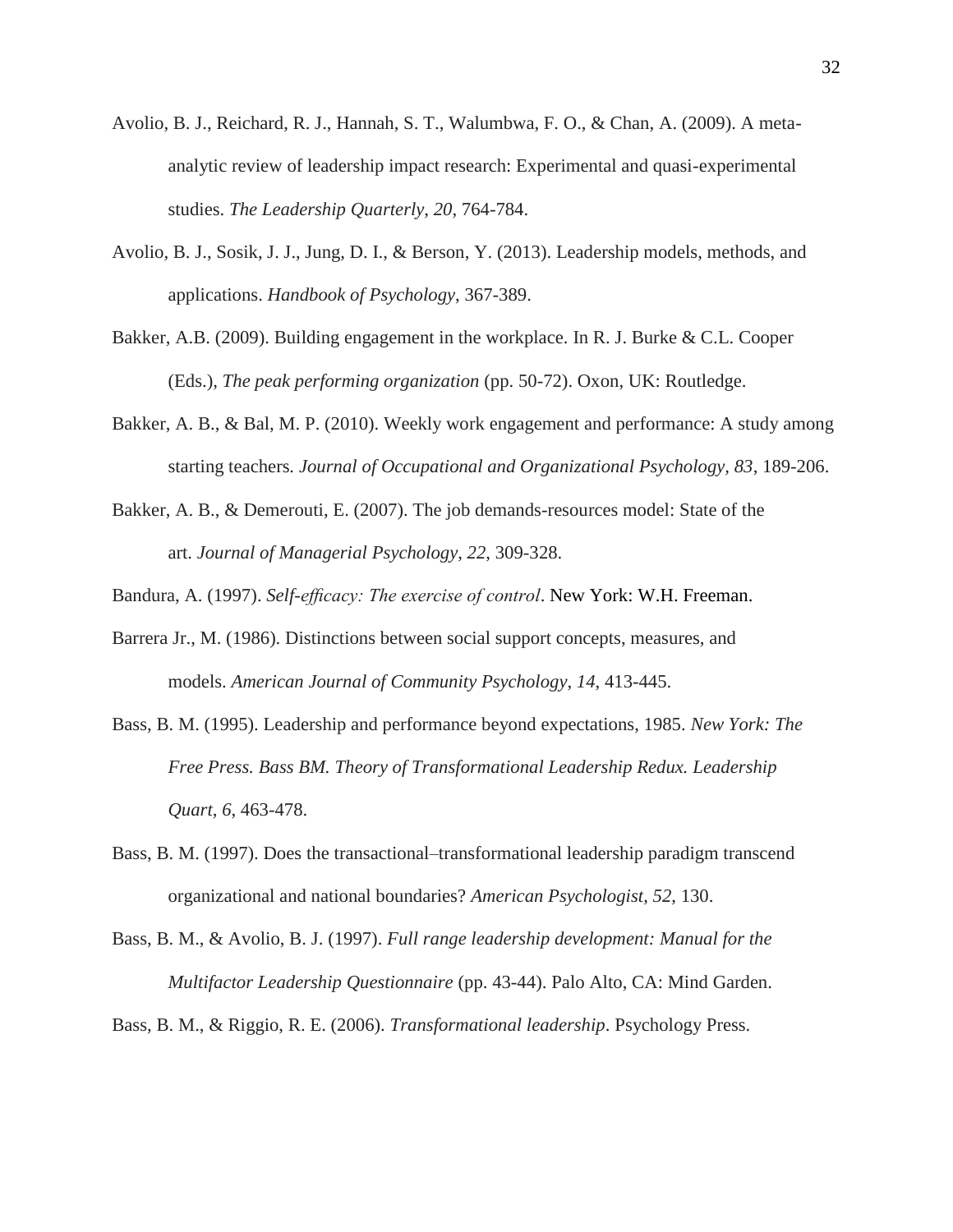- Bernerth, J. B., & Aguinis, H. (2016). A critical review and best-practice recommendations for control variable usage*. Personnel Psychology, 69,* 229-283.
- Bono, J. E., & Judge, T. A. (2004). Personality and transformational and transactional leadership: A meta-analysis. *Journal of Applied Psychology, 89*, 901−910.
- Borman, W. C., & Motowidlo, S. M. (1993). Expanding the criterion domain to include elements of contextual performance. *Personnel Selection in Organizations; San Francisco: Jossey-Bass*, 71-98.
- Brislin, R. (1981). *Cross-cultural encounters: Face-to-face interactions.* New York, NY: Pergamon.
- Brown, M. E., Treviño, L. K., & Harrison, D. A. (2005). Ethical leadership: A social learning perspective for construct development and testing. *Organizational Behavior and Human Decision Processes*, *97*, 117-134.
- Burns, J. M. (1978). *Leadership.* New York. NY: Harper and Row Publishers.
- Campbell, D. T., & Fiske, D. W. (1959). Convergent and discriminant validation by the multitrait-multimethod matrix. *Psychological Bulletin, 56*, 81-105.
- Carver, C. S., & Connor-Smith, J. (2010). Personality and coping. *Annual Review of Psychology*, *61*, 679-704.
- Carver, C. S., & Scheier, M. F. (2014). Dispositional optimism. *Trends in cognitive sciences*, *18*, 293-299.
- Carver, C. S., Scheier, M. F., & Segerstrom, S. C. (2010). Optimism. *Clinical Psychology Review*, *30*, 879-889.
- Cohen, J., Cohen, P., West, S. G., & Aiken, L. S. (2003). *Applied multiple regression/correlation analysis for the behavioral sciences* (3rd ed.) Mahwah, NJ: Erlbaum.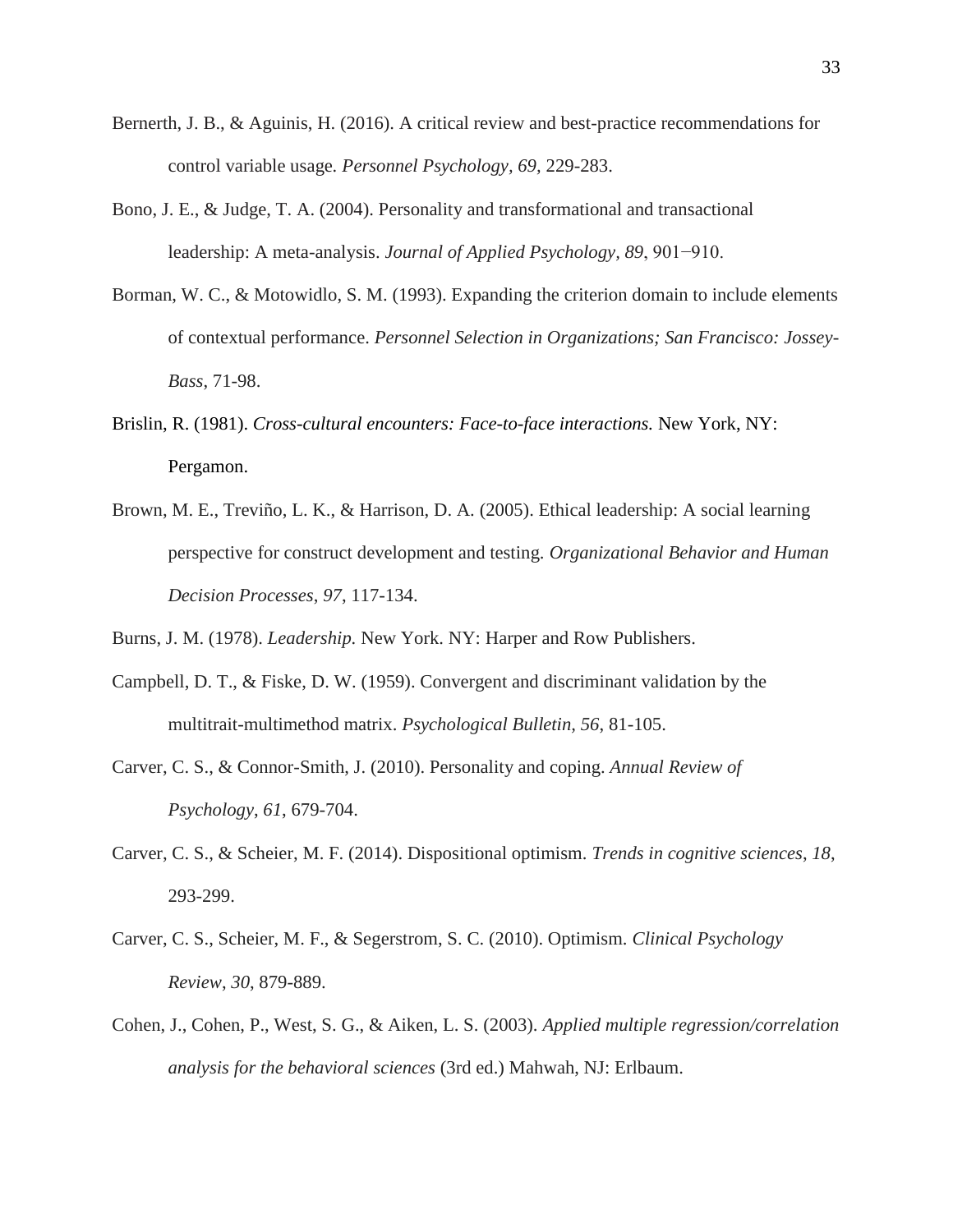- Chan, A. T., & Chan, E. H. (2005). Impact of perceived leadership styles on work outcomes: Case of building professionals. *Journal of Construction Engineering and Management, 131*, 413-422.
- Christian, M. S., Garza, A. S., & Slaughter, J. E. (2011). Work engagement: A quantitative review and test of its relations with task and contextual performance. *Personnel Psychology*, *64*, 89-136.
- Chu, A. T., & Chen, Y. C. (2012). The Sample Size Study of Moderated Mediation Effect. *Unpublished doctoral dissertation). National University of Kaohsiung, Kaohsiung, Taiwian*.
- Crawford, E. R., LePine, J. A., & Rich, B. L. (2010). Linking job demands and resources to employee engagement and burnout: a theoretical extension and meta-analytic test. *Journal of Applied Psychology*, *95*, 834-848.
- Dalal, R. S., Baysinger, M., Brummel, B. J., & LeBreton, J. M. (2012). The relative importance of employee engagement, other job attitudes, and trait affect as predictors of job performance. *Journal of Applied Social Psychology*, *42*, E295-E325.
- Davis, J. S., & Cable, J. H. (2006). Positive workplace: Enhancing individual and team productivity. In *Seattle, Washington: PMI Global Congress Proceedings*.
- Demerouti, E., Bakker, A. B., Nachreiner, F., & Schaufeli, W. B. (2001). The job demandsresources model of burnout. *Journal of Applied Psychology*, *86*, 499-512.
- Derue, D. S., Nahrgang, J. D., Wellman, N. E. D., & Humphrey, S. E. (2011). Trait and behavioral theories of leadership: An integration and meta‐analytic test of their relative validity. *Personnel Psychology*, *64*, 7-52.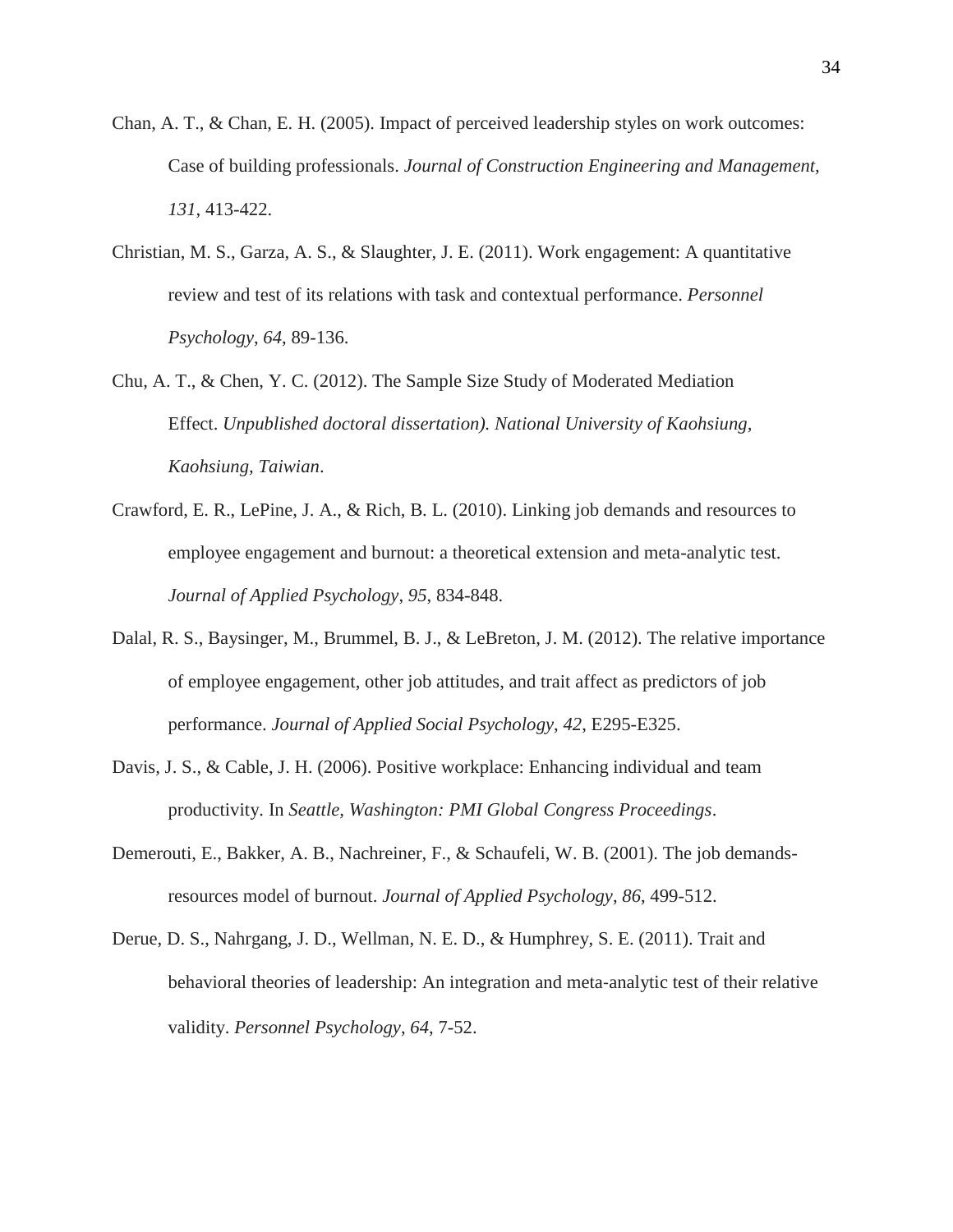- Downey, R. G., & King, C. V. (1998). Missing Data in Likert Ratings: A Comparison of Replacement Methods. *The Journal of General Psychology, 125,* 175-191.
- Findikli, M. M. A. (2015). Exploring the Consequences of Work Engagement: Relations Among OCB-I, LMX and Team Work Performance. *Ege Akademik Bakis*, *15*, 229-238.
- Geers, A. L., Wellman, J. A., & Lassiter, G. D. (2009). Dispositional optimism and engagement: The moderating influence of goal prioritization*. Journal of Personality and Social Psychology, 96*, 913−932.
- Green, A. E., Miller, E. A., & Aarons, G. A. (2013). Transformational leadership moderates the relationship between emotional exhaustion and turnover intention among community mental health providers. *Community Mental Health Journal*, *49*, 373-379.
- Greenberg, M. H. M., & Arakawa, D. (2006). Optimistic Managers & Their Influence on Productivity & Employee Engagement in a Technology Organization. *Master of Applied Positive Psychology (MAPP) Capstone Projects*, 3.
- Grinker, R. R., & Spiegel, J. P. (1945). Men under stress. http://dx.doi.org/10.1037/10784-000.
- Halbesleben, J. R. (2006). Sources of social support and burnout: a meta-analytic test of the conservation of resources model. *Journal of Applied Psychology*, *91*, 1134-1145.
- Halbesleben, J. R., & Wheeler, A. R. (2008). The relative roles of engagement and embeddedness in predicting job performance and intention to leave. *Work & Stress*, *22*, 242-256.
- Hallberg, U. E., & Schaufeli, W. B. (2006). "Same same" but different? Can work engagement be discriminated from job involvement and organizational commitment? *European Psychologist*, *11*, 119-127.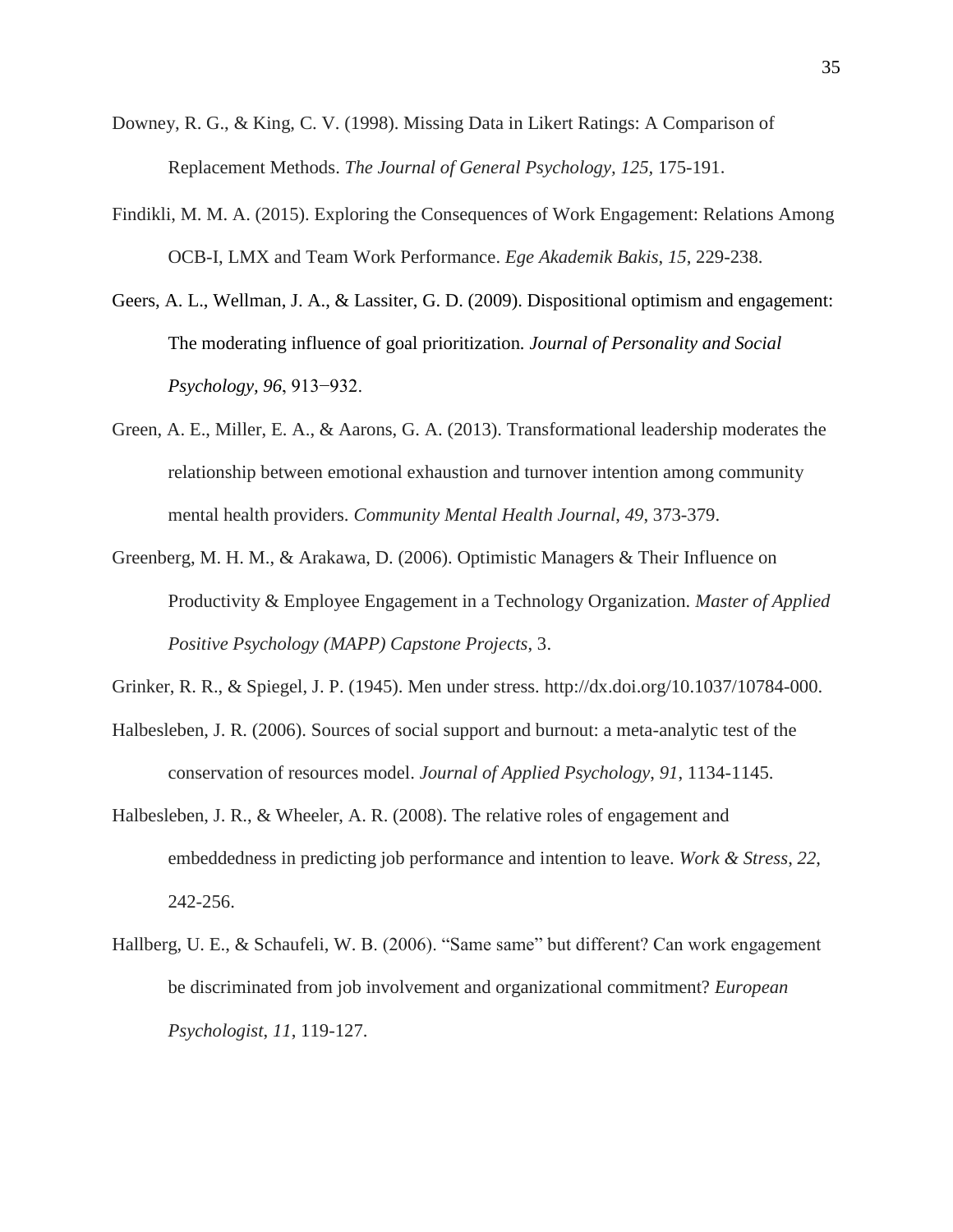- Hanisch, K. A., & Hulin, C. L. (1990). Job attitudes and organizational withdrawal: An examination of retirement and other voluntary withdrawal behaviors. *Journal of Vocational Behavior*, *37*, 60-78.
- Hirsch, J. K., Britton,C., & Conner, K. R. (2010). Psychometric evaluation of the Life Orientation Test—Revised in treated opiate dependent individuals. *International Journal of Mental Health and Addiction*, *8*, 423-431.

Hobfoll, S. E. (1988). *The Ecology of Stress*. New York, NY: Taylor & Francis.

- Hobfoll, S. E. (1989). Conservation of resources: A new attempt at conceptualizing stress. *American Psychologist*, *44*, 513-524.
- Hobfoll, S. E. (1998). *Stress, culture, and community: The psychology and philosophy of stress*. New York, NY: Plenum Press.
- Hobfoll, S. E. (2002). Social and psychological resources and adaptation. *Review of General Psychology*, *6*, 307-324.
- Hu, L., & Bentler, P. (1999) Cutoff criteria for fit indexes in covariance structure analysis: Conventional criteria versus new alternatives. *Structural Equation Modeling: A Multidisciplinary Journal*, *6*, 1-55.
- Hu, X., Kaplan, S., Wei, F., & Vega, R. P. (2014). Do Employees Know How Their Supervisors View Them? A Study Examining Metaperceptions of Job Performance. *Human Performance*, *27*, 435-457.
- Huang, C. C., & You, C. S. (2011). The three components of organizational commitment on inrole behaviors and organizational citizenship behaviors. *African Journal of Business Management*, *5*, 11335-11344.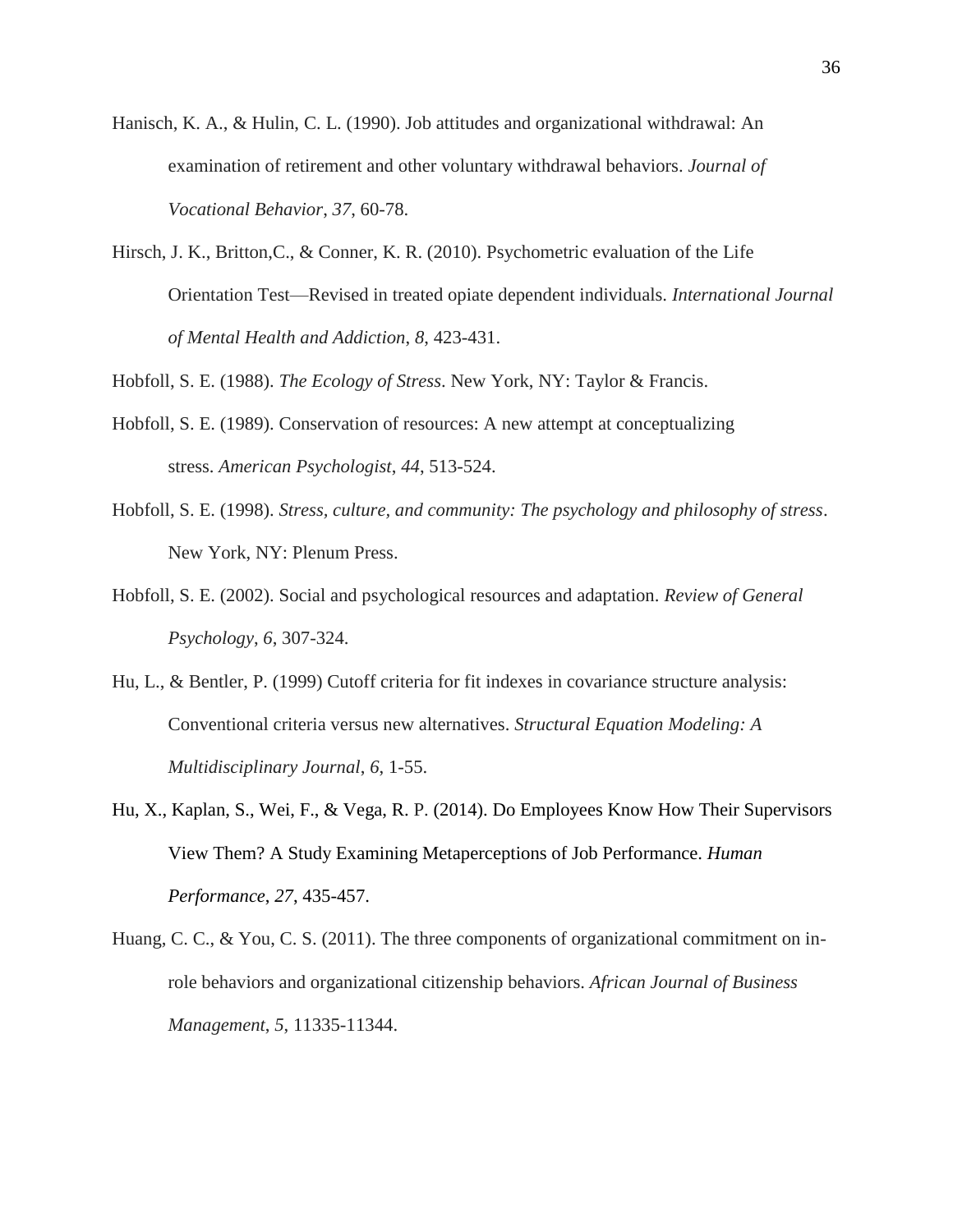- Ji, Y. (2015). Between Tradition and Modernity: "Leftover" Women in Shanghai. *Journal of Marriage and Family,* 77, 1057-1073.
- Jones, J. R., & Harter, J. K. (2005). Race effects on the employee engagement-turnover intention relationship. *Journal of Leadership & Organizational Studies*, *11*, 78-88.
- Kahn, W. A. (1990). Psychological conditions of personal engagement and disengagement at work. *Academy of Management Journal*, *33*, 692-724.
- Kahai, S. S., Sosik, J. J., & Avolio, B. J. (1997). Effects of leadership style and problem structure on work group process and outcomes in an electronic meeting system environment. *Personnel Psychology, 50*, 121-146.
- Kaplan, S., Bradley, J. C., Luchman, J. N., & Haynes, D. (2009). On the role of positive and negative affectivity in job performance: A meta-analytic investigation. *Journal of Applied Psychology*, *94*, 162-176.

Keller, H. (1903). *Optimism: an essay*. New York: TY Crowell.

- Kelly, J. G. (1966). Ecological constraints on mental health services. *American Psychologist, 21,*  535–539.
- Kelloway, E. K., & Barling, J. (2010). Leadership development as an intervention in occupational health psychology. *Work & Stress*, *24*, 260-279.
- Kim, W. (2017). An examination of work engagement in selected major organizations in Korea: Its role as a mediator between antecedents and consequences. *Dissertation Abstracts International Section A: Humanities and Social Sciences*, *78*(2-A(E)).
- Kim, D.H., Kim, K.I., Park, Y.C., Zhang, L.D., Lu, M.K., & Li, D. (2000). Children's experience of violence in China and Korea: A transcultural study. *Child Abuse & Neglect, 24*, 1163- 1173.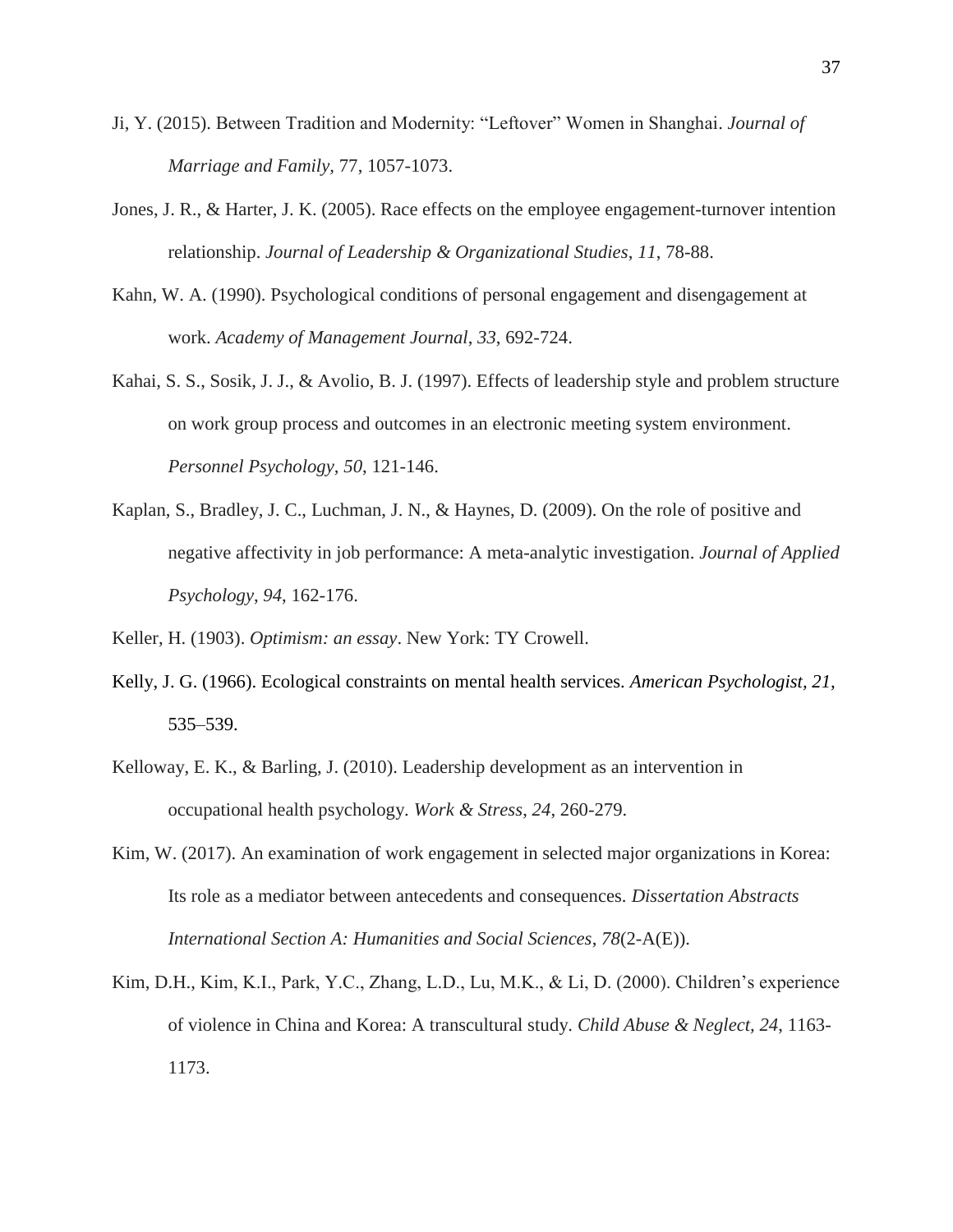- King, L. A., Hicks, J. A., Krull, J. L., & Del Gaiso, A. K. (2006). Positive affect and the experience of meaning in life. *Journal of personality and social psychology*, *90*, 179-196.
- Kluemper, D. H., Little, L. M., & Degroot, T. (2009). State or trait: effects of state optimism on job‐related outcomes. *Journal of Organizational Behavior*, *30*, 209-231.
- Konovsky, M. A., & Cropanzano, R. (1991). Perceived fairness of employee drug testing as a predictor of employee attitudes and job performance. *Journal of Applied Psychology, 76*(5), 698-707.
- Lee, S., Davis, K. D., Neuendorf, C., Grandey, A., Lam, C. B., & Almeida, D. M. (2016). Individual-and organization-level work-to-family spillover are uniquely associated with hotel managers' work exhaustion and satisfaction. *Frontiers in Psychology*, *7*(1180), 1- 12.
- Lee, C.C., He, Z., & Huang, Y. (2007). Party-market corporatism, clientelism, and media in Shanghai. *The Harvard International Journal of Press/Politics, 12*, 21-42.
- Liao, H., Chuang, A., & Joshi, A. (2008). Perceived deep-level dissimilarity: Personality antecedents and impact on overall job attitude, helping, work withdrawal, and turnover. *Organizational Behavior and Human Decision Processes*, *106*, 106-124.
- Lin, L. H., Ho, Y. L., & Lin, W. H. E. (2013). Confucian and Taoist work values: An exploratory study of the Chinese transformational leadership behavior. *Journal of Business Ethics, 113*, 91-103.
- Lievens Pascal Van Geit Pol Coetsier, F. (1997). Identification of transformational leadership qualities: An examination of potential biases. *European Journal of Work and Organizational Psychology*, *6*, 415-430.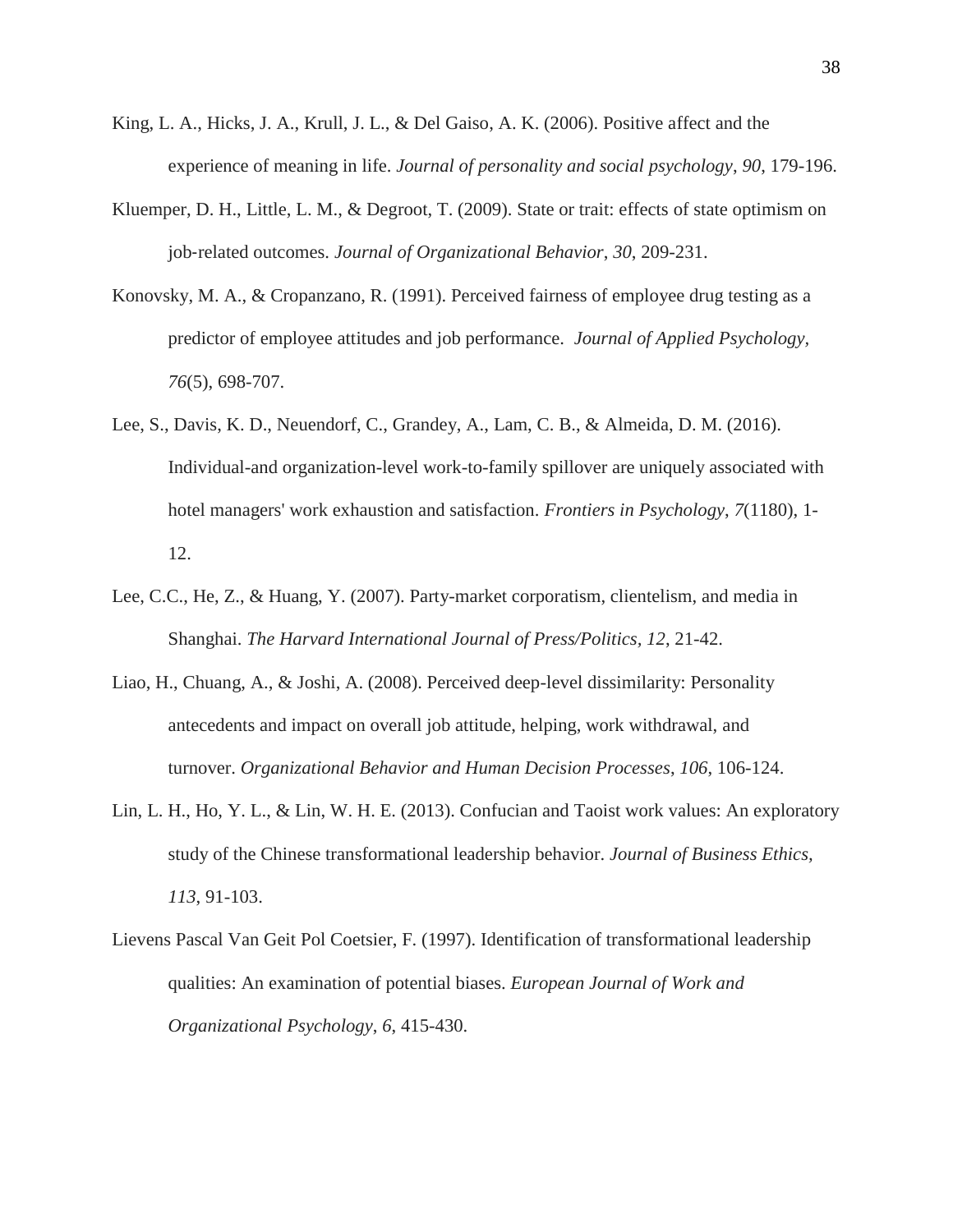- Limsila, K., & Ogunlana, S. O. (2008). Performance and leadership outcome correlates of leadership styles and subordinate commitment. *Engineering, construction and architectural management, 15*, 164-184.
- Luthans, F., Avolio, B. J., Avey, J. B., & Norman, S. M. (2007). Positive psychological capital: Measurement and relationship with performance and satisfaction. *Personnel Psychology*, *60*, 541-572.
- MacCallum, R.C., Browne, M.W., & Sugawara, H., M. (1996). Power Analysis and Determination of Sample Size for Covariance Structure Modeling. *Psychological Methods, 1,* 130-49.
- Mache, S., Vitzthum, K., Wanke, E., David, A., Klapp, B. F., & Danzer, G. (2014). Exploring the impact of resilience, self-efficacy, optimism and organizational resources on work engagement. *Work*, *47*, 491-500.
- Madrid, H. P., Diaz, M. T., Leka, S., Leiva, P. I., & Barros, E. (2017). A finer grained approach to psychological capital and work performance. *Journal of Business and Psychology*, *33*, 461-477.
- Marshall, G. N., Wortman, C. B., Kusulas, J. W., Hervig, L. K., & Vickers Jr, R. R. (1992). Distinguishing optimism from pessimism: Relations to fundamental dimensions of mood and personality. *Journal of Personality and Social Psychology*, *62*, 1067-1074.
- Masdeu Torruella, I., & Sáiz López, A. (2019). Transiting (in) Shanghai: High-skilled professionals from Spain to China. *Transitions: Journal of Transient Migration, 3,* 59-70.
- Medlin, B., & Green Jr, K. (2008, January). The relationship among goal setting, optimism, and engagement: The impact on employee performance. In *Allied Academies International*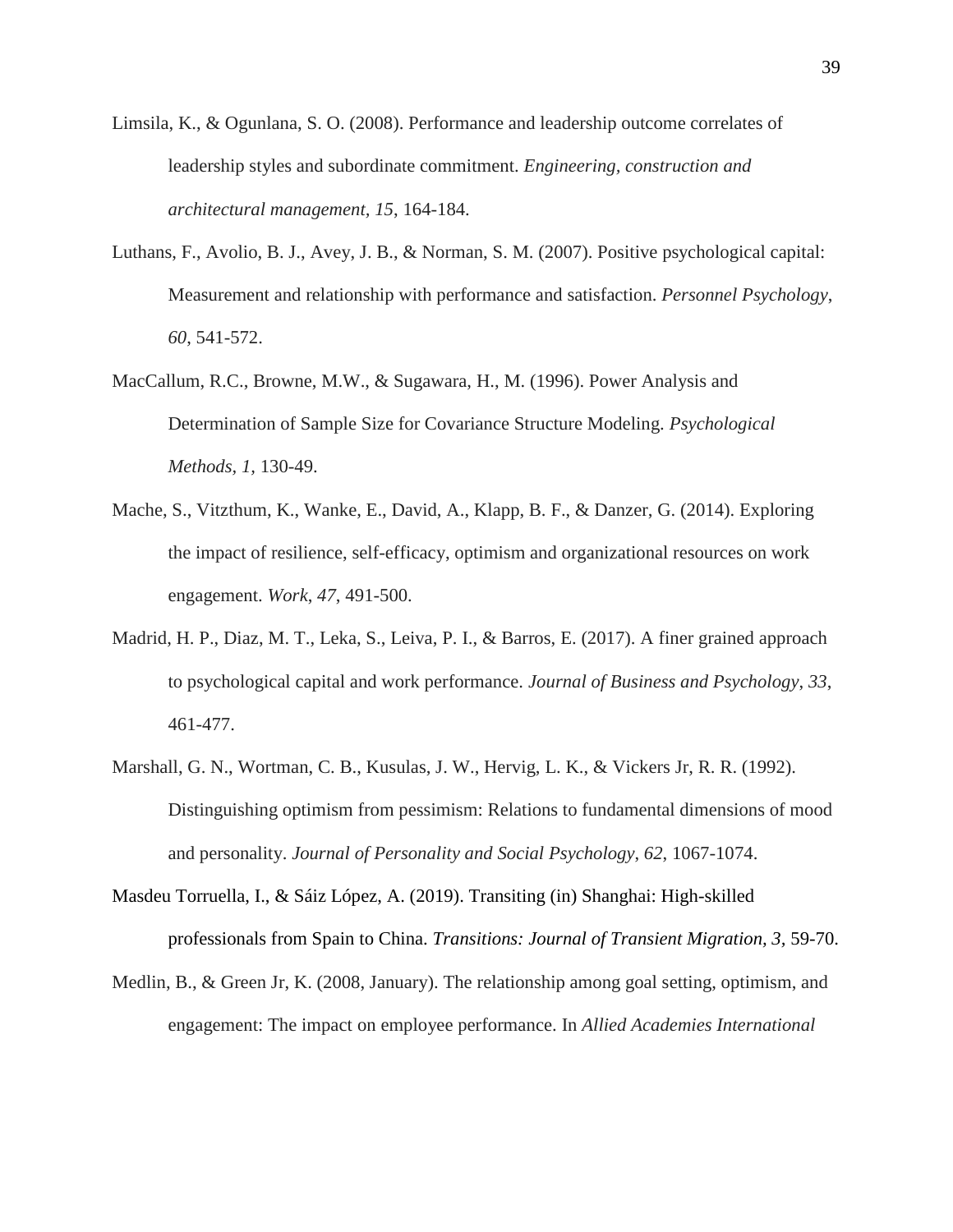*Conference. Academy of Organizational Culture, Communications and Conflict. Proceedings 13* , 51-56.

- McGroarty, B. (2017). Statistics & Facts. *Global Wellness Institute.* Retrieved February 13, 2017, from<https://www.globalwellnessinstitute.org/press-room/statistics-and-facts/>
- Muthén, L.K. and Muthén, B.O. (2012). Mplus User's Guide. Seventh Edition. Los Angeles, CA: Muthén & Muthén
- Nes, L. S., & Segerstrom, S. C. (2006). Dispositional optimism and coping: A meta-analytic review. *Personality and Social Psychology Review*, *10*, 235-251.
- Ng, T. W., & Feldman, D. C. (2008). The relationship of age to ten dimensions of job performance. *Journal of Applied Psychology*, *93*, 392-423.
- Palumbo, M. V., Miller, C. E., Shalin, V. L., & Steele-Johnson, D. (2005). The impact of job knowledge in the cognitive ability-performance relationship. *Applied HRM Research, 10*(1), 13-20.
- Peng, H. (2012). Counterproductive work behavior among Chinese knowledge workers. *International Journal of Selection and Assessment*, *20*, 119-138.
- Peng, J., Jiang, X., Zhang, J., Xiao, R., Song, Y., Feng, X., Zhang, Y., & Miao, D. (2013). The impact of psychological capital on job burnout of Chinese nurses: the mediator role of organizational commitment. *PloS One, 8*(12), 1-7.

Peterson, C. (2000). The future of optimism. *American Psychologist, 55*, 44-55.

Podsakoff, P. M., MacKenzie, S. B., Moorman, R. H., & Fetter, R. (1990). Transformational leader behaviors and their effects on followers' trust in leader, satisfaction, and organizational citizenship behaviors. *The Leadership Quarterly*, *1*, 107-142.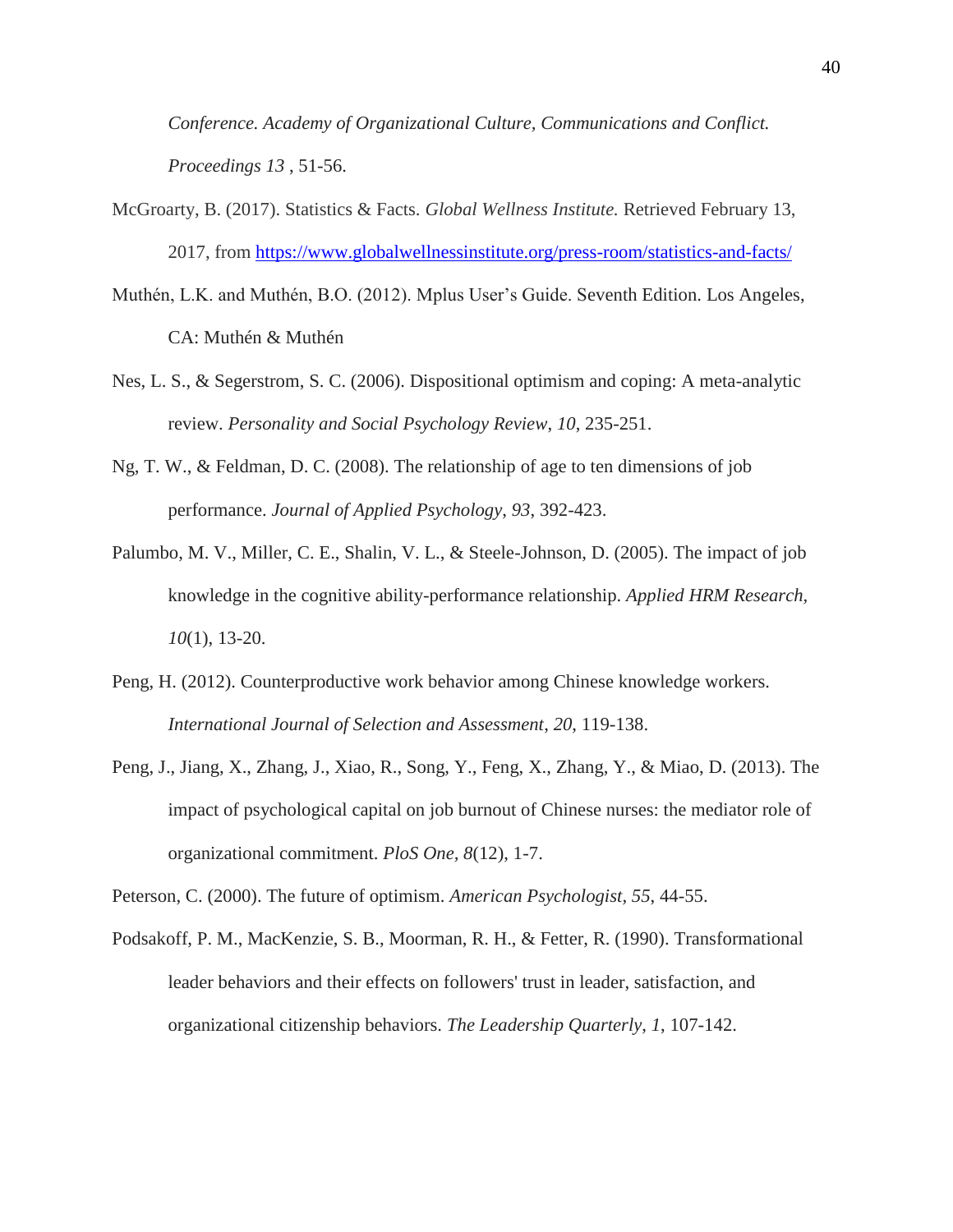- Poursafar, A., Rajaeepour, S., Seyadat, S. A., & Oreizi, H. R. (2014). The relationship between developmental performance appraisal, organizational support, organizational commitment and task performance: Testing a mediation model. *International Journal of Human Resource Studies*, *4*, 50-65.
- Probst, T. M., Gailey, N. J., Jiang, L., & Bohle, S. L. (2017). Psychological capital: Buffering the longitudinal curvilinear effects of job insecurity on performance. *Safety Science, 100*, 74- 82.
- Rich, B. L., Lepine, J. A., & Crawford, E. R. (2010). Job engagement: Antecedents and effects on job performance. *Academy of Management Journal*, *53*, 617-635.
- Rini, C. K., Dunkel-Schetter, C., Wadhwa, P. D., & Sandman, C. A. (1999). Psychological adaptation and birth outcomes: the role of personal resources, stress, and sociocultural context in pregnancy. *Health Psychology*, *18*, 333-345.
- Rogelberg, S. G., O'connor, M. S., & Sederburg, M. (2002). Using the stepladder technique to facilitate the performance of audioconferencing. *Journal of Applied Psychology*, *87*, 994- 1000.
- Salanova, M., Agut, S., & Peiró, J. M. (2005). Linking organizational resources and work engagement to employee performance and customer loyalty: the mediation of service climate. *Journal of applied Psychology, 90*, 1217-1227.
- Salanova, M., Schaufeli, W. B., Xanthopoulou, D., & Bakker, A. B. (2010). The gain spiral of resources and work engagement: Sustaining a positive worklife. *Work engagement: A handbook of essential theory and research,* 118-131.
- Sarason, S. B. (1974). *The psychological sense of community: Prospects for a community psychology.* San Francisco: Jossey-Bass.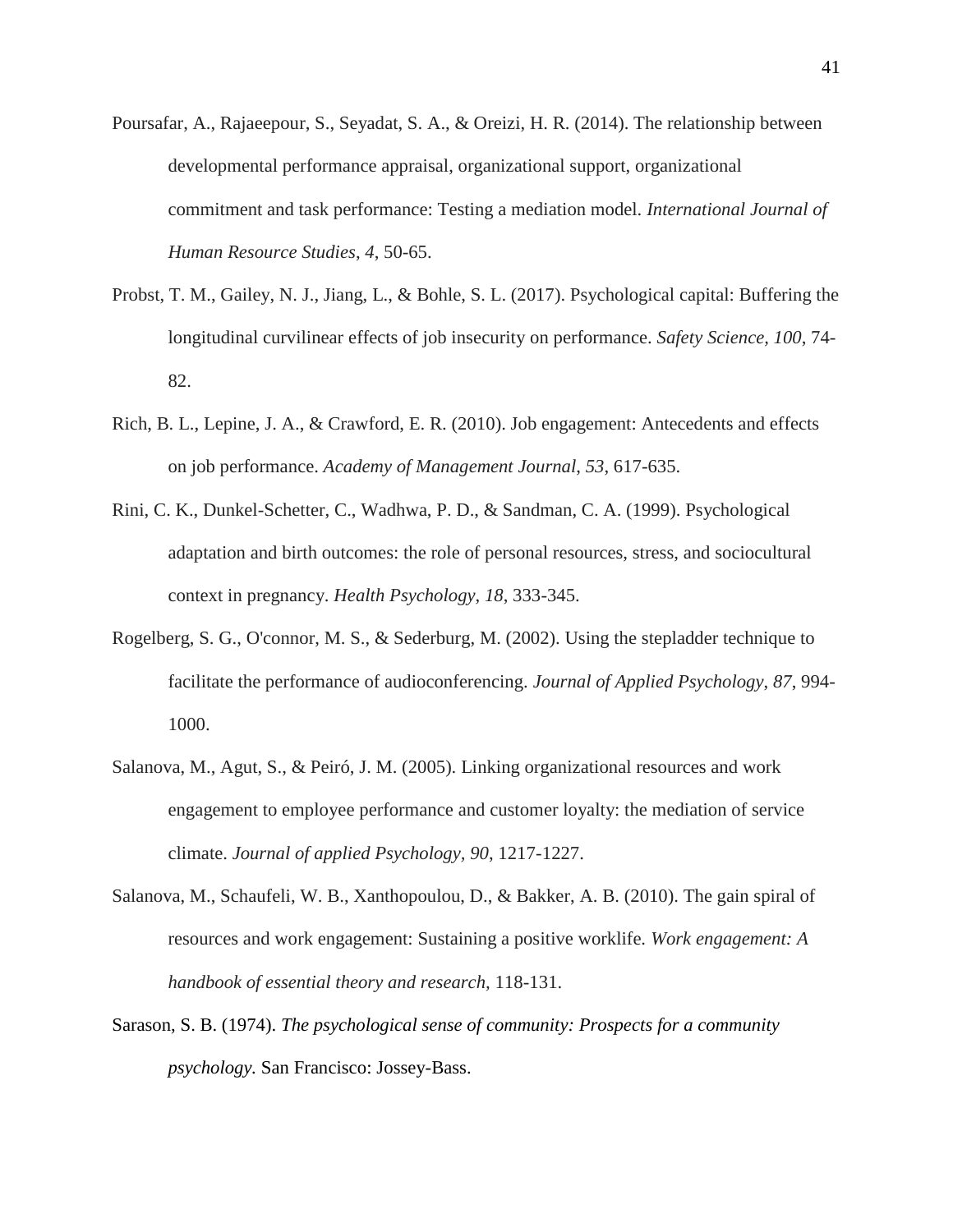- Schaufeli, W. B. (2017). Applying the job demands-resources model. *Organizational Dynamics*, *2*, 120-132.
- Schaufeli, W. B., Salanova, M., González-Romá, V., & Bakker, A. B. (2002). The measurement of engagement and burnout: A two sample confirmatory factor analytic approach. *Journal of Happiness studies*, *3*, 71-92.
- Scheier, M. F., & Carver, C. S. (1985). Optimism, coping, and health: assessment and implications of generalized outcome expectancies. *Health Psychology*, *4*, 219-247.
- Scheier, M. F., & Carver, C. S. (1992). Effects of optimism on psychological and physical wellbeing: Theoretical overview and empirical update. *Cognitive Therapy and Research*, *16*, 201-228.
- Scheier, M. F., Carver, C. S., & Bridges, M. W. (1994). Distinguishing optimism from neuroticism (and trait anxiety, self-mastery, and self-esteem): a reevaluation of the Life Orientation Test. *Journal of Personality and Social Psychology*, *67*, 1063-1078.
- Schwarzer, R., Bäßler, J., Kwiatek, P., Schröder, K., & Zhang, J. X. (1997). The assessment of optimistic self-beliefs: comparison of the German, Spanish, and Chinese versions of the general self-efficacy scale. *Applied Psychology, 46*, 69-88.
- Segars, A. H., & Grover, V. (1993). Re-examining perceived ease of use and usefulness: A confirmatory factor analysis. *MIS Quarterly*, 517-525.
- Selig, J. P., & Preacher, K. J. (2008, June). Monte Carlo method for assessing mediation: An interactive tool for creating confidence intervals for indirect effects [Computer software]. Available from http://quantpsy.org/.
- Seligmann, M. (2002). Authentic happiness. *Using the New Positive*. New York, NY: The Free Press.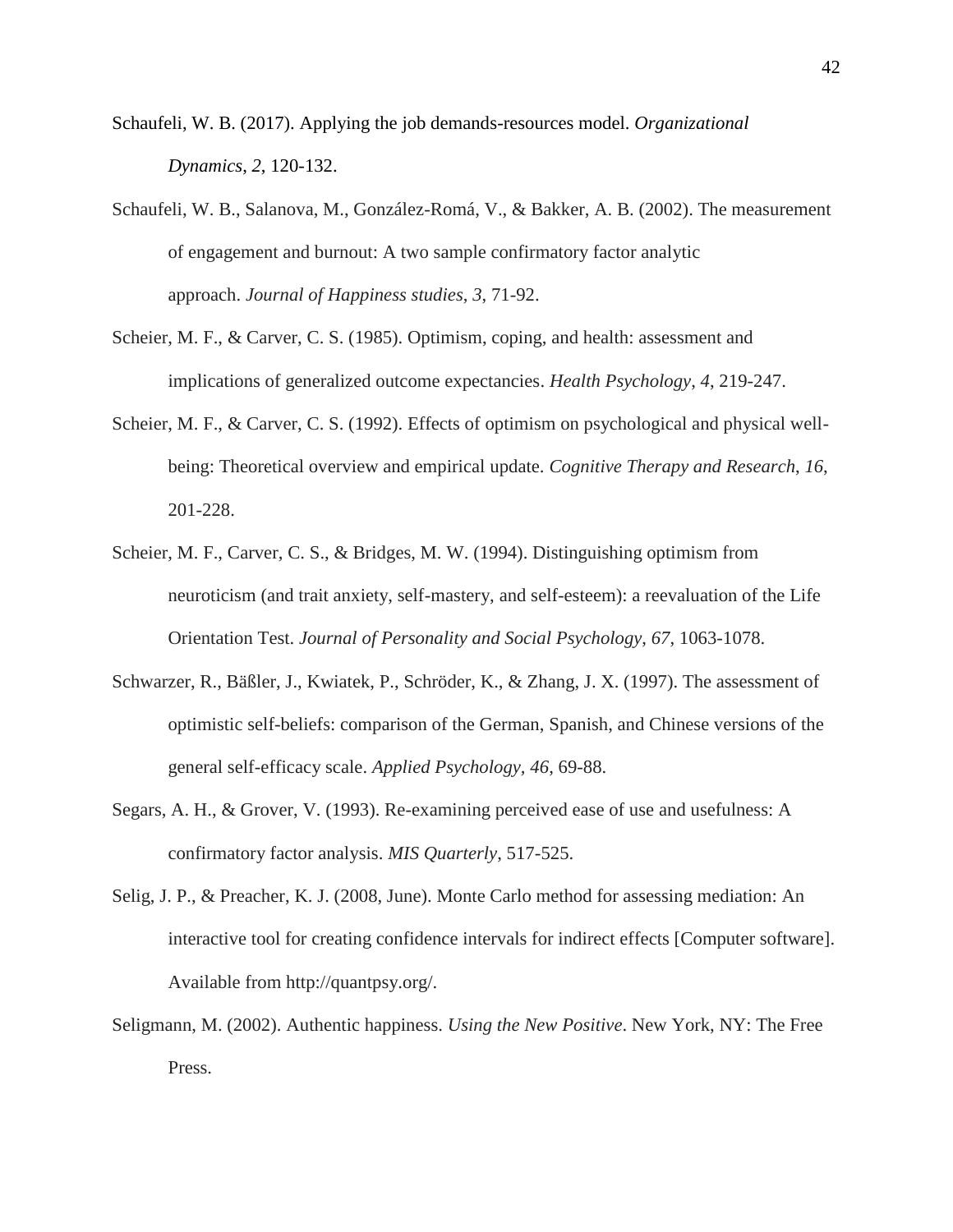- Shao, L., & Webber, S. (2006). A cross-cultural test of the 'five-factor model of personality and transformational leadership'. *Journal of Business Research*, *59*, 936-944.
- Shuck, B., Reio Jr, T. G., & Rocco, T. S. (2011). Employee engagement: An examination of antecedent and outcome variables. *Human Resource Development International*, *14*, 427- 445.
- Siu, O. L., Cheung, F., & Lui, S. (2015). Linking positive emotions to work well-being and turnover intention among Hong Kong police officers: The role of psychological capital. *Journal of Happiness Studies*, *16*, 367-380.
- Sosik, J. J. (2006). Full range leadership: Model, research, extensions and training. *Inspiring Leaders*. London: Routledge.
- Sosik, J. J., Godshalk, V. M., & Yammarino, F. J. (2004). Transformational leadership, learning goal orientation, and expectations for career success in mentor–protégé relationships: A multiple levels of analysis perspective. *The Leadership Quarterly*, *15*, 241-261.
- Spector, P. E., Fox, S., Penney, L. M., Bruursema, K., Goh, A., & Kessler, S. (2006). The dimensionality of counterproductivity: Are all counterproductive behaviors created equal? *Journal of Vocational Behavior*, *68*, 446-460.
- Smith, T. W., Pope, M. K., Rhodewalt, F., & Poulton, J. L. (1989). Optimism, neuroticism, coping, and symptom reports: An alternative interpretation of the Life Orientation Test. *Journal of Personality and Social Psychology*, *56*, 640-648.
- Sturman, M. C. (2003). Searching for the inverted U-shaped relationship between time and performance: Meta-analyses of the experience/performance, tenure/performance, and age/performance relationships. *Journal of Management*, *29*, 609-640.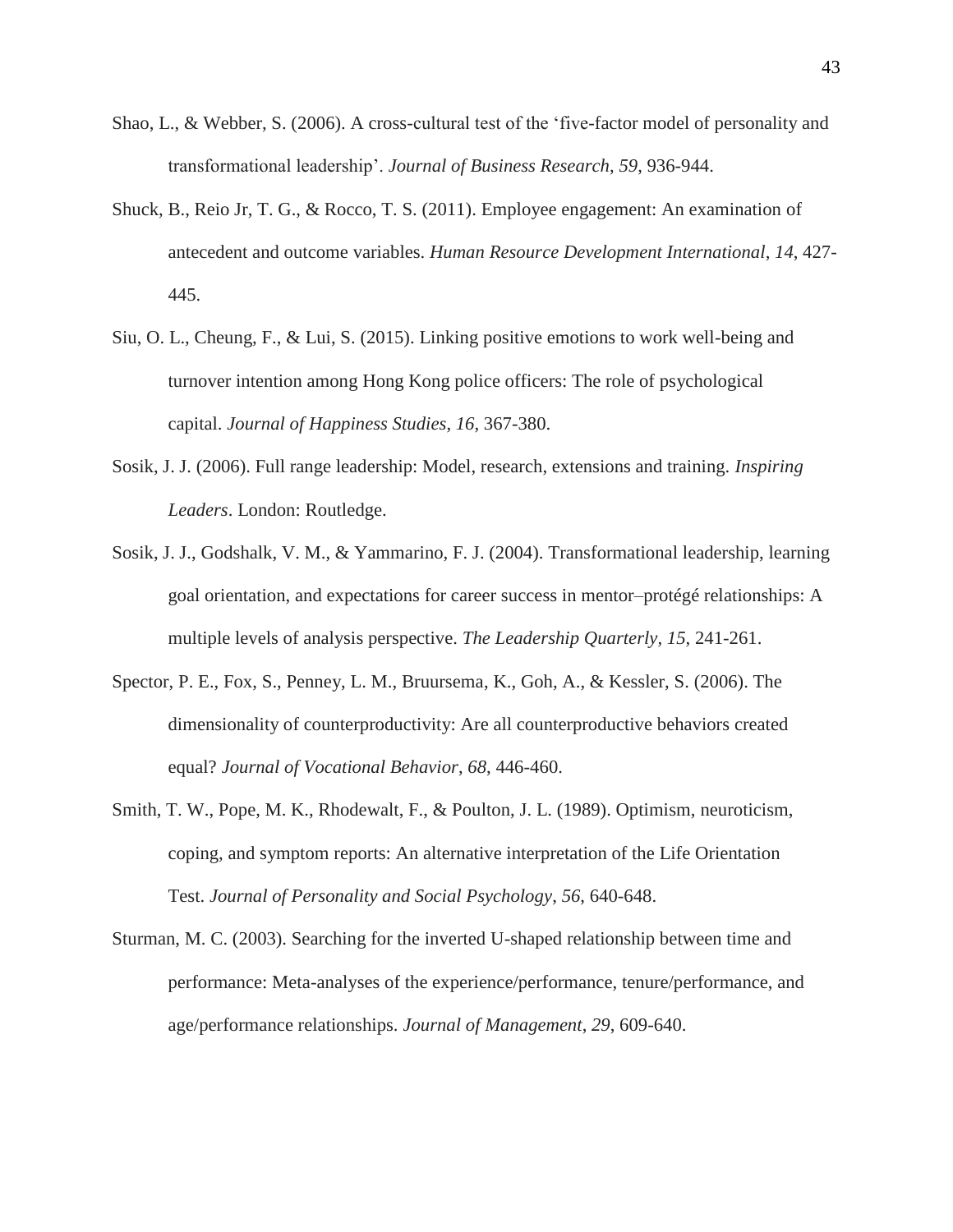- Tekleab, A. G., Takeuchi, R., & Taylor, M. S. (2005). Extending the chain of relationships among organizational justice, social exchange, and employee reactions: The role of contract violations. *Academy of Management Journal*, *48*, 146-157.
- Tenney, E. R., Logg, J. M., & Moore, D. A. (2015). (Too) optimistic about optimism: The belief that optimism improves performance. *Journal of Personality and Social psychology*, *108*, 377-399.
- Tett, R. P., & Meyer, J. P. (1993). Job satisfaction, organizational commitment, turnover intention, and turnover: path analyses based on meta‐analytic findings. *Personnel psychology*, *46*, 259-293.
- Thoits, P. A. (1994). Stressors and problem-solving: The individual as psychological activist. *Journal of Health and Social Behavior*, 143-160.
- Tims, M., Bakker, A. B., & Xanthopoulou, D. (2011). Do transformational leaders enhance their followers' daily work engagement? *The Leadership Quarterly*, *22*, 121-131.
- Tremblay, M. A., & Messervey, D. (2011). The Job Demands-Resources model: Further evidence for the buffering effect of personal resources. *SA Journal of Industrial Psychology*, *37*, 10-19.
- Van Scotter, J., Motowidlo, S. J., & Cross, T. C. (2000). Effects of task performance and contextual performance on systemic rewards. *Journal of Applied Psychology*, *85*, 526- 535.
- Wicker, A. W., Kirmeyer, S. L., Hanson, L., & Alexander, D. (1976). Effects of manning levels on subjective experiences, performance, and verbal interaction in groups. *Organizational Behavior and Human Performance*, *17*, 251-274.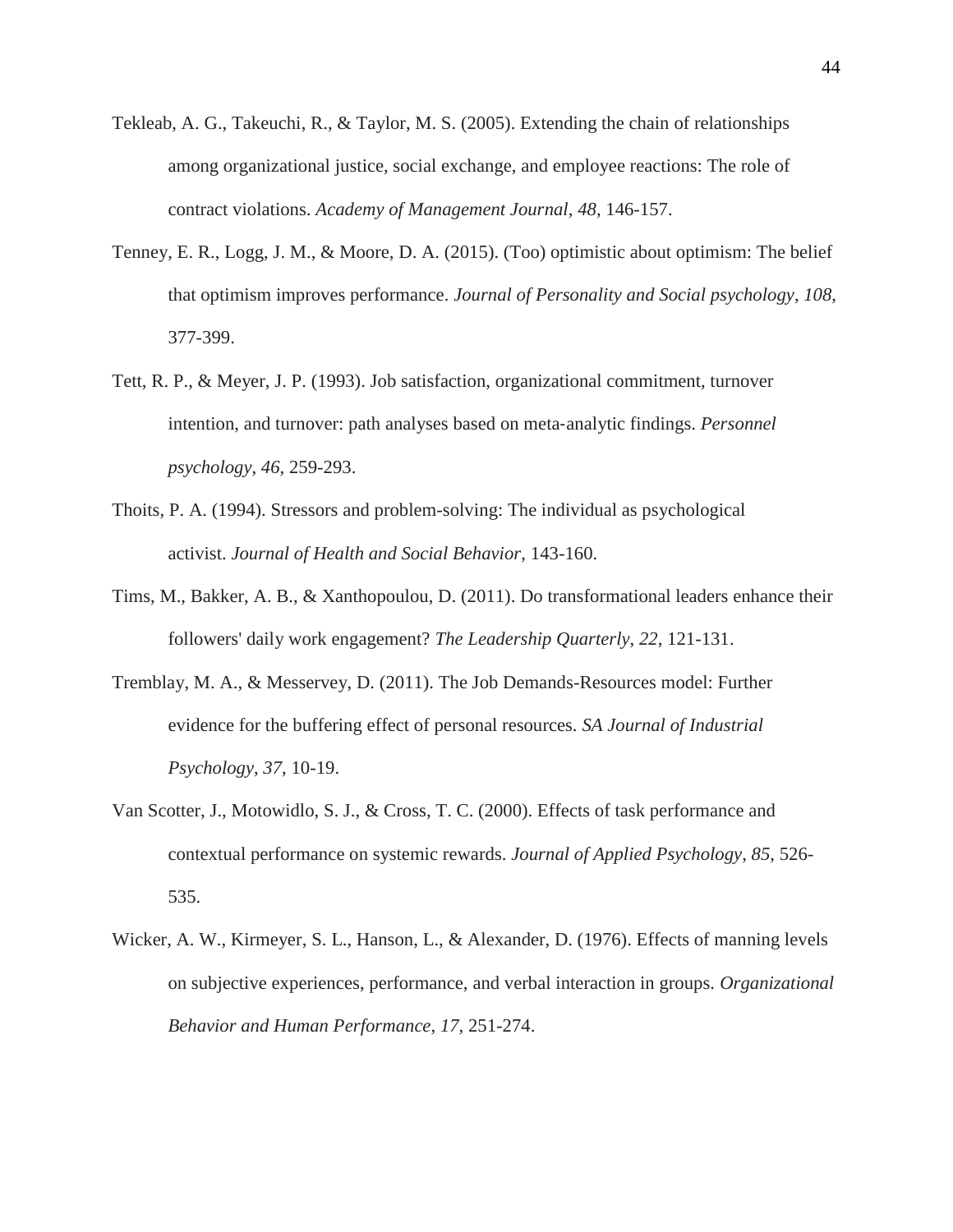- Williams, L. J., & Anderson, S. E. (1991). Job satisfaction and organizational commitment as predictors of organizational citizenship and in-role behaviors. *Journal of Management*, *17*, 601-617.
- Xanthopoulou, D., Bakker, A. B., Demerouti, E., & Schaufeli, W. B. (2009). Work engagement and financial returns: A diary study on the role of job and personal resources. *Journal of Occupational and Organizational Psychology*, *82*, 183-200.
- Xanthopoulou, D., Bakker, A. B., Demerouti, E., & Schaufeli, W. B. (2007). The role of personal resources in the job demands-resources model. *International Journal of Stress Management*, *14*, 121-141.
- Yasin Ghadi, M., Fernando, M., & Caputi, P. (2013). Transformational leadership and work engagement: The mediating effect of meaning in work. *Leadership & Organization Development Journal*, *34*, 532-550.
- Youssef, C. M., & Luthans, F. (2007). Positive organizational behavior in the workplace the impact of hope, optimism, and resilience. *Journal of Management*, *33*, 774-800.
- Yun, S., Takeuchi, R., & Liu, W. (2007). Employee self-enhancement motives and job performance behaviors: investigating the moderating effects of employee role ambiguity and managerial perceptions of employee commitment. *Journal of Applied Psychology*, *92*, 745-756.
- Zhu, W., Avolio, B. J., & Walumbwa, F. O. (2009). Moderating role of follower characteristics with transformational leadership and follower work engagement. *Group & Organization Management*, *34*, 590-619.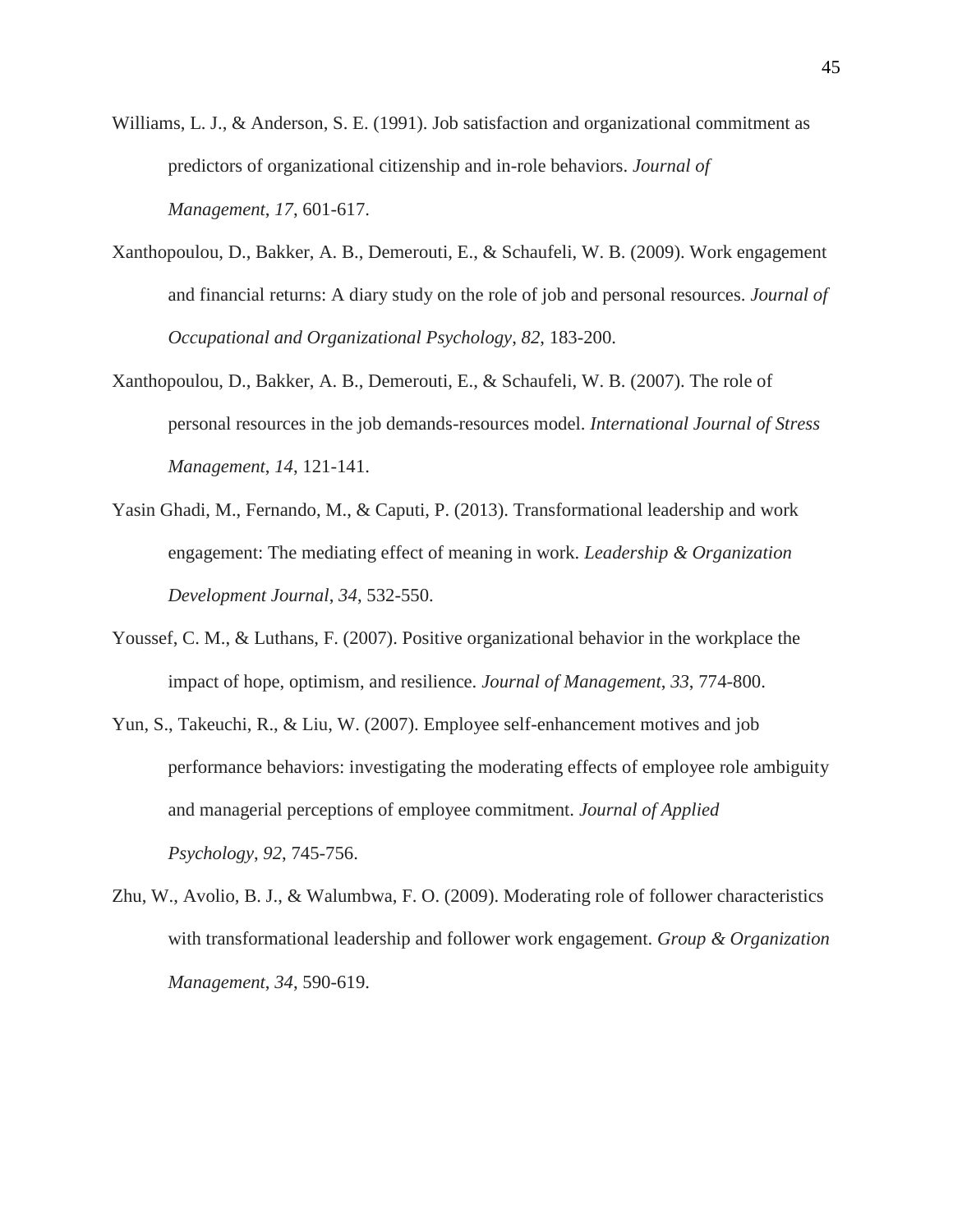Zikmund, W. G., Hitt, M. A., & Pickens, B. A. (1978) Influence of sex and scholastic performance on reactions to job applicant resumes. *Journal of Applied Psychology, 63(*2), 252-254.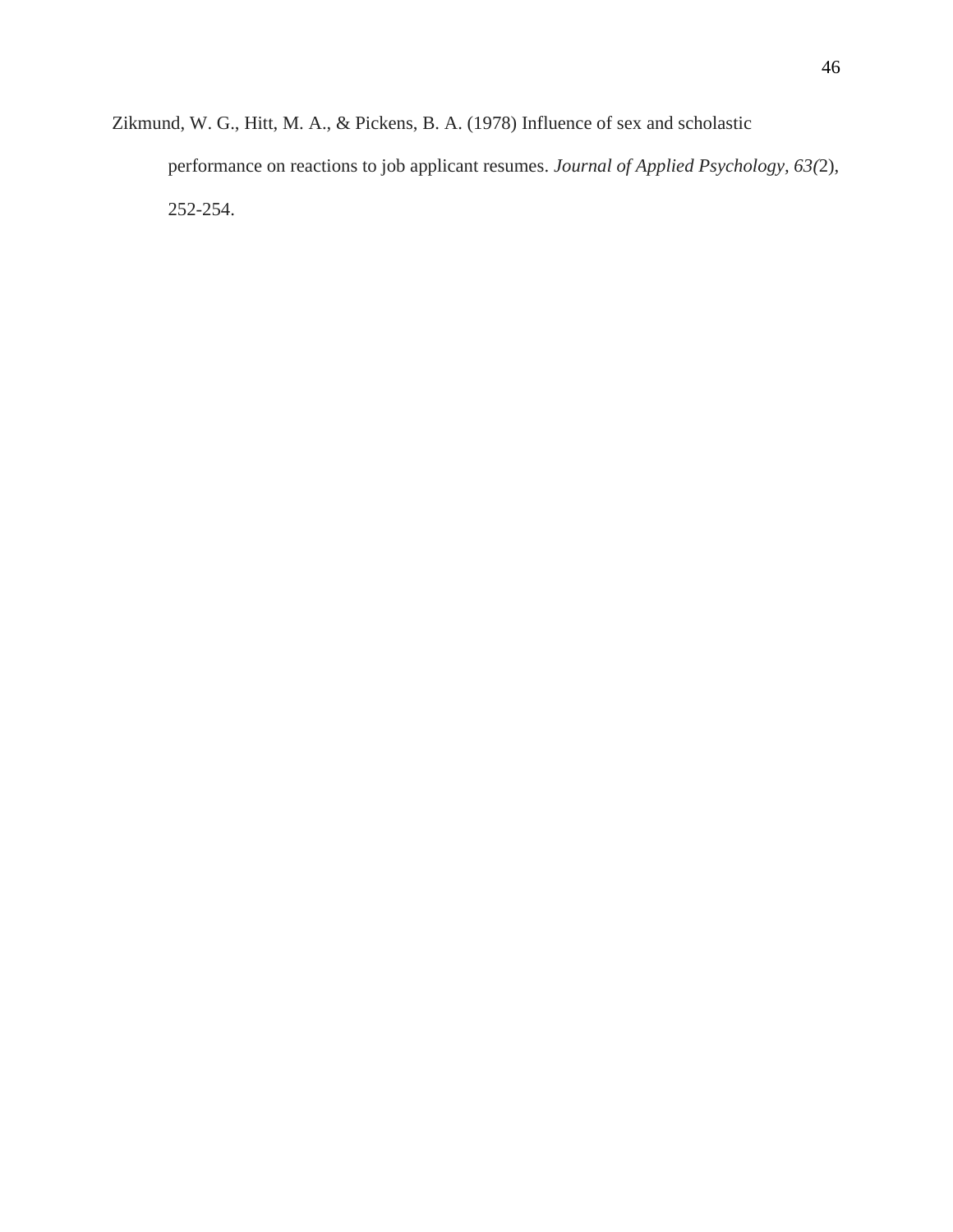## **Table 1**

| Means, Standard Deviations, and Correlations of Variables |
|-----------------------------------------------------------|
|-----------------------------------------------------------|

| Variable                         | Min            | $Max$ N        |     | $\boldsymbol{M}$ | <b>SD</b> | 1.           | 2.      | 3.      | 4.        | 5.             | 6.         | 7.            | 8.                                                  | 9.            |
|----------------------------------|----------------|----------------|-----|------------------|-----------|--------------|---------|---------|-----------|----------------|------------|---------------|-----------------------------------------------------|---------------|
|                                  |                |                |     |                  |           |              |         |         |           |                |            |               |                                                     |               |
| 1. Optimism                      | $\overline{2}$ | 5              | 230 | 3.30             | 0.35      | $\mathbf{u}$ |         |         |           |                |            |               |                                                     |               |
| 2. Transformational Leadership 3 |                | 5              | 230 | 4.29             | 0.50      | $.22**$      |         |         |           |                |            |               |                                                     |               |
| 3. Work Engagement               | 3              | 5              | 230 | 4.02             | 0.57      | $.27**$      | $.25**$ |         |           |                |            |               |                                                     |               |
| 4. Task Performance              | 3              | 6              | 230 | 4.83             | 0.59      | $.18**$      | $.28**$ | $.26**$ |           |                |            |               |                                                     |               |
| 5. Work Withdrawal               |                | 2              | 230 | 1.10             | 0.26      | $-.20**$     | $-21**$ | $-37**$ | $-0.28**$ | $\overline{a}$ |            |               |                                                     |               |
| 6. Turnover Intention            |                | 3              | 230 | 1.99             | 0.40      | $-.33**$     | $-.03$  | $-15*$  | $-.17*$   | $.13* -$       |            |               |                                                     |               |
| 7. Education                     | 4              | $\overline{7}$ | 230 | 5.28             | 0.60      | $.18*$       | .08     | .06     | .08       | .06            | $-.10 - -$ |               |                                                     |               |
| 8. Sex                           |                | $\overline{2}$ |     | 230 1.56         | 0.50      | $-0.04$      | $-.09$  | $-.22*$ | $-.14*$   | .09            | .09        | $-.01$        | $\hspace{0.05cm} -\hspace{0.05cm} -\hspace{0.05cm}$ |               |
| 9. Age (years)                   | 22             | 55             | 230 | 33.00            | 7.61      | .05          | .07     | .05     | $-.03$    | .07            |            | $-.06-.12$    | .00.                                                | $- -$         |
| 10. Tenure (months)              | 12             | 216            | 230 | 60.13            | 47.93     | .05          | .08     | $.14*$  | .05       | $-.01$         |            | $-0.09 - 19*$ |                                                     | $.07$ $.52**$ |

*Note.* \* *p* < .05. \*\* *p* < .01 (two-tailed)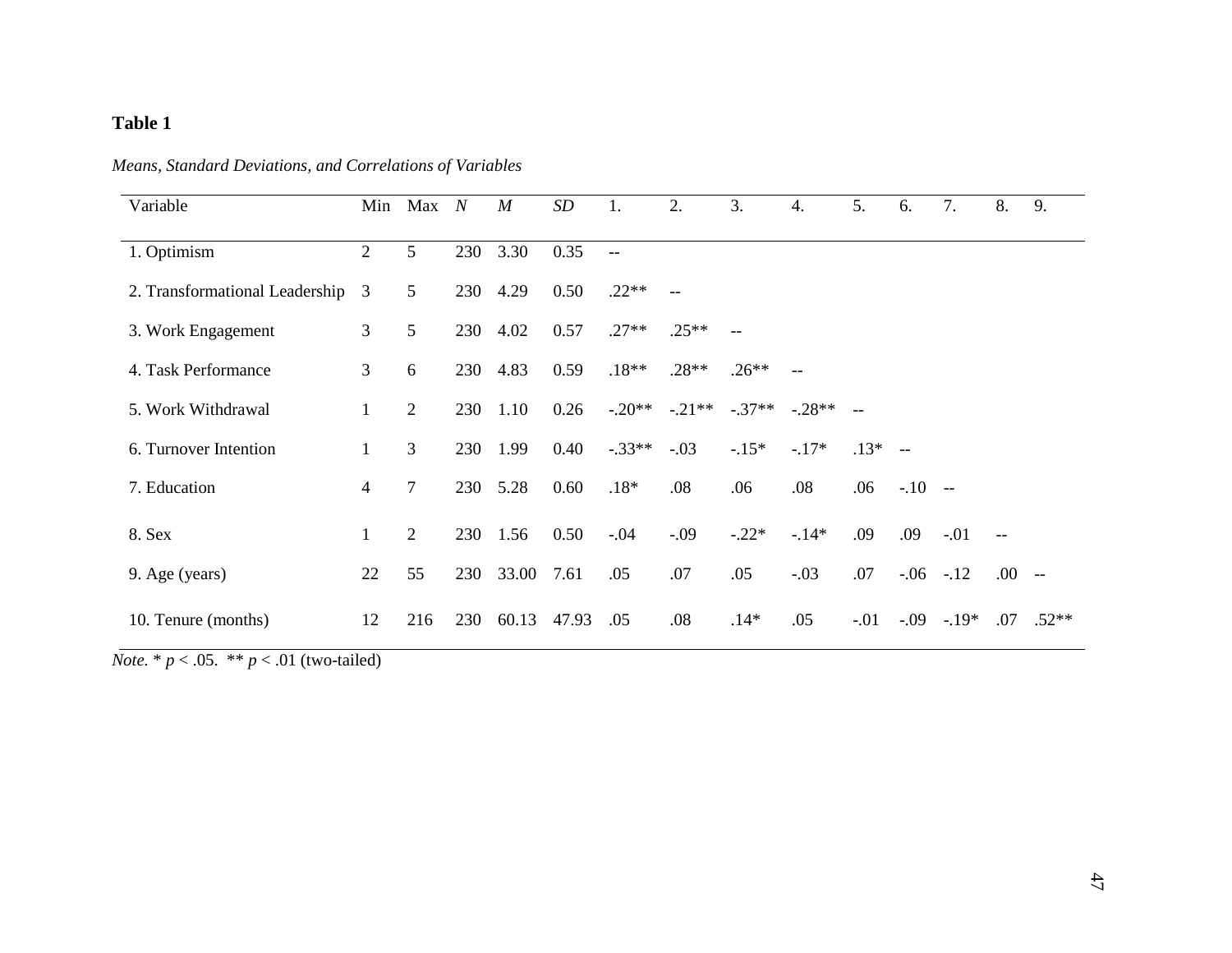## **Table 2**

| Variable                           | First stage                               |           | Second stage           |           | Second stage dependent |     | Second stage           |           |  |
|------------------------------------|-------------------------------------------|-----------|------------------------|-----------|------------------------|-----|------------------------|-----------|--|
|                                    | dependent variable<br>$=$ work engagement |           | dependent variable $=$ |           | $variable = work$      |     | dependent variable $=$ |           |  |
|                                    |                                           |           | task performance       |           | withdrawal             |     | turnover intention     |           |  |
|                                    | $\boldsymbol{b}$                          | $\cal SE$ | $\boldsymbol{b}$       | $\cal SE$ | $\boldsymbol{b}$       | SE  | $\boldsymbol{b}$       | $\cal SE$ |  |
| Age                                | .00                                       | .00       | .00                    | .00       | .00                    | .00 | .00                    | .00       |  |
| Sex                                | $-.27**$                                  | .08       | $-.08$                 | .13       | $-.03$                 | .06 | $-.01$                 | .08       |  |
| Tenure                             | .00                                       | .00.      | .00                    | .00       | .00                    | .00 | .00                    | .00       |  |
| Optimism                           | .49                                       | 1.06      | .41                    | .26       | $-.14$                 | .08 | $-0.49**$              | .13       |  |
| Work Engagement                    |                                           |           | $.31*$                 | .12       | $-.14*$                | .06 | .00.                   | .13       |  |
| <b>Transformational Leadership</b> | .21                                       | .17       |                        |           |                        |     |                        |           |  |
| <b>Optimism X Transformational</b> | .79                                       | .85       |                        |           |                        |     |                        |           |  |
| Leadership                         |                                           |           |                        |           |                        |     |                        |           |  |

Unstandardized coefficients are reported. Interactions are mean-centered. \*  $p < .05$ , \*\*  $p < .01$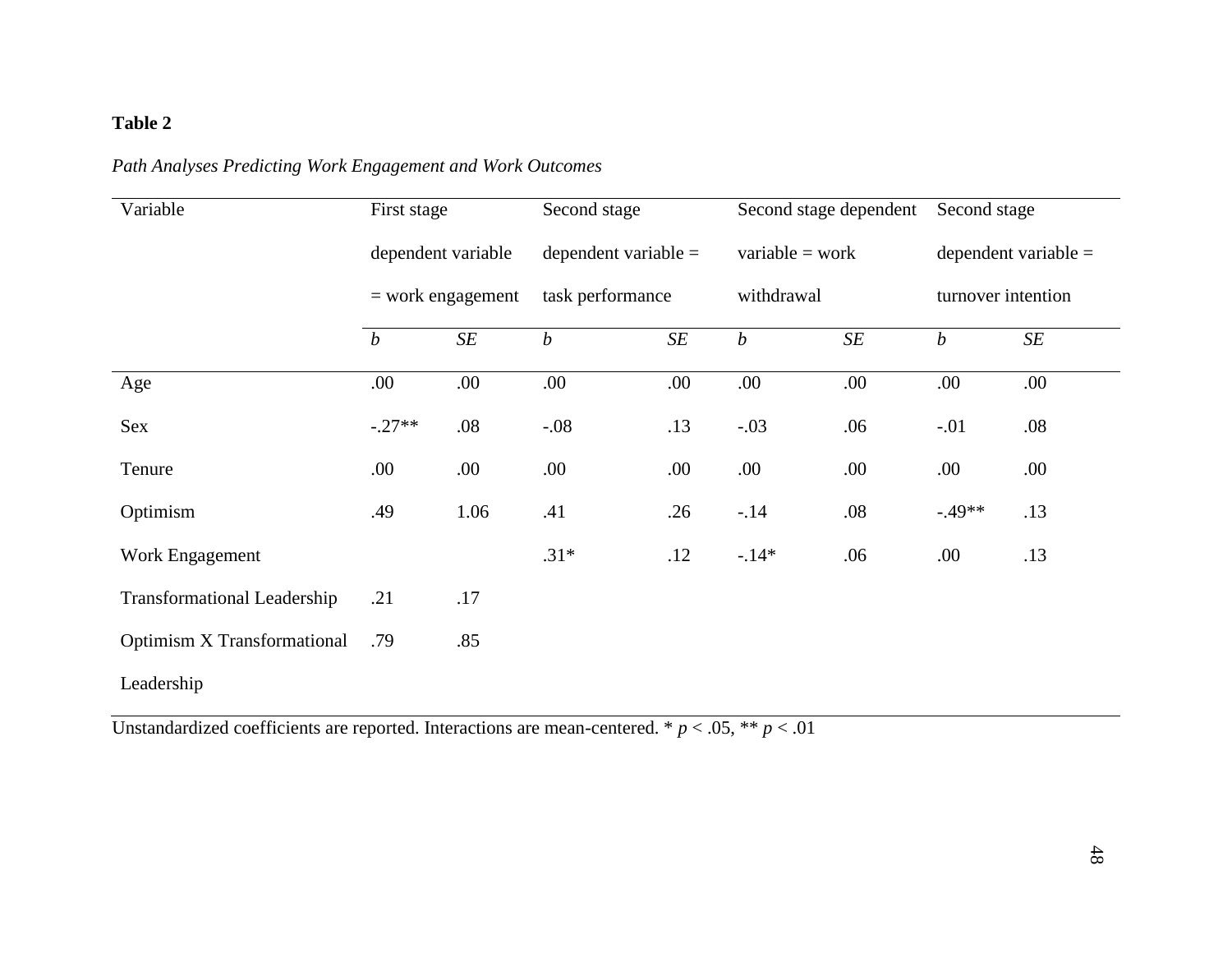# **Figure 1**



## **The Proposed Model**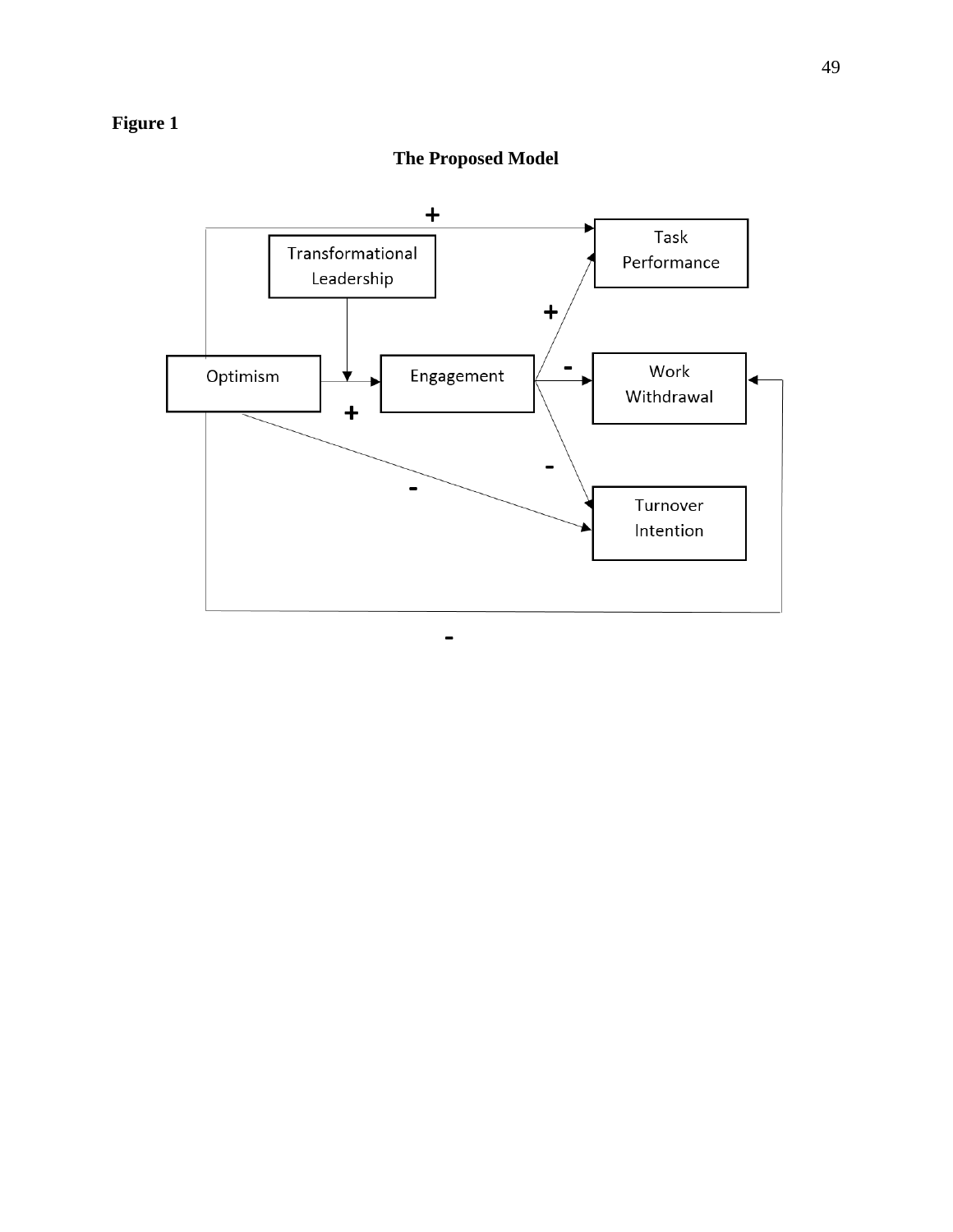## **Figure 2**

### **The Job Demands-Resources Model**

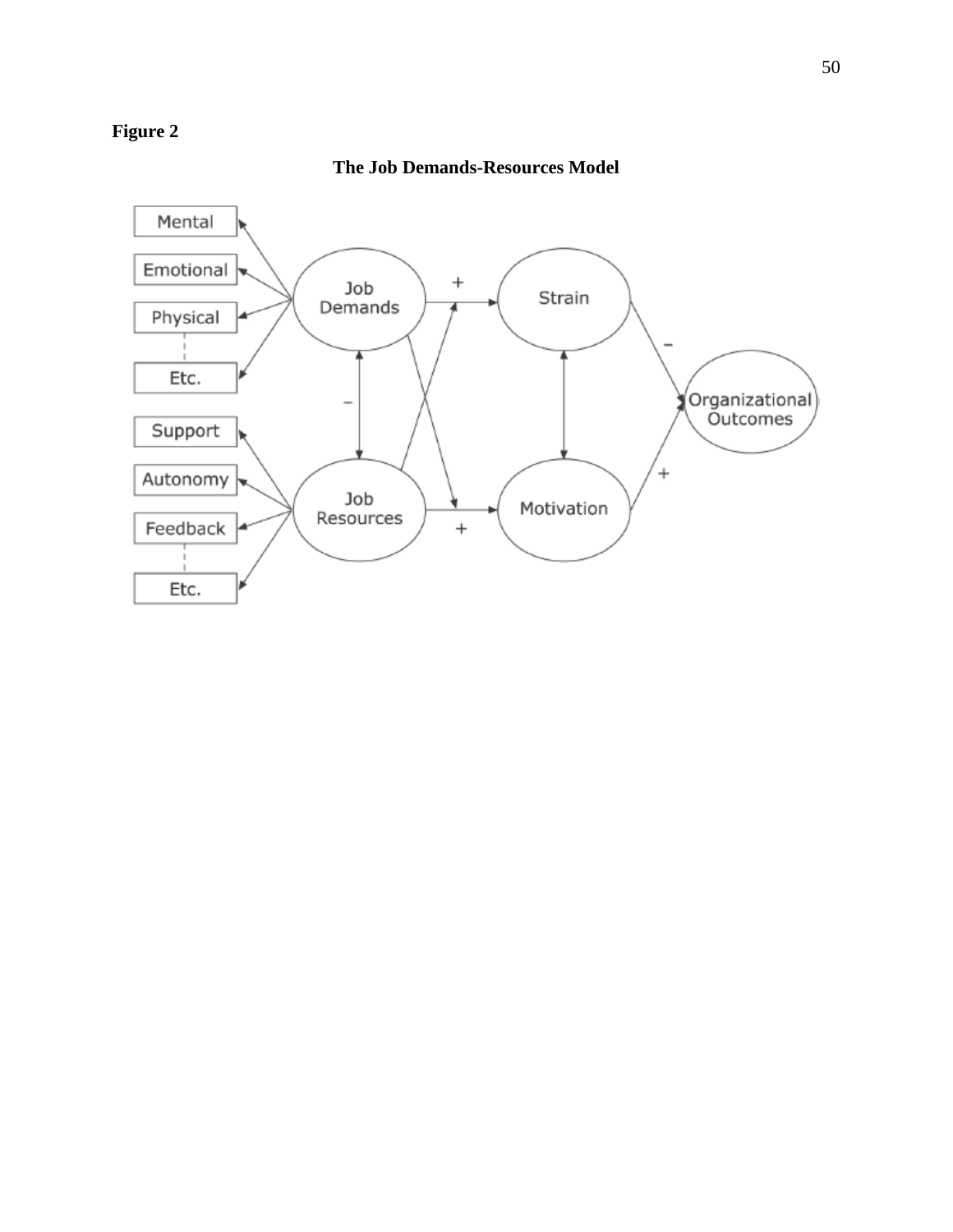

 $-0.14$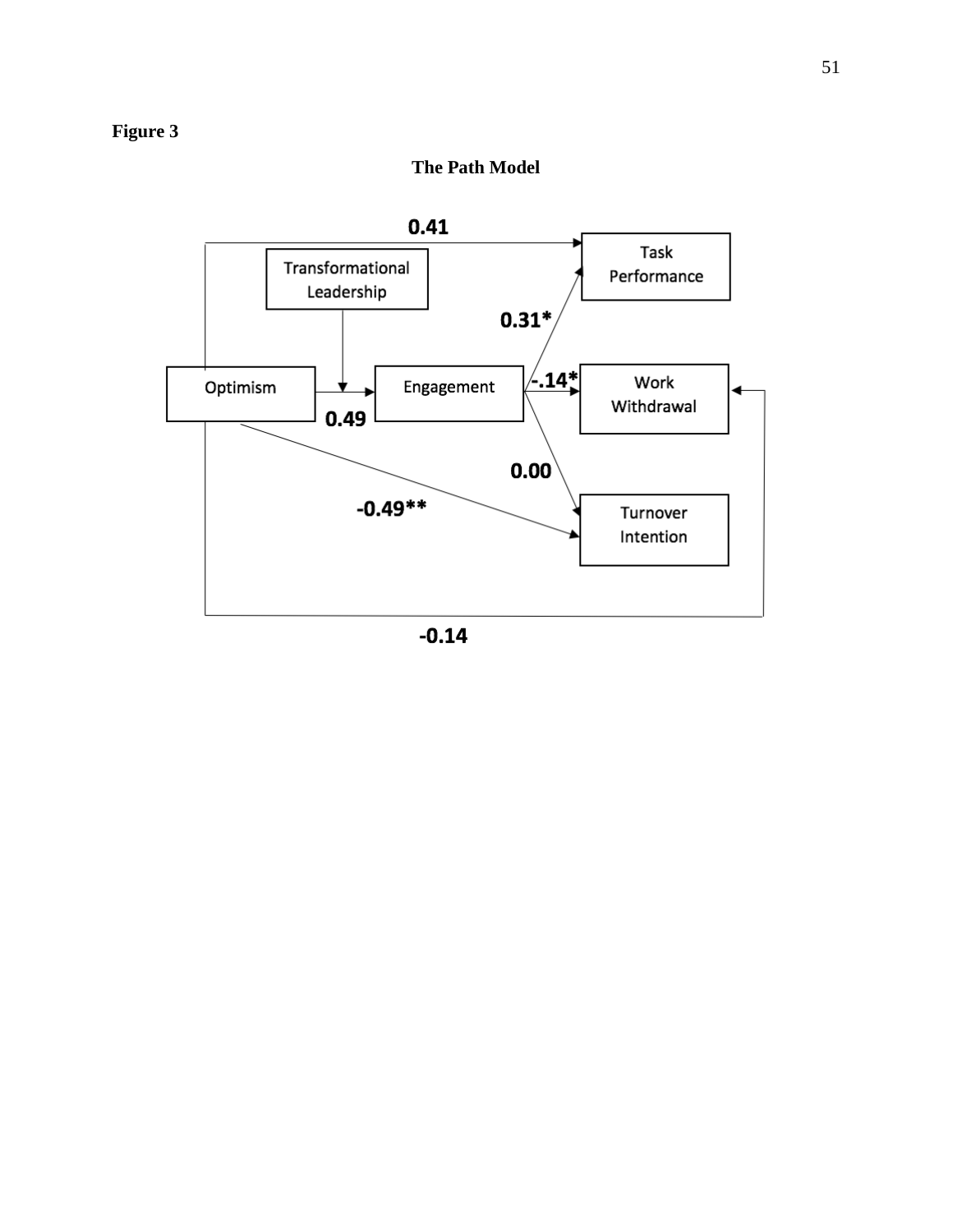## **Figure 4**



## **Moderated Regression Analysis**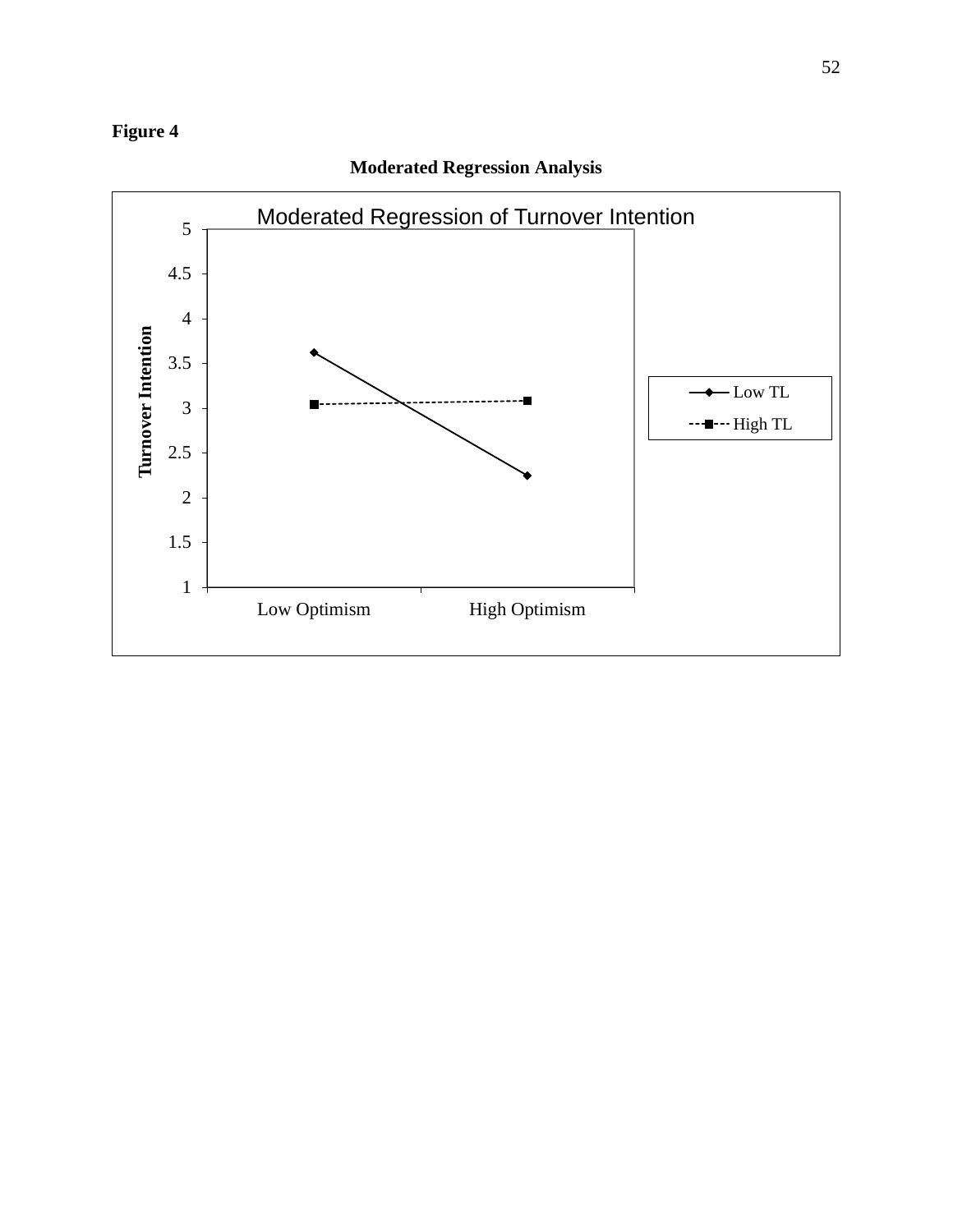### **Appendix A**

#### **OPTIMISM SCALE**

#### Revised Life Orientation Test (LOT)

Of these eight items, four are keyed in a positive direction, and four are keyed in a negative direction. Respondents are asked to indicate the extent to which they agree with each of the items, using the following response format:  $4 =$  strongly agree,  $3 =$  agree,  $2 =$  neutral,  $1 =$ disagree,  $0 =$  strongly disagree. Additional instructions caution respondents to be as accurate and honest as they can throughout, and to try not to let their answers to one question influence their answers to other questions. They are explicitly told that there are no correct or incorrect answers. All negatively worded items are reversed prior to scoring.

- 1. In uncertain time, I usually expect the best.
- 2. It is easy for me to relax. (filler item)
- 3. If something can go wrong for me, it will. (r)
- 4. I'm always optimistic about my future.
- 5. I enjoy my friends a lot. (filler item)
- 6. It's important for me to keep busy. (filler item)
- 7. I hardly ever expect things to go my way. (r)
- 8. I don't get upset too easily. (filler item)
- 9. I rarely count on good things happening to me. (r)
- 10. Overall, I expect more good things to happen to me than bad.
- (r) These items are reversed prior to scoring.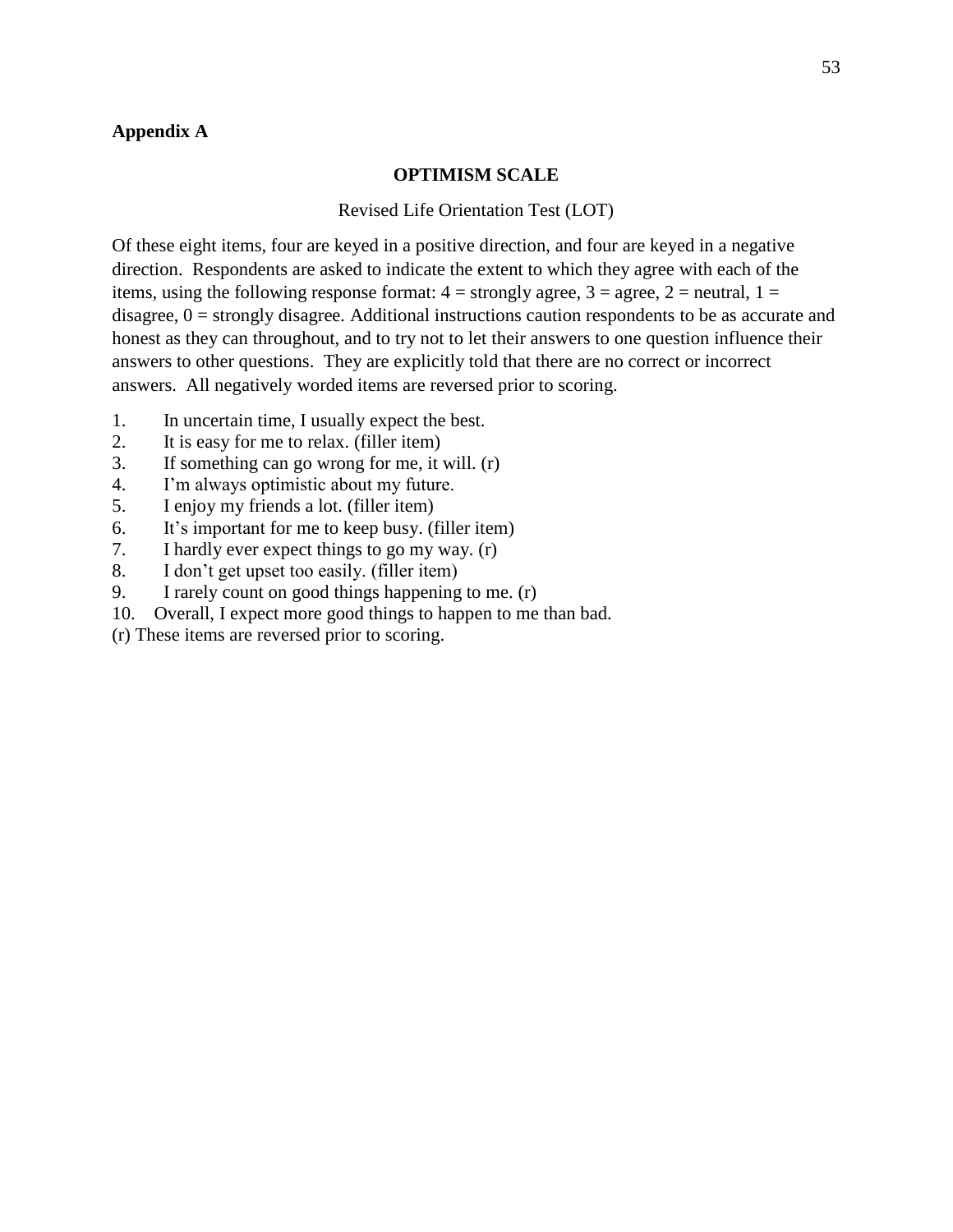## **Appendix B**

### **TRANSFORMATIONAL LEADERSHIP SCALE**

INSTRUCTIONS: This questionnaire provides a description of your leadership style. Twenty descriptive statements are listed below. Judge how frequently each statement fits you. The word other s may mean your followers, clients, or group members.

0 - Not at all 1 - Once in a while  $2 =$  Sometimes  $3 =$  Fairly often  $4 =$  Frequently, if not always

| 5.I tell others what to do if they want to be rewarded for their work.  1 2 3 4    |
|------------------------------------------------------------------------------------|
|                                                                                    |
|                                                                                    |
|                                                                                    |
|                                                                                    |
|                                                                                    |
|                                                                                    |
|                                                                                    |
|                                                                                    |
|                                                                                    |
|                                                                                    |
|                                                                                    |
|                                                                                    |
|                                                                                    |
|                                                                                    |
| 20.I tell others the standards they have to know to carry out their work.  1 2 3 4 |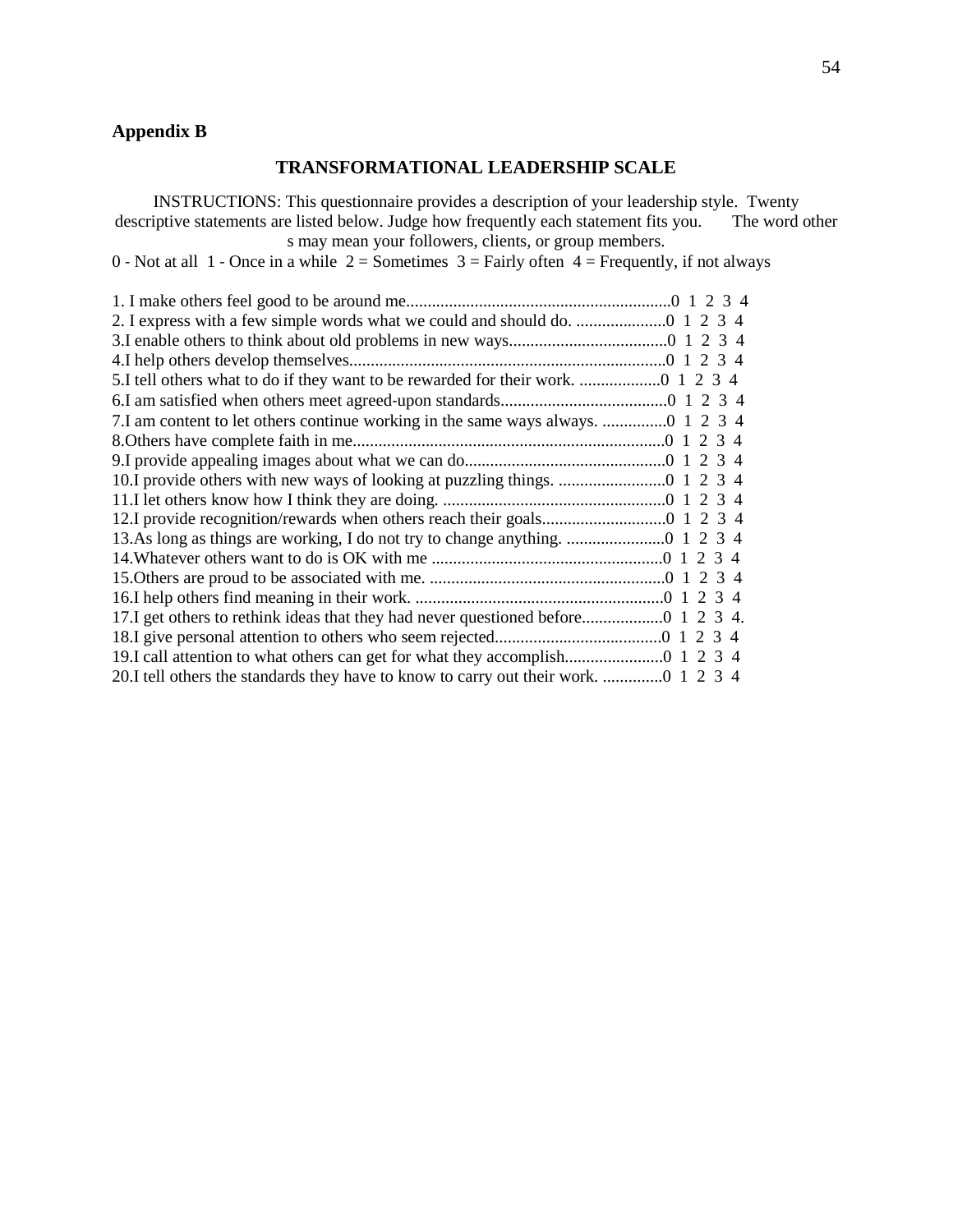## **Appendix C**

### **WORK ENGAGEMENT SCALE**

Please determine the extent that these statements describe your work experiences. **Scale:** 1 (not at all) to 5 (to a great extent)

- 1. Indicate the extent to which you feel that you work hard.
- 2. Indicate the extent to which you are involved with group tasks.
- 3. Indicate the extent to which you contribute to the group.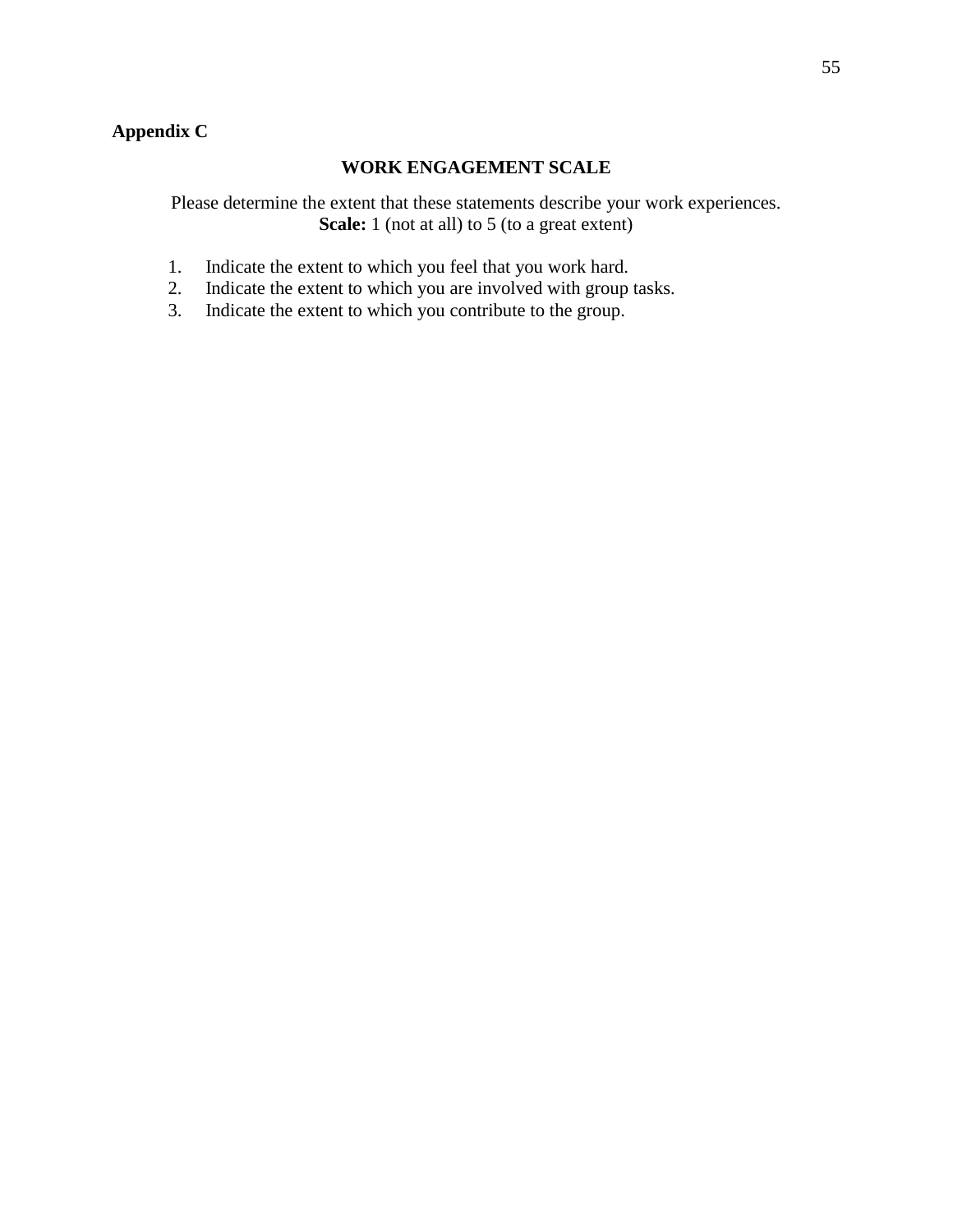## **Appendix D**

### **TASK PERFORMANCE SCALE**

Please rate how true these statements are about your employee *from (1) strongly disagree* to *(7) strongly agree.*

- 1. Adequately Completes assigned duties.
- 2. Fulfills responsibilities specified in job description.
- 3. Performs tasks that are expected of him/her.
- 4. Meets formal performance requirements of the job.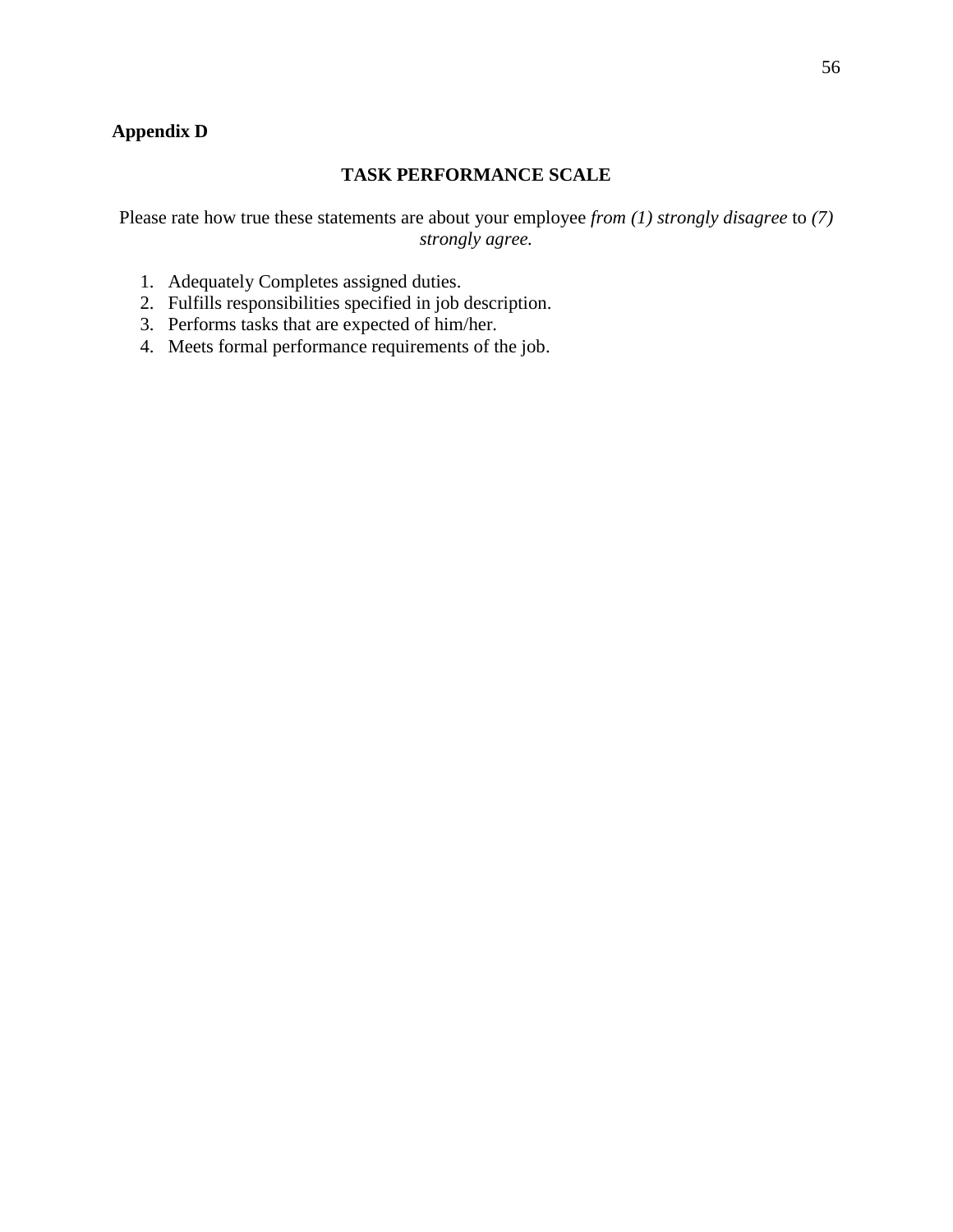## **Appendix E**

### **WORK WITHDRAWAL SCALE**

Please rate the current items on how often they occur from (1) never to (5) every day.

- 1. Came to work late without permission
- 2. Stayed home from work and said you were sick when you were not
- 3. Taken a longer break than you were allowed to take
- 4. Left work earlier than you were allowed to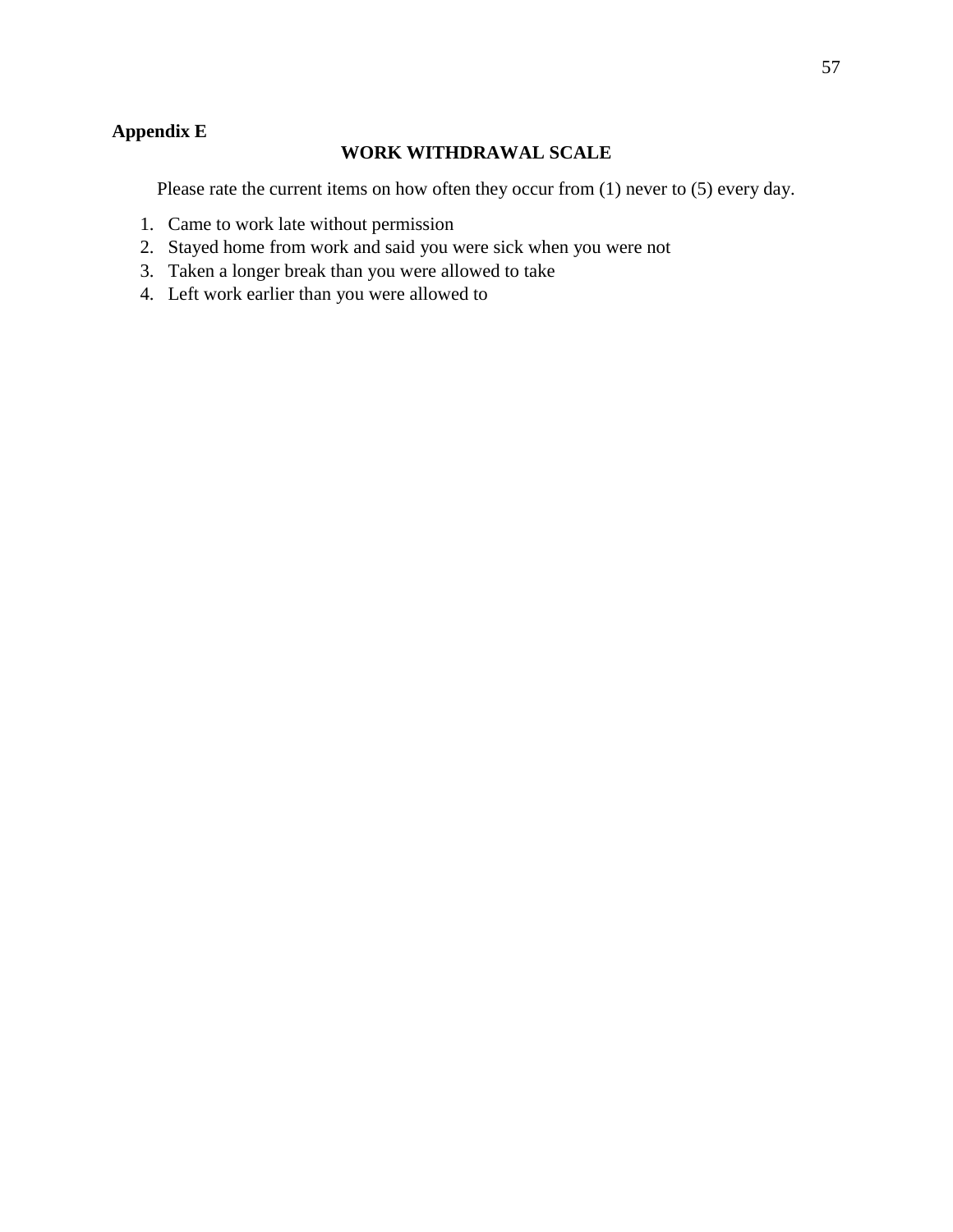## **Appendix F**

### **TURNOVER INTENTION SCALE**

Please rate how true these statements are about yourself from *(1) totally disagree* to *(5) totally agree.*

1. It is likely that I will leave my employment with the company within a year.

2. I intend to keep working at the company for at least the next three years. (r)

3. I don't plan to quit my job in the next few years.